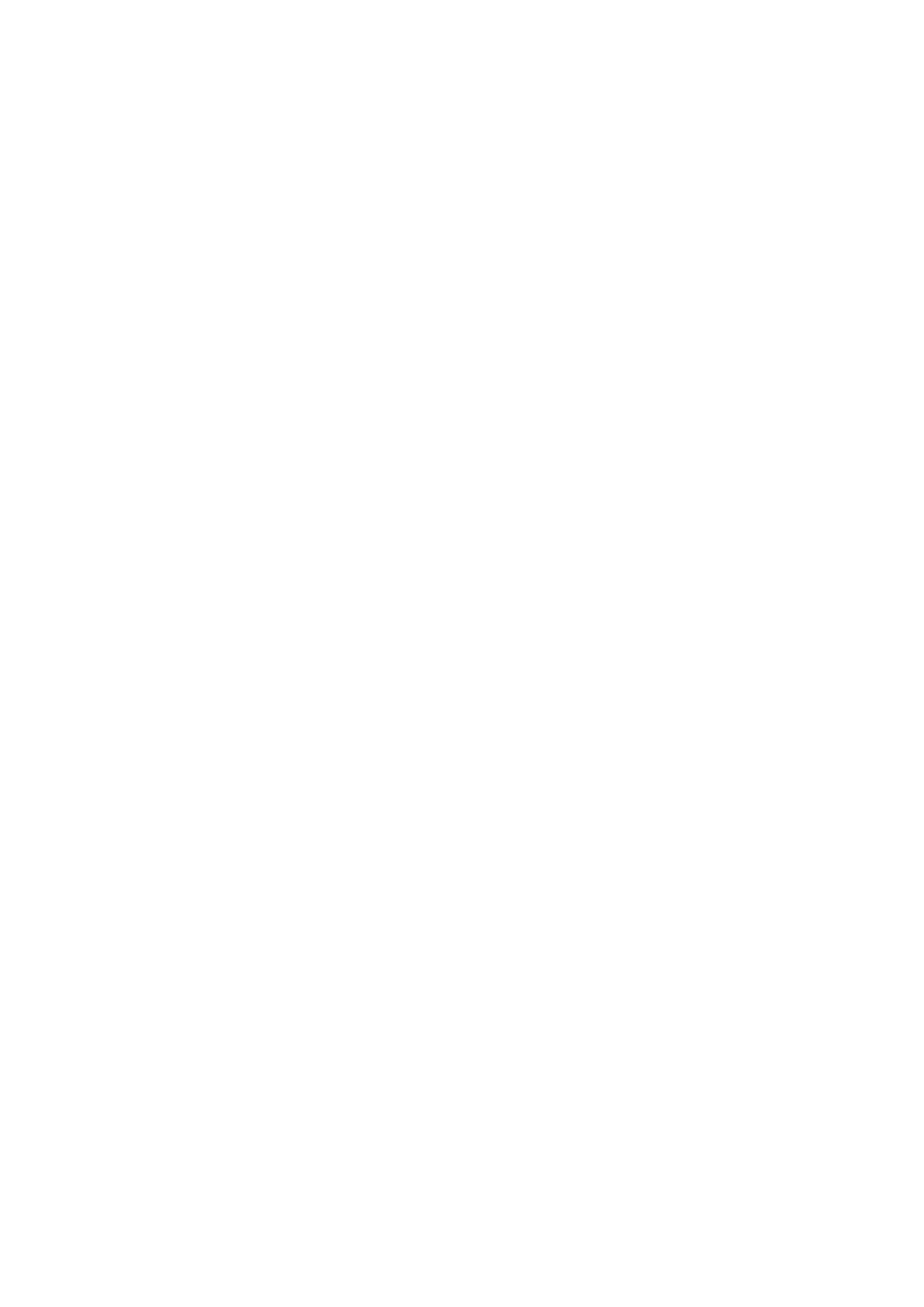### **Table of Contents**

| $\mathsf{L}$ |                                                                      |  |
|--------------|----------------------------------------------------------------------|--|
| 2.           |                                                                      |  |
|              |                                                                      |  |
|              |                                                                      |  |
|              |                                                                      |  |
|              |                                                                      |  |
|              |                                                                      |  |
| 3.           |                                                                      |  |
|              |                                                                      |  |
|              |                                                                      |  |
|              |                                                                      |  |
| 4.           | Considerations of submissions on the Trust's proposed conditions  28 |  |
|              |                                                                      |  |
|              |                                                                      |  |
|              |                                                                      |  |
|              |                                                                      |  |
|              |                                                                      |  |
|              |                                                                      |  |
|              |                                                                      |  |
|              |                                                                      |  |
|              |                                                                      |  |
|              |                                                                      |  |
| 5.           |                                                                      |  |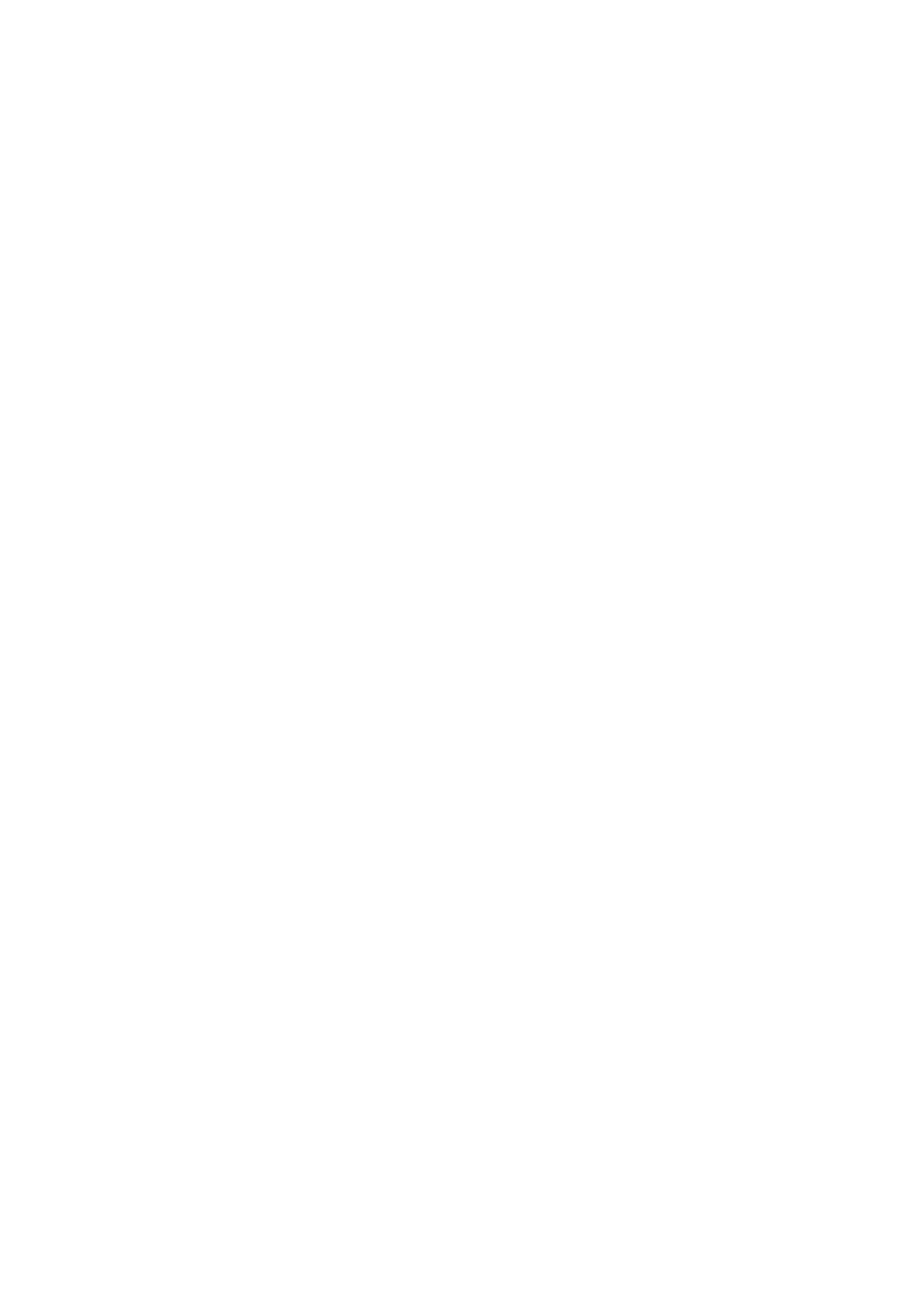### <span id="page-4-0"></span>**Glossary**

| <b>Broadband</b>             | A high-speed network service with the capacity to<br>transmit significant amounts of data at a high rate,<br>supporting the delivery of a range of digital services, some<br>or all of which can be delivered simultaneously |
|------------------------------|------------------------------------------------------------------------------------------------------------------------------------------------------------------------------------------------------------------------------|
| Canvas                       | A joint venture intended to develop and promote a<br>standards-based open environment for internet-connected<br>digital television devices as described in the Executive<br>application for approval                         |
| Canvas UI                    | Canvas core user interface; the subset of the user<br>experience which is managed by the Canvas joint venture                                                                                                                |
| Charter                      | The Royal Charter for the continuance of the British<br>Broadcasting Corporation of October 2006                                                                                                                             |
| <b>Conditional access</b>    | (Abbreviated: CA) The protection of content by requiring<br>certain criteria to be met before granting access to this<br>content                                                                                             |
| Content providers            | Creators and distributors of content                                                                                                                                                                                         |
| Counterfactual               | The current and future prospects of the affected products<br>and services in the absence of the proposals                                                                                                                    |
| Core technical specification | (Abbreviated: CTS) a set of technical standards to enable<br>delivery of on demand interactive and web based content<br>on television via a broadband connected digital device                                               |
| Dbook6                       | Detailed technical standards for digital terrestrial<br>television in the UK as developed through DTG and<br>published in 2009                                                                                               |
| DRM                          | Digital rights management                                                                                                                                                                                                    |
| DTG                          | <b>Digital Television Group</b>                                                                                                                                                                                              |
|                              |                                                                                                                                                                                                                              |
| DTT                          | Digital terrestrial television; delivered most commonly<br>through Freeview                                                                                                                                                  |
| <b>DTT /IPTV</b>             | Consumer electronics equipment such as set-top boxes<br>which have a DTT tuner and an IPTV capability                                                                                                                        |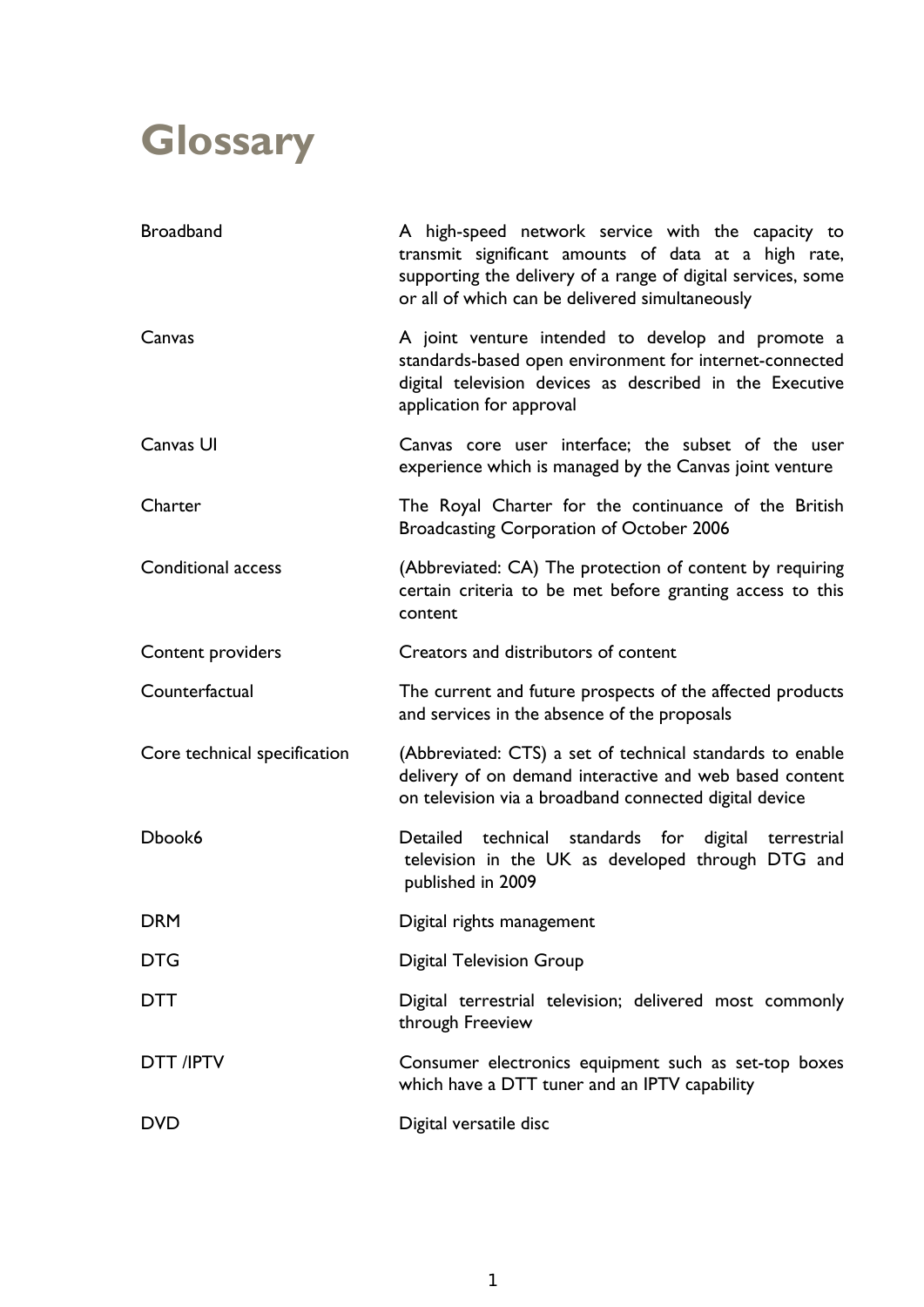| <b>EPG</b>                 | Electronic programme guide                                                                                                                                                                                                                                                                                                                                         |
|----------------------------|--------------------------------------------------------------------------------------------------------------------------------------------------------------------------------------------------------------------------------------------------------------------------------------------------------------------------------------------------------------------|
| <b>Executive</b>           | The Executive Board of the BBC, which has responsibility for<br>delivering the BBC's services in accordance with the priorities<br>set by the Trust and for all aspects of the BBC's operational<br>management, except that of the Trust's resources                                                                                                               |
| <b>Framework Agreement</b> | Framework Agreement, dated July 2006, between the BBC and<br>the Secretary of State for Culture, Media and Sport, also<br>referred to in the PVA as the 'Agreement'                                                                                                                                                                                                |
| Freesat                    | Refers to the Freesat joint venture and satellite distribution<br>platform, which was launched in May 2008                                                                                                                                                                                                                                                         |
| <b>FTA</b>                 | Free to air                                                                                                                                                                                                                                                                                                                                                        |
| iPlayer                    | Online, on-demand catch-up BBC offering, which allows users<br>to watch BBC programmes from the previous seven days                                                                                                                                                                                                                                                |
| <b>IPTV</b>                | Internet Protocol television; is a system through which digital<br>television service is delivered using the architecture and<br>networking methods of the Internet Protocol Suite over a<br>packet-switched network infrastructure, e.g., the Internet and<br>broadband Internet access networks                                                                  |
| <b>IPVOD</b>               | A device broadly similar to an IPTV device but which is used to<br>access VOD                                                                                                                                                                                                                                                                                      |
| <b>ISP</b>                 | Internet service provider                                                                                                                                                                                                                                                                                                                                          |
| Kangaroo                   | Proposed VOD platform offering content from<br><b>BBC</b><br>Worldwide (the commercial arm of the BBC), ITV.com and<br>Channel 4oD, initially expected to launch in 2008 but<br>prohibited by the Competition Commission in 2009                                                                                                                                   |
| Non-Linear content         | On-demand content not viewed as part of a linear TV channel                                                                                                                                                                                                                                                                                                        |
| <b>MIA</b>                 | Market impact assessment; an assessment of the market impact<br>of new BBC proposals                                                                                                                                                                                                                                                                               |
| Non-service activity       | (Abbreviated: NSA) BBC activities which do not have the<br>nature of a service and are therefore outside the scope of<br>many of the formal requirements expressed in the Framework<br>Agreement (such as the system of service licences and the<br>detailed requirements about the PVT and MIA). See clause 22<br>of the Framework Agreement for more information |
| On-demand                  | Allows users to select, stream or download, store and view<br>film and television programmes, usually within a certain<br>timeframe, using a digital cable box or online service                                                                                                                                                                                   |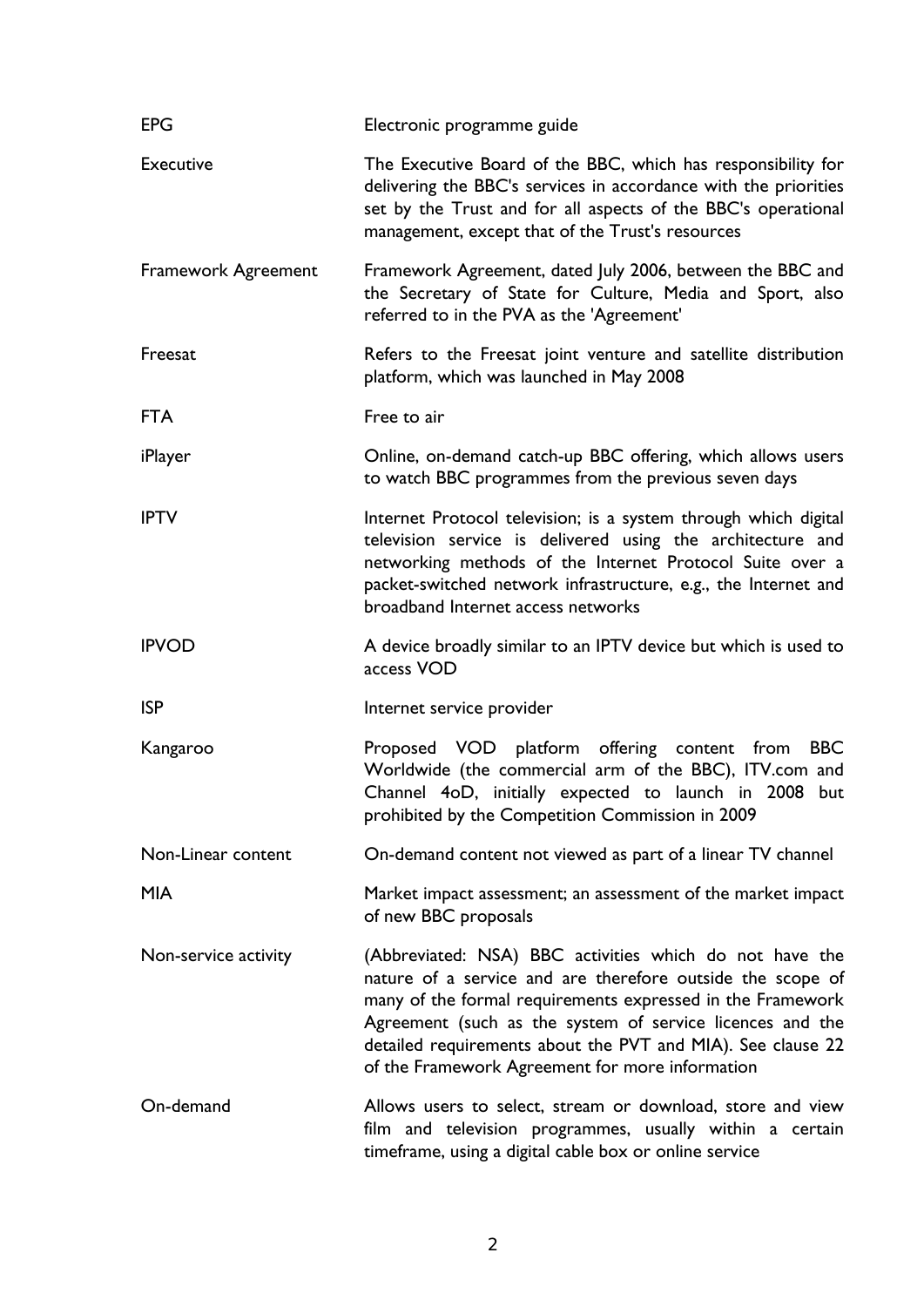| Public service broadcaster                                                                                                                                                                                                                                                                                                                                                               |
|------------------------------------------------------------------------------------------------------------------------------------------------------------------------------------------------------------------------------------------------------------------------------------------------------------------------------------------------------------------------------------------|
| A technique whereby content is downloaded and stored on<br>the receiving device (usually during times where there is more<br>capacity on the network, such as overnight) and consumed at<br>the time that the viewer chooses                                                                                                                                                             |
| Public value assessment; undertaken by the BBC Trust to<br>assess the value of the BBC proposals, including value to<br>licence fee payers, value for money and wider societal value                                                                                                                                                                                                     |
| Personal video recorder                                                                                                                                                                                                                                                                                                                                                                  |
| Public value test; the means by which the required full and<br>public scrutiny of significant changes to the BBC's UK Public<br>Services takes place. A PVT is a thorough evidence-based<br>process, which considers both the public value and market<br>impact of the proposals. During PVTs, the BBC Trust will<br>consult the public to ensure its decisions are properly<br>informed |
| A measure of the reach of the BBC's activities to its audience                                                                                                                                                                                                                                                                                                                           |
| Research and development                                                                                                                                                                                                                                                                                                                                                                 |
| Records the remit and expectations for each BBC service, and<br>how that service will create public value by delivering the<br>BBC's Public Purposes, as set out by the BBC Trust in a<br>published licence to ensure that the BBC offers high quality and<br>original services for all licence fee payers                                                                               |
| The BBC Trust, which is responsible for setting the overall<br>strategic direction of the BBC, including its priorities, and<br>exercising a general oversight of the work of the Executive<br><b>Board</b>                                                                                                                                                                              |
| Video on demand                                                                                                                                                                                                                                                                                                                                                                          |
| User interface                                                                                                                                                                                                                                                                                                                                                                           |
|                                                                                                                                                                                                                                                                                                                                                                                          |

Any other defined terms used are taken from the Framework Agreement, unless otherwise stated.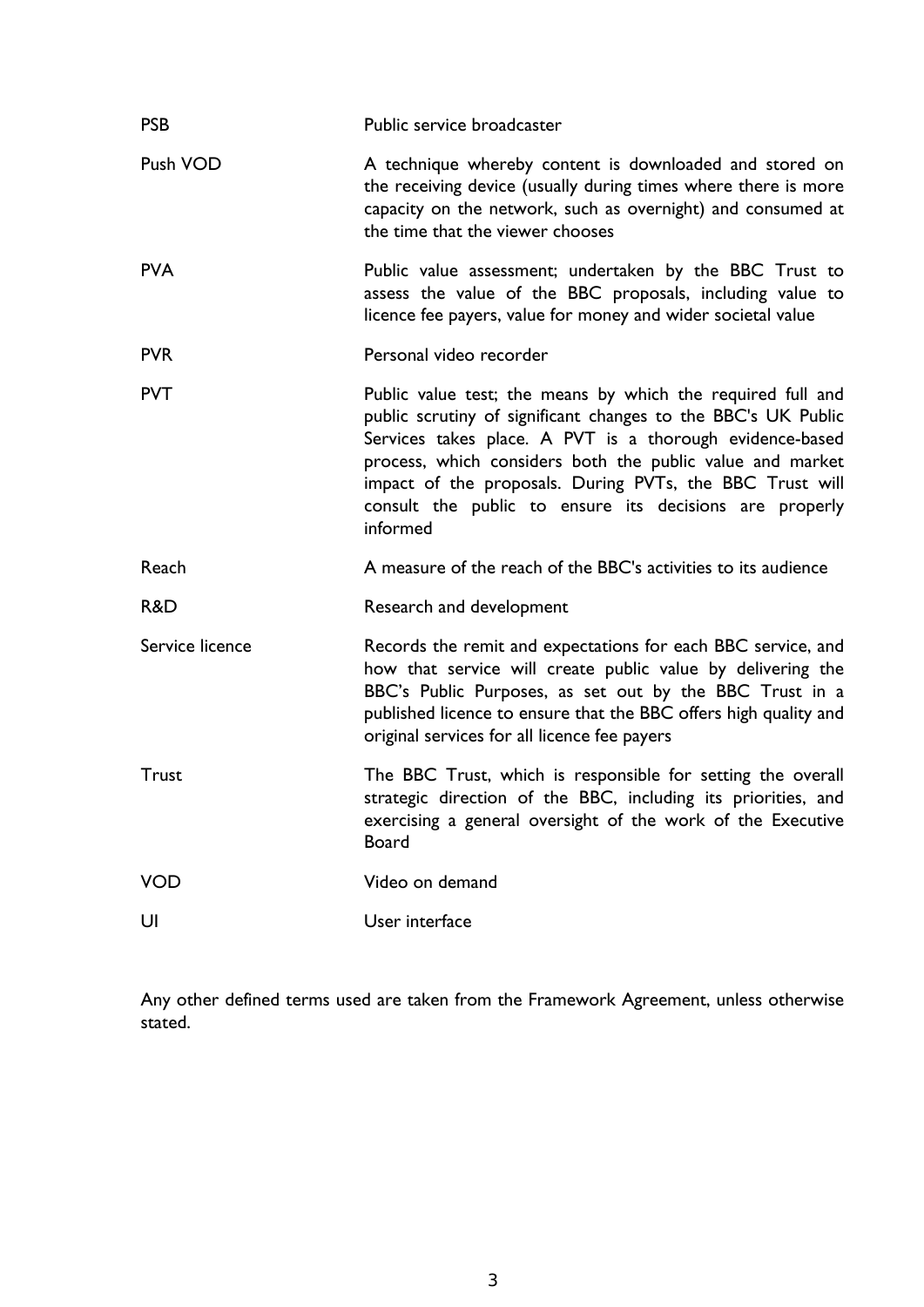## <span id="page-7-0"></span>**1. Introduction and key findings**

- 1.1. This document sets out the final decision of the Trust to approve, subject to conditions, the participation of the BBC in Canvas. The BBC's participation in Canvas is restricted by the scope of this approval and conditions set by the Trust, as detailed in this decision. The Trust's decision, and the analysis that has informed its decision, is set out below. This decision goes on to set out the reasons for the conclusions that the Trust has drawn and the conditions that it proposes to impose on the approval.
- 1.2. The Executive sought approval to participate in a joint venture intended to create, develop and promote a set of core technical specifications to enable delivery of on-demand, interactive and web-based content to a television via a broadband connected digital device ("Canvas"). Canvas also involves the creation and/or development of standards that support a user experience, which incorporates access to linear, broadcast and non-linear, on-demand content. Copies of the information submitted by the Executive in support of its application can be found on our website.<sup>[1](#page-7-0)</sup>
- 1.3. The Trust has assessed the proposal that the BBC participate in Canvas by considering it in the context of:
	- the public value of Canvas;
	- whether the proposal represents value for money;
	- the interests and perspective of the licence fee payer in respect of Canvas;
	- the market impact of Canvas;
	- the risk (financial, operational and reputational) that in the Trust's view attaches to the BBC's participation in Canvas; and
	- whether, in the view of the Trust, Canvas is likely to comply with the law and with BBC policies.
- 1.4. This decision explains the way in which the Trust has taken each of these considerations into account in determining that the BBC may participate in Canvas subject to conditions. The Trust considered that the key element of the assessment was satisfying itself as to whether any likely adverse impact on the market is justified by the likely public value of the proposal. The Trust also considered the requirement that the proposal be consistent with the Trust's Fair Trading Policy and, in particular, the Competitive Impact Principle ("CIP"). The CIP requires that, when carrying out its Public Service Activities, the BBC must endeavour to minimise its negative competitive impacts on the wider market, whilst always ensuring the fulfilment of its Public Purposes and taking into account its other obligations under the Charter and Framework Agreement. The Trust has, accordingly, not only considered whether any likely adverse impact on the market is justified by likely public value but also whether the BBC has endeavoured to minimise any likely negative impact on the market

i.

 $1$  http://www.bbc.co.uk/bbctrust/our\_work/television/canvas\_supporting.shtml.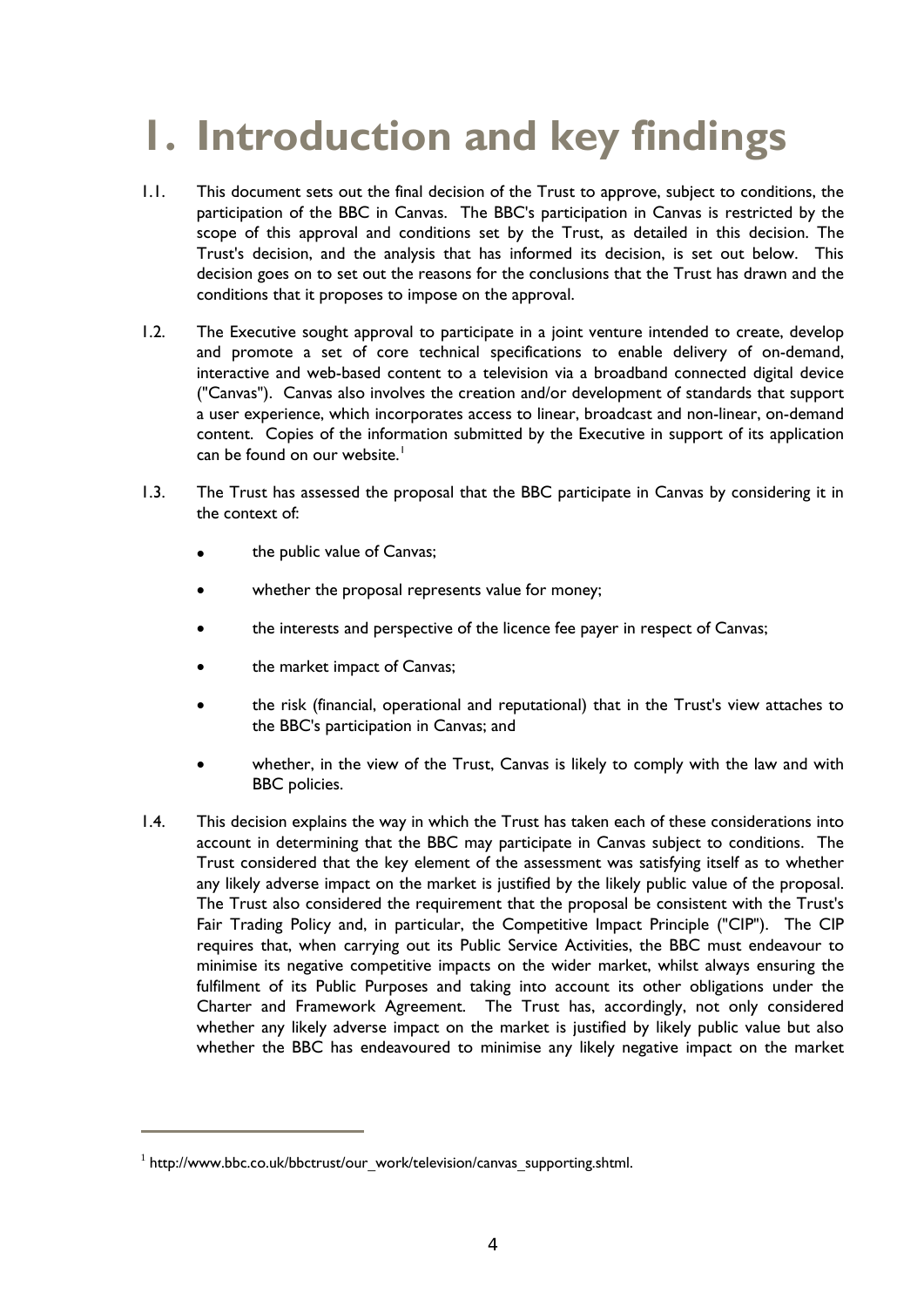without significantly compromising the way in which Canvas contributes to the delivery of the Public Purposes.

- <span id="page-8-0"></span>1.5. The Trust published Provisional Conclusions on 22 December 2009, indicating that the BBC's participation in Canvas should be approved subject to conditions. These were opened to public consultation until 2 February 2010. Extensions of time for responding to the consultation were granted to those stakeholders who requested it. The Trust has taken account of responses made in respect of previous phases of consultation where it considered them to be relevant.<sup>[2](#page-8-0)</sup> The Trust received 32 responses to the consultation on the Provisional Conclusions, of which six were from members of the public and 26 were from the Executive, industry stakeholders and the BBC's audience councils. In addition, the Trust undertook a number of meetings with stakeholders (a list of stakeholders we met during our assessment is at Annex 1). All non-confidential responses to the consultation are published in full alongside this document alongside this decision. The Trust held a number of further meetings with some stakeholders following closure of the public consultation.
- 1.6. In March 2010, the Canvas joint venture partners made a submission to the Office of Fair Trading (OFT) requesting an opinion on whether the joint venture constituted a relevant merger under the Enterprise Act 2002. The Trust continued its assessment of the Canvas proposals while the OFT considered the project, but postponed concluding the assessment pending an opinion from the OFT. The OFT concluded on 19 May 2010 that the Canvas joint venture does not qualify for investigation under the merger provisions of the Enterprise Act 2002. The Trust has taken account of the OFT's conclusion in reaching its own final decision.
- 1.7. The Trust's assessment has been informed by that information that the Trust considers relevant to the issues subject to consideration, weighted as the Trust considers appropriate. This information includes submissions made by the Executive, those views expressed by stakeholders and licence fee payers that the Trust considers relevant to its assessment, independent research commissioned by the Trust to inform its assessment, as well as the perspective and experience that the Trust brings to bear on this matter.
- 1.8. As explained above, the Trust considered that it was necessary in this case to satisfy itself as to whether any likely adverse impact on the market is justified by the likely public value of the proposal. The Trust accordingly carried out a detailed assessment of the public value likely to be delivered by Canvas (the PVA) as well as a detailed assessment of likely impacts on relevant markets as a result of Canvas (the MIA). $3$
- 1.9. The PVA included an analysis of delivery against the Public Purposes, fit with BBC strategy, value for money and the interests and perspective of the licence fee payer. The PVA identified that Canvas represents a significant enhancement to DTT. Alongside the linear channels already available from Freeview, the Trust considered that Canvas would provide a cohesive upgrade of the DTT platform including access at the television screen to ondemand content, such as the catch-up television service provided by the BBC iPlayer. Research commissioned by the Trust showed that there was considerable consumer demand for the Canvas proposition. This was reflected in the Trust's assessment, which recognised that there is growing audience demand for access to this kind of content and that it was

i.

 $^2$  These are published at: http://www.bbc.co.uk/bbctrust/our\_work/television/canvas.shtml<br><sup>3</sup> These are published at: http://www.bbc.co.uk/bbctrust/our\_work/television/canvas.shtml

<sup>&</sup>lt;sup>3</sup> These are published at: http://www.bbc.co.uk/bbctrust/our\_work/television/canvas.shtml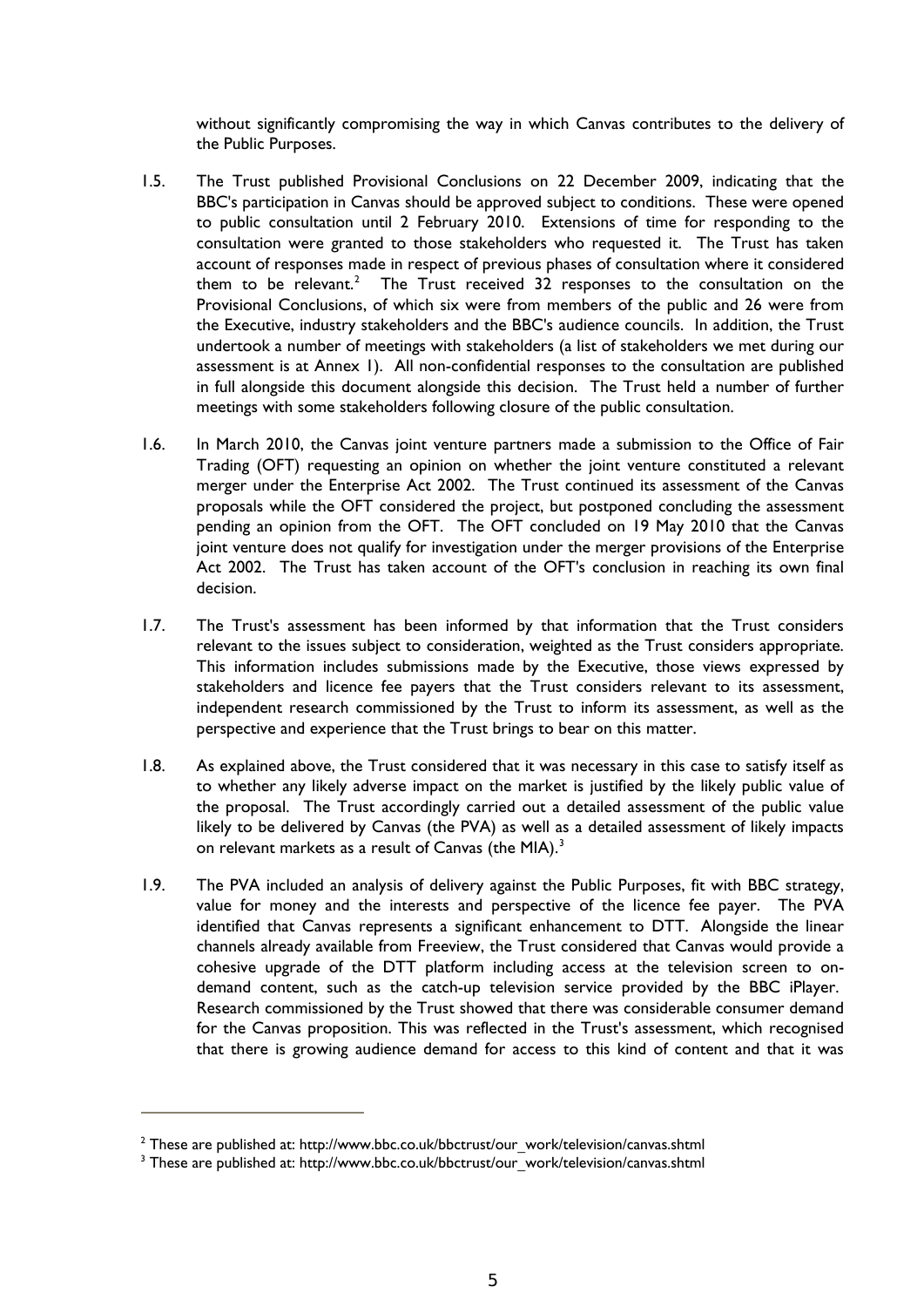important that the consumers wishing to access television services by the DTT platform should be able to benefit from the ambition underpinning the Canvas proposition and not be disadvantaged against consumers on other platforms (satellite and cable) who already have or will have access to catch-up services.

- 1.10. The Trust's assessment found that particular value lay in the aspects of the proposals designed to make these technological developments as accessible as possible to all audience groups. Taking these considerations together, the Trust considered that Canvas would make a significant contribution to the BBC's sixth Public Purpose: helping to deliver the benefits of digital communications technologies. The overall conclusion of the PVA was that Canvas represents potentially high public value for particular audience groups and medium public value overall.
- 1.11. Therefore, the PVA concluded that, over time, Canvas may offer the potential for high overall value. Given that the PVA models public value over 5 years, the Trust takes note of the potential long term value of Canvas but does not treat it as a definite finding as to the long term value that Canvas will deliver.
- 1.12. The MIA identified a number of interrelated yet separate products and services that are likely to be impacted by Canvas, some positively and some negatively. The Trust reached a view as to the impact of Canvas on each affected product or service. The Trust took the view, given the range of different products and services affected, that it was not appropriate to set those impacts off against each other and arrive at an overall net market impact of the proposal.
- 1.13. The Trust is satisfied, subject to conditions, that the adverse impacts likely to affect some products and services, as identified by the MIA, are justified by the public value created by the BBC's participation in Canvas, as per the PVA. The Trust is also satisfied, subject to conditions, that in participating in Canvas, the BBC has endeavoured to minimise the likely adverse impacts that might result from the proposal and that it is not possible to address some such impacts without compromising the delivery of the Public Purposes by the proposal.
- 1.14. The Trust is, accordingly, of the view that the BBC's participation in Canvas shall be approved subject to a number of conditions in order to ensure that the public value promised by Canvas is maximised and that likely negative market impacts are, where possible, minimised without compromising the delivery of the Public Purposes.
- 1.15. The conditions are as follows:

#### Industry engagement

- 1.16. This approval is conditional upon the completed component documents of the Canvas core technical specification, to the extent not done so already, being released no later than 20 working days from this final approval. Further developments or refinements to the core technical specification must be published by the Canvas joint venture as they are completed and no later than eight months prior to launch of the first wave of set-top boxes. The Trust remains of the view that it is not appropriate to make its approval of Canvas conditional on the Canvas joint venture achieving industry consensus on each material component of the core technical specification.
- 1.17. The putative Canvas joint venture partners published on 28 May 2010 a "roadmap" detailing the process and timetable for publication and engagement on the core technical specification.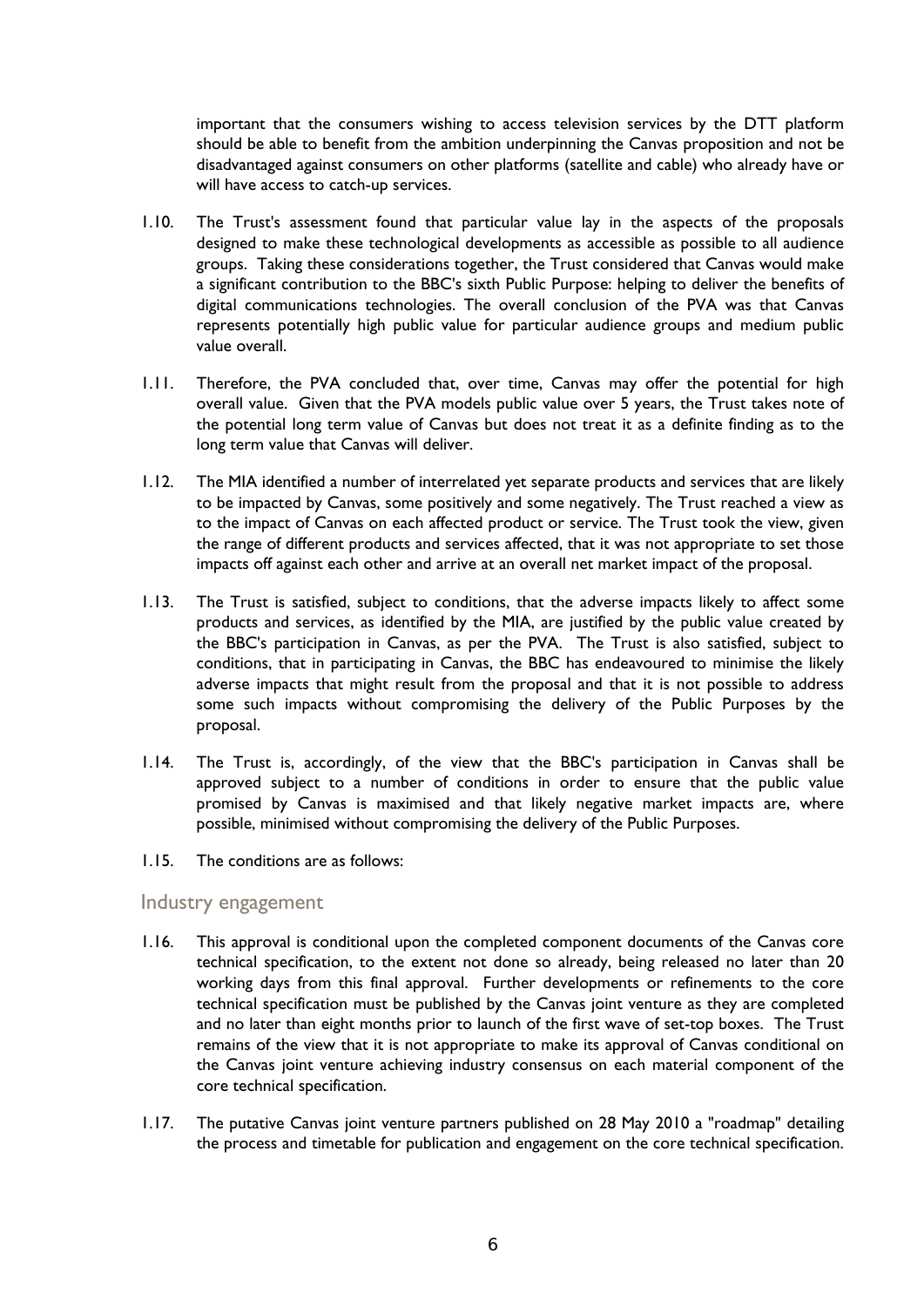This roadmap can be read in full here: www.projectcanvas.info. The Trust has reviewed the roadmap and understands that the putative Canvas joint venture partners intend to work with industry stakeholders to develop the core technical specification. In addition the Trust has been informed by the Executive that it will publish its choice of digital rights management (DRM) shortly after the publication of this decision and will engage with industry on that choice. The Trust places a high degree of importance on the continuation of that process and has strong expectations that the core technical specification will be developed with industry engagement.

1.18. The Trust will keep the process of engagement under review as set out in paragraph 1.37 below.

#### Cost

1.19. The Trust understands that Canvas is likely to publish a revised budget in the next few weeks. The Trust has been informed that the overall cost to the BBC of participating in Canvas will not increase (indeed, due to the addition of putative joint venture partners to share the overall costs, it may even decrease). The revised budget may approach the phasing of each tranche of costs differently. On the basis that the aggregate cost to the BBC will not change, the Trust has decided to maintain the condition that the annual cost of the BBC's involvement in Canvas shall not exceed the estimated cost of £24.7 million over a 5 year period by more than 20 per cent.

#### Free to air always

- 1.20. This approval is given subject to the "free-to-air principle", that users will always be able to access Canvas free to air, although they may be charged for:
	- additional pay services that third parties might opt to provide via the Canvas platform;
	- the one-off purchase cost of the device used to access the platform; and
	- any broadband subscription fees.
- 1.21. The BBC is not authorised to participate in Canvas unless it ensures that the free-to-air principle is enshrined in the objects and shareholders' agreement of the Canvas joint venture.

#### Accessibility and usability

- 1.22. This approval is conditional upon the accessibility and usability features contemplated by the proposal being incorporated into the core technical specification and / or UI as appropriate in accordance with the statements made in the proposal and, in any case, as soon as is reasonably practicable.
- 1.23. This approval is conditional upon the Executive participating in the joint venture on the basis that the Canvas joint venture will provide appropriate information and signposting to enable users to make informed choices about the suitability of content wherever possible.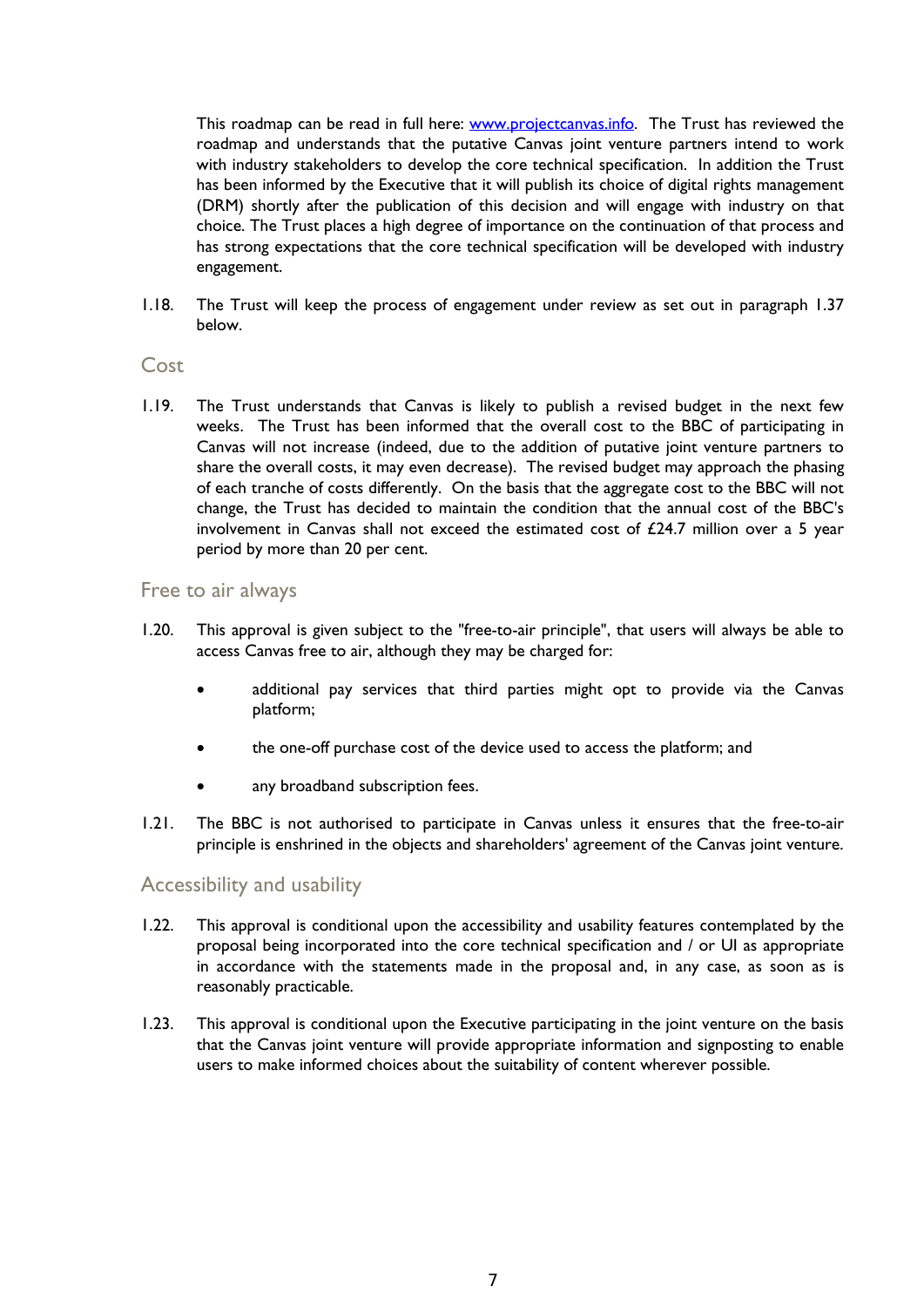#### Access to Canvas for content providers

- 1.24. This approval is made on the understanding that Canvas will be governed by the following principles:
	- the joint venture may develop ways in which to recover operational costs but, for the avoidance of doubt, any such activity will be charged to third parties on a "cost recovery" basis only;
	- entry controls in terms of technical and content standards will be minimal;
	- access will not be bundled with other products or services; and
	- listing on the electronic programme guide and UI will be awarded in a fair, reasonable and non-discriminatory manner.
- 1.25. The BBC is not authorised to participate in Canvas unless it ensures that that these principles are enshrined in the objects and shareholders' agreement of the Canvas joint venture.

#### Platform operators' access to Canvas

- 1.26. This approval is made on the understanding that Canvas will be governed by the following principles:
	- the Canvas core technical specification will be made available to third parties on a fair, reasonable and non-discriminatory basis; and
	- the Canvas trade mark will be made available to those third parties eligible to license it on a cost recovery basis.
- 1.27. The BBC is not authorised to participate in Canvas unless it ensures that these principles are enshrined in the objects and shareholders' agreement of the Canvas joint venture.

#### Syndication

1.28. This approval is conditional on there being safeguards in place as soon as reasonably possible after approval to prevent any sharing of strategy on syndication and other commercially sensitive information between the competing members of the Canvas joint venture. The Trust will review this area as set out in paragraph 1.37 below.

#### Access to Canvas for ISPs

- 1.29. Approval is accordingly made on the understanding that the Canvas joint venture will be governed by the following principles:
	- quality standards for ISPs delivering Canvas will be set at a minimum level; and
	- applied in a fair, reasonable and non-discriminatory manner.
- 1.30. The BBC is not authorised to participate in Canvas unless it ensures that these principles are enshrined in the objects and shareholders' agreement of the Canvas joint venture.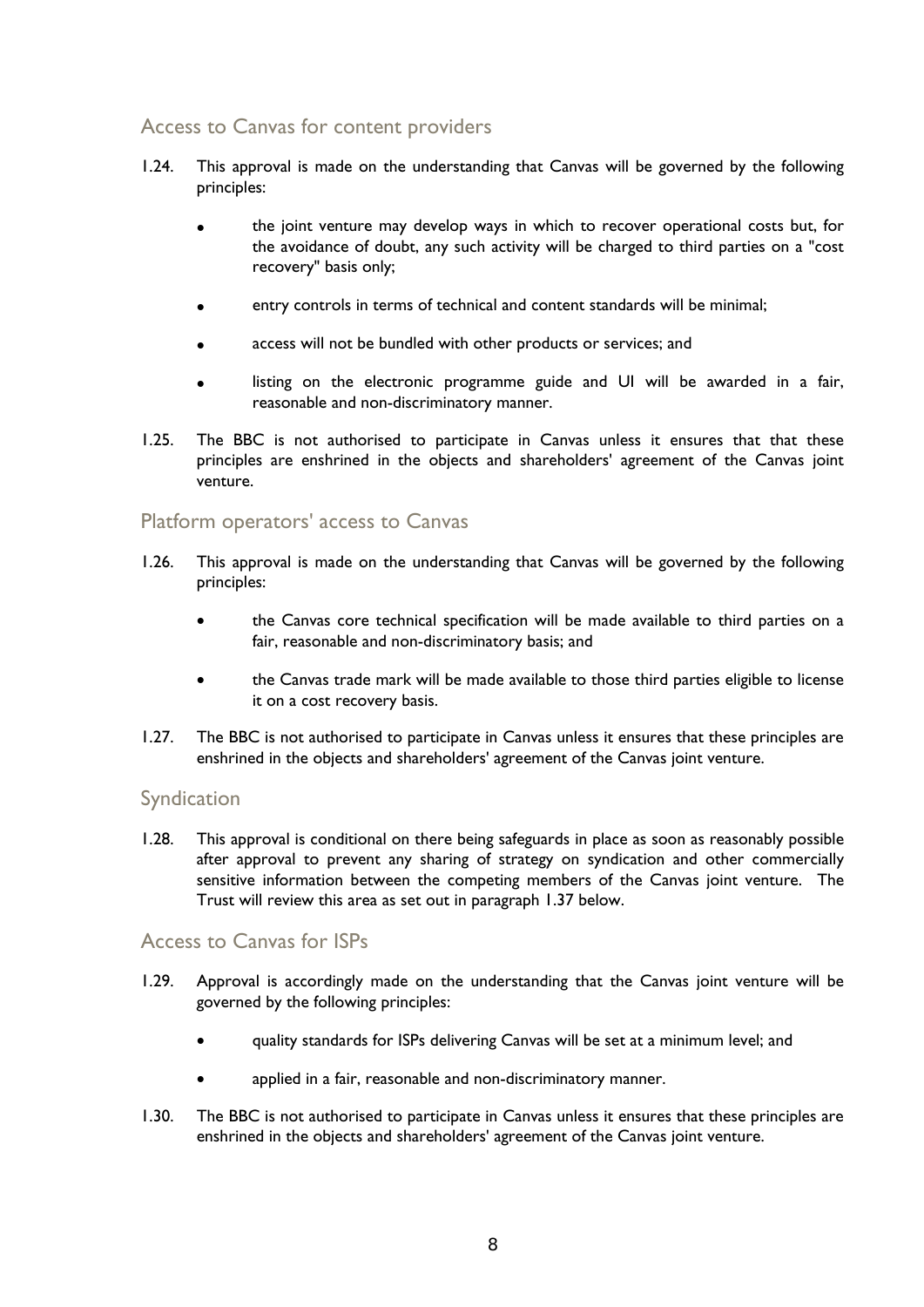#### Legal compliance

- 1.31. This approval is conditional upon Canvas complying with all applicable laws, including competition and state aid law. To ensure that the BBC's participation in Canvas complies with state aid and competition law, the Trust requires as a condition of approval that:
	- there should be no subsidising by the BBC of joint venture partners;
	- before Canvas is launched, the Canvas joint venture shall reimburse the BBC in respect of its expenditure prior to October 2009 via:
		- o i) the purchase of all assets resulting from this expenditure at market value. The market value shall be determined by an independent valuer at the time of the purchase; and
		- o ii) the reimbursement of any remaining expenditure (including appropriate interest) which did not result in any assets being created.
	- any potential frontloading of BBC contributions on behalf of joint venture partners must be in line with the market economy investor principle;
	- the BBC must keep its interaction with Canvas operationally separate from its involvement with other free-to-air platforms, namely Freeview and Freesat;
	- that Canvas will not be implemented in Jersey before receiving all the necessary approvals from the Jersey Competition Regulatory Authority.

#### Review

- 1.32. A number of stakeholders asked the Trust what role, if any, the Trust would play in overseeing the Canvas joint venture should the proposal be approved. Stakeholders have also asked whether the Trust is able to sanction either the Executive or the Canvas joint venture itself if any of the conditions and expectations set by Trust approval are not met.
- 1.33. This decision sets out the scope of the BBC's approved participation in Canvas. Should the BBC breach the conditions to this approval or otherwise act outside the scope of activity approved by the Trust in participating in Canvas, it would not be acting on an authorised and proper regulatory basis. The Trust would consider the sanctions appropriate to such a breach depending on the circumstances of the case.
- 1.34. It is important to note that the Trust is responsible for oversight of the BBC's activities, including its participation in Canvas, but cannot exercise direct oversight of the joint venture or attempt to control its activities beyond considering the BBC's own participation. Such oversight would, consistent with the regulation of other platforms, properly fall under the remit of Ofcom, ATVOD and other regulatory authorities with relevant jurisdiction.
- 1.35. The Trust will not, therefore, regulate or oversee the day-to-day activities of the Canvas joint venture. However, the scope of this approval and the conditions provided in these Final Conclusions set defined parameters within which the BBC is authorised to participate in the joint venture.
- 1.36. The Trust has made clear that the BBC is not authorised to participate in the joint venture unless the objects and shareholders' agreement of the Canvas joint venture enshrine certain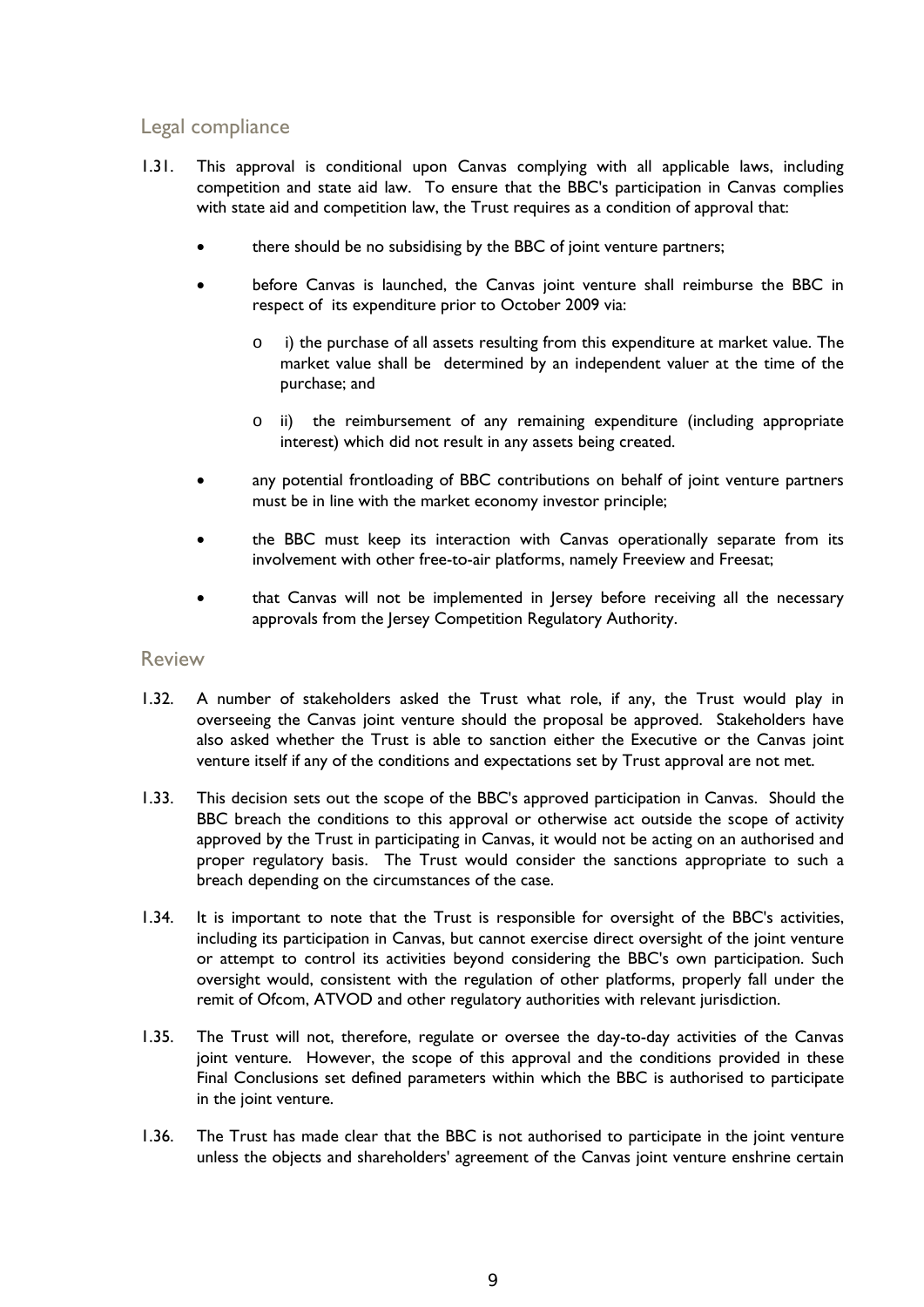principles. These principles flow from the conditions set by this approval and are intended to protect the attainment of the BBC's public service objectives or otherwise to minimise potential adverse market impacts of the proposal. The Trust has also identified in this decision certain expectations as to how the joint venture will operate in future if it is to ensure ongoing compliance with the law and how the BBC will participate in the joint venture if it is to ensure ongoing compliance with its regulatory responsibilities.

- 1.37. The Trust has made the BBC's participation in Canvas subject to a number of conditions, and proposes to review the implementation of certain of those conditions so as to satisfy itself that the BBC's ongoing participation is consistent with the terms of this approval. Approval of the BBC's ongoing participation in Canvas will, accordingly, be subject to:
	- the Executive reporting to the Trust every three months from the date of this approval, until six months after launch, on the progress of industry engagement against the roadmap published on 28 May 2010 by the putative joint venture partners and any material changes or potential risks to delivery against the roadmap;
	- a review by the Trust, 12 months after launch, of the implementation of the accessibility and usability features by Canvas;
	- a review by the Trust, 12 months after launch, of the steps taken by the Canvas joint venture to provide appropriate information and signposting to enable users to make informed choices about the suitability of content wherever possible;
	- a review, 12 months after launch, of the effects, if any, of Canvas on the incentives of joint venture partners to syndicate their content to other platforms. This review is separate to, and carried out independently of, the Trust review of its own syndication policy for the BBC.
	- The Trust will consider the BBC's cross-promotion activities alongside its review of syndication to satisfy itself that the BBC cross-promotion code is working effectively in relation to any issues created by Canvas.
- 1.38. Should the Trust not be satisfied, following consideration of the reports and reviews provided for, that the BBC's participation in Canvas is consistent with the terms of this approval, the Trust will consider actions required, up to and including requiring the BBC's withdrawal from the joint venture.
- 1.39. The Trust is conscious of the importance of ensuring the promotion of the BBC Public Purposes whilst protecting the BBC's brand and reputation. It has considered this in the context of permitting the BBC to participate in the joint venture as proposed. The Trust is of the view, as explained at section 4.7 below, that the risk to brand and reputation in this context is low and that, further, delivery of the Public Purposes and likely public value created as a result of the BBC's participation in Canvas justifies the BBC pursuing this course of action.
- 1.40. The rest of this document sets out the Trust's consideration of submissions to the public consultation and the reasoning behind the Trust's Final Conclusions. Section 2 sets out the assessment process to date, Section 3 examines criticisms of the Trust's assessment process and analysis and Section 4 explains the Trust's consideration of consultation responses on the conditions proposed by the Provisional Conclusions. Section 5 sets out the final decision of the Trust.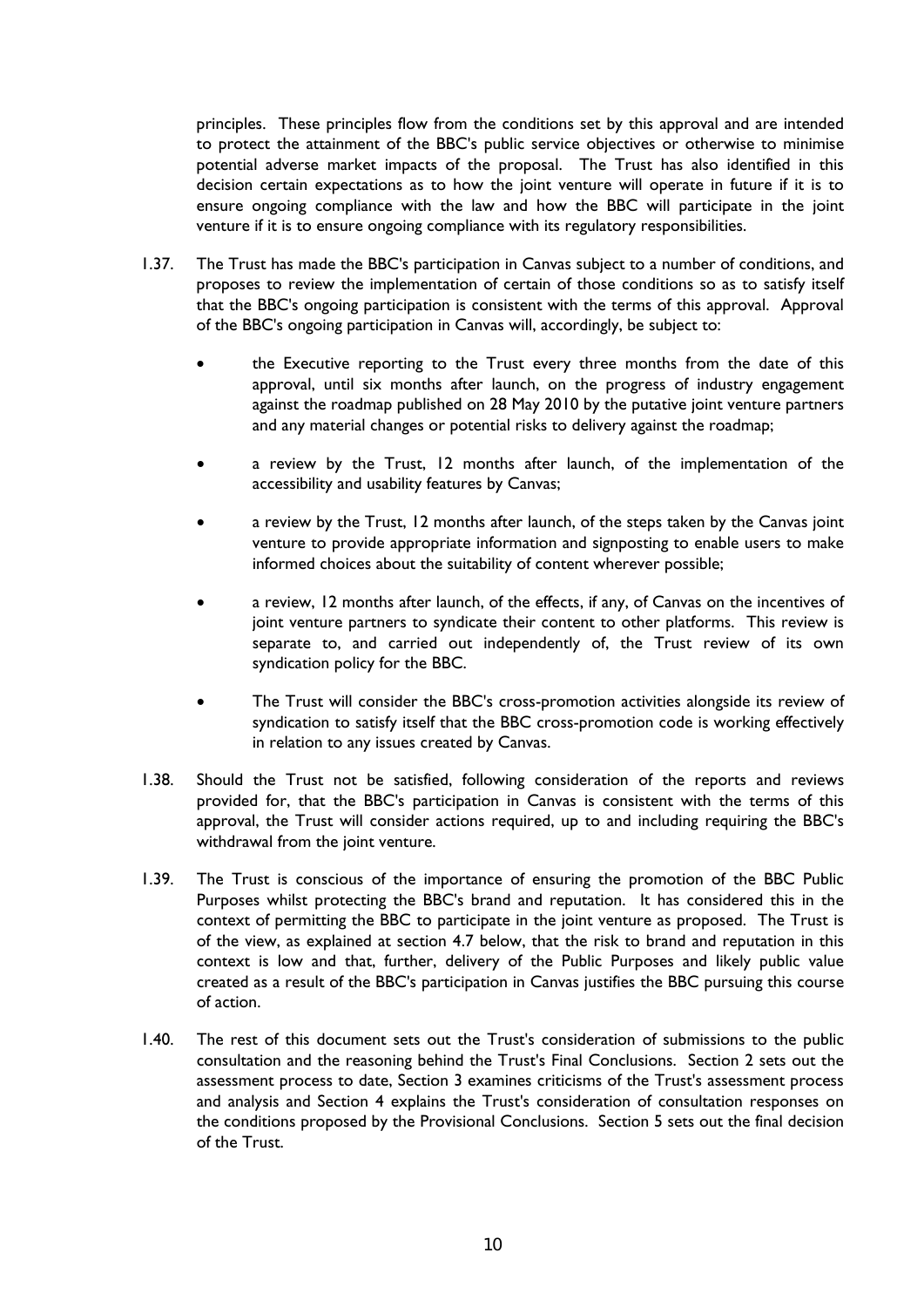## <span id="page-14-0"></span>**2. The assessment process to date**

- 2.1. This section describes the assessment carried out by the Trust in considering whether the proposal that the BBC participate in Canvas should be approved. This includes a summary of the Trust's assessments of public value and market impact, and how these assessments have informed the Trust's conclusions. The summaries contained here are offered as context to the Final Conclusions that follow and are in no way intended as a substitute for reading the original PVA, MIA and Provisional Conclusions documents.
- 2.2. In November 2008, the Executive applied to the Trust for permission to participate in a joint venture partnership, that would set and promote a common standard for delivering ondemand TV and other internet content through a broadband connected device such as a settop box. The BBC would not be involved in the manufacture or distribution of equipment.
- 2.3. The Trust first considered the nature of the proposal and the process that most appropriately ought to be applied to assess whether it was an activity that the BBC might carry out. The Trust determined that the BBC's proposed involvement in Canvas was a nonservice activity of potential significance that might raise issues of public value and market impact.
- 2.4. The Trust has discretion as to the way in which non-service activities are assessed but is under a responsibility to ensure that the principles that underlie the treatment of services are, where relevant, applied to non-service activities in a way that the Trust considers appropriate to the circumstances. In this instance, the Trust considered that the Executive's proposal warranted a detailed, evidence-based assessment and consultation with stakeholders.
- 2.5. The Trust considered in this case that an important part of the assessment was satisfying itself as to whether any likely adverse impact of Canvas on the market is justified by the likely public value of Canvas. The Trust determined that its assessment appropriately ought to take account of:
	- the public value of Canvas;
	- whether the proposal represents value for money;
	- the interests and perspective of the licence fee payer on the BBC's participation in Canvas;
	- the market impact of Canvas;
	- the risk (financial, operational and reputational) attaching to the BBC's participation in Canvas; and
	- whether, in the view of the Trust, the BBC's participation in Canvas is likely to comply with the law and with BBC policies.
- 2.6. The Trust also noted that the proposal must comply with the CIP, in accordance with the Trust's Statement of Policy on Fair Trading. The CIP requires that, when carrying out its Public Service Activities, the BBC must endeavour to minimise competitive impacts on the wider market, whilst always ensuring the fulfilment of its Public Purposes and taking into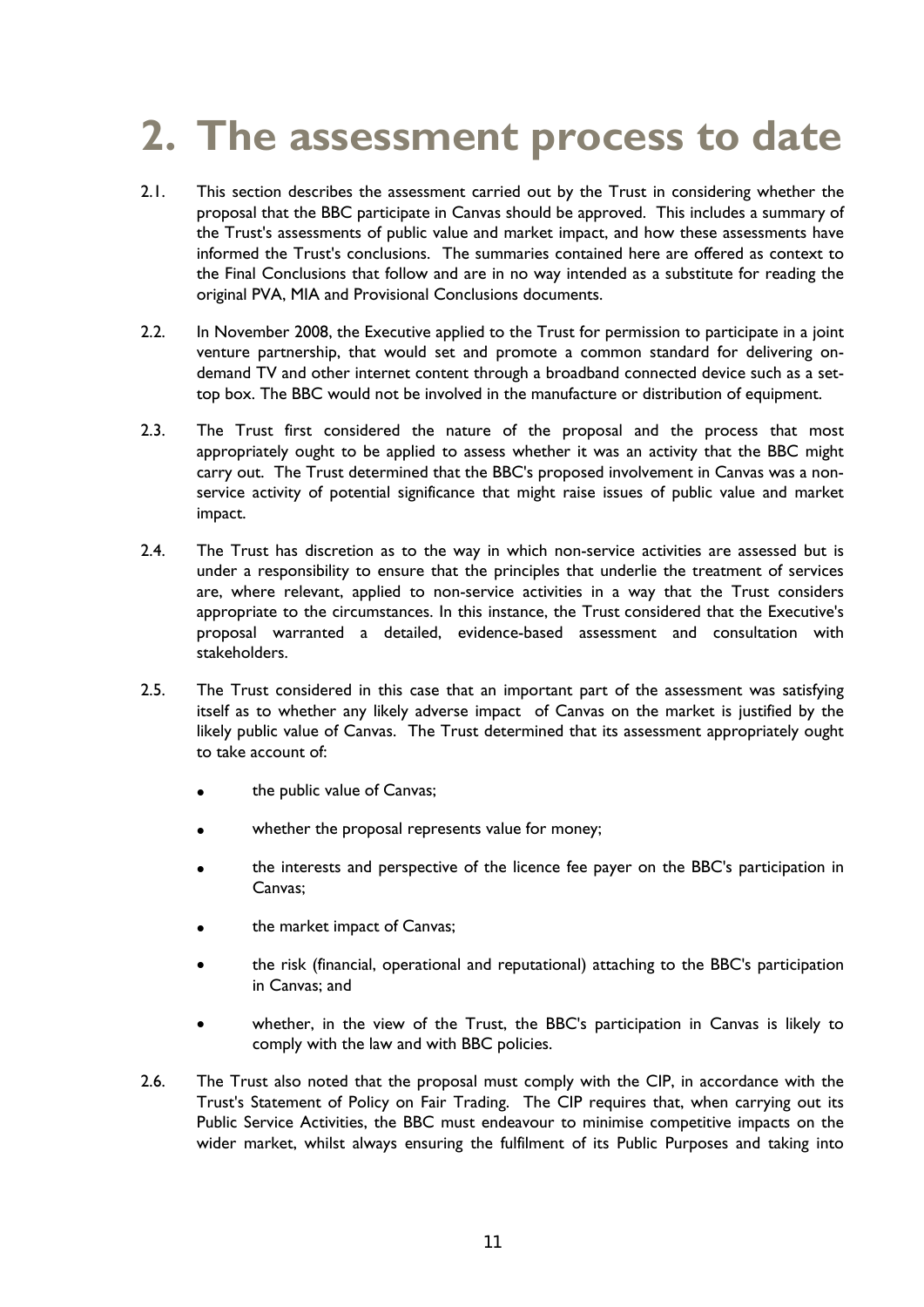<span id="page-15-0"></span>account its other obligations under the Charter and Framework Agreement. The Trust accordingly determined to consider not only whether any likely adverse impact of Canvas on the market would be justified by any likely public value but also whether the BBC was endeavouring to minimise the likely negative impact on the market without significantly compromising the way in which Canvas might contribute to the delivery of the Public Purposes.

- 2.7. Finally, the Trust determined that its non-service assessment process would consider whether, if approved, Canvas should be subject to any ongoing terms or conditions. The purpose of any such terms or conditions might be to enhance the public value created by Canvas and/or minimise any potential negative market impact of Canvas.
- 2.8. As explained in section 1 above, the Trust can properly be responsible only for oversight of the BBC's activities and so any conditions that the Trust might impose would necessarily be limited to the BBC's behaviour and participation in Canvas rather than controlling the joint venture itself.

#### **The Canvas assessment process**

- 2.9. The Trust launched a public consultation on the Canvas proposal from 26 February 2009 until 17 April 2009. It published the Executive's application for approval of the proposal and the supporting information annexed to that application. The Trust also published a consultation paper setting out the Trust's proposed approach to assessment, explaining that Canvas had been characterised as a non-service activity and the principles underlying services (such as public value) that it proposed to consider in assessing the proposal. The paper noted some of the aspects of the proposal as described by the Executive and invited views on the proposal as a whole. The Trust also asked for specific views on a number of areas, including:
	- delivery of public value and the Public Purposes;
	- current and future impact upon stakeholders;
	- scope to mitigate such impacts on the part of both the BBC and stakeholders;
	- assumptions made by the Executive in setting out the case for the proposal (including the Executive's identification of the counterfactual should the proposal not go ahead); and
	- compliance with competition law.
- 2.10. The Trust asked respondents to substantiate their comments with available supporting evidence whenever possible.
- 2.11. The Trust received over 800 submissions from individuals and stakeholders during the initial consultation.[4](#page-15-0) The Trust published a summary of the individual consultation responses and all the non-confidential stakeholder responses on 4 June 2009.

i.

<sup>4</sup> 743 responses were received from members of the public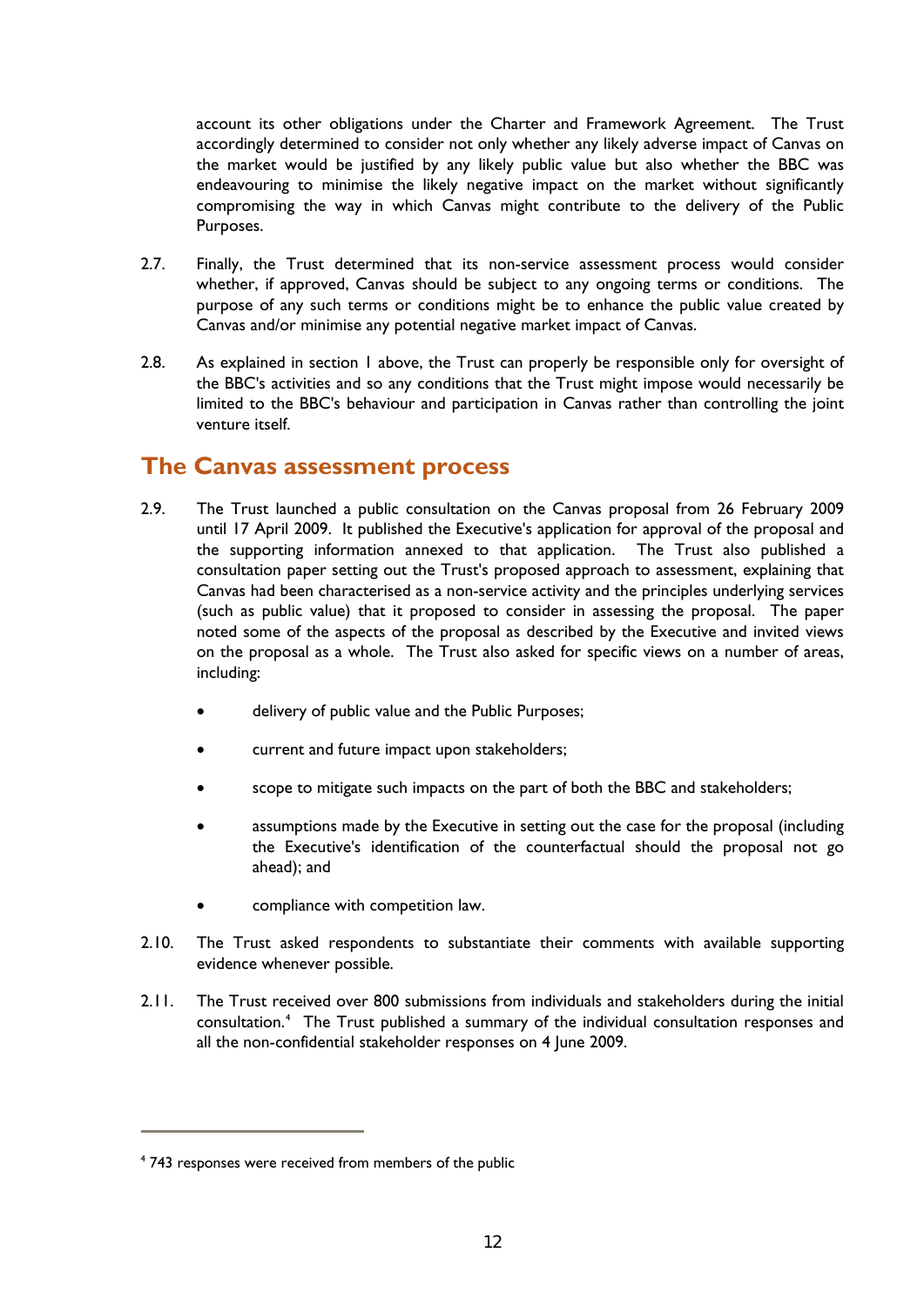- 2.12. The Trust Unit met all four of the BBC's audience councils to inform them of the Executive's proposal. The audience councils advise the Trust how well the BBC is serving licence fee payers across the UK and have formal rights to be consulted. Both the Audience Council for Wales and the Audience Council for Northern Ireland subsequently provided written responses to the proposals.
- 2.13. Meetings were also held with representatives of more than 60 organisations, including:
	- broadcasters;
	- platform operators;
	- internet service providers ("ISPs");
	- content providers; and
	- various industry bodies.
- 2.14. A list of entities with whom the Trust met is at Annex 1.
- 2.15. Several stakeholders expressed concern as to the approach taken by the Trust in assessing the proposals. Notably, some questioned the decision to characterise the activity as a nonservice activity. Having considered the points raised by stakeholders, the Trust remained of the view that the BBC's participation in Canvas amounted to a non-service activity, and was fortified in its view that the proposal was one of significance warranting careful assessment.
- 2.16. In addition to submissions from the consultation, the PVA and MIA drew on evidence from a variety of sources.
- 2.17. This evidence included, for example, additional material submitted by the Executive alongside or subsequent to its proposal. This comprised:
	- a study on the concept development of IPTV;
	- BBC Marketing Communications & Audiences research on Virgin Media subscribers' usage of video-on-demand;
	- video-on-demand usage and awareness; and
	- conjoint research for the BBC that considered consumer demand for different potential aspects of the Canvas proposition.
- 2.18. Although the Trust placed greater reliance on its own or third party evidence, it also drew on this material to confirm or support its conclusions where appropriate.
- 2.19. As with any new product or service in a nascent market, assessing the likely demand for Canvas and the full range of impacts will always be more difficult than in a more mature market. So, to support its analysis of the application, the Trust commissioned market research and expert analysis from specialist consultancies.
- 2.20. These reports provided an independent perspective on issues relating to the public value and market impact of the Canvas proposals. The Trust evaluated and drew upon this commissioned work to assist its consideration of the material from the Executive,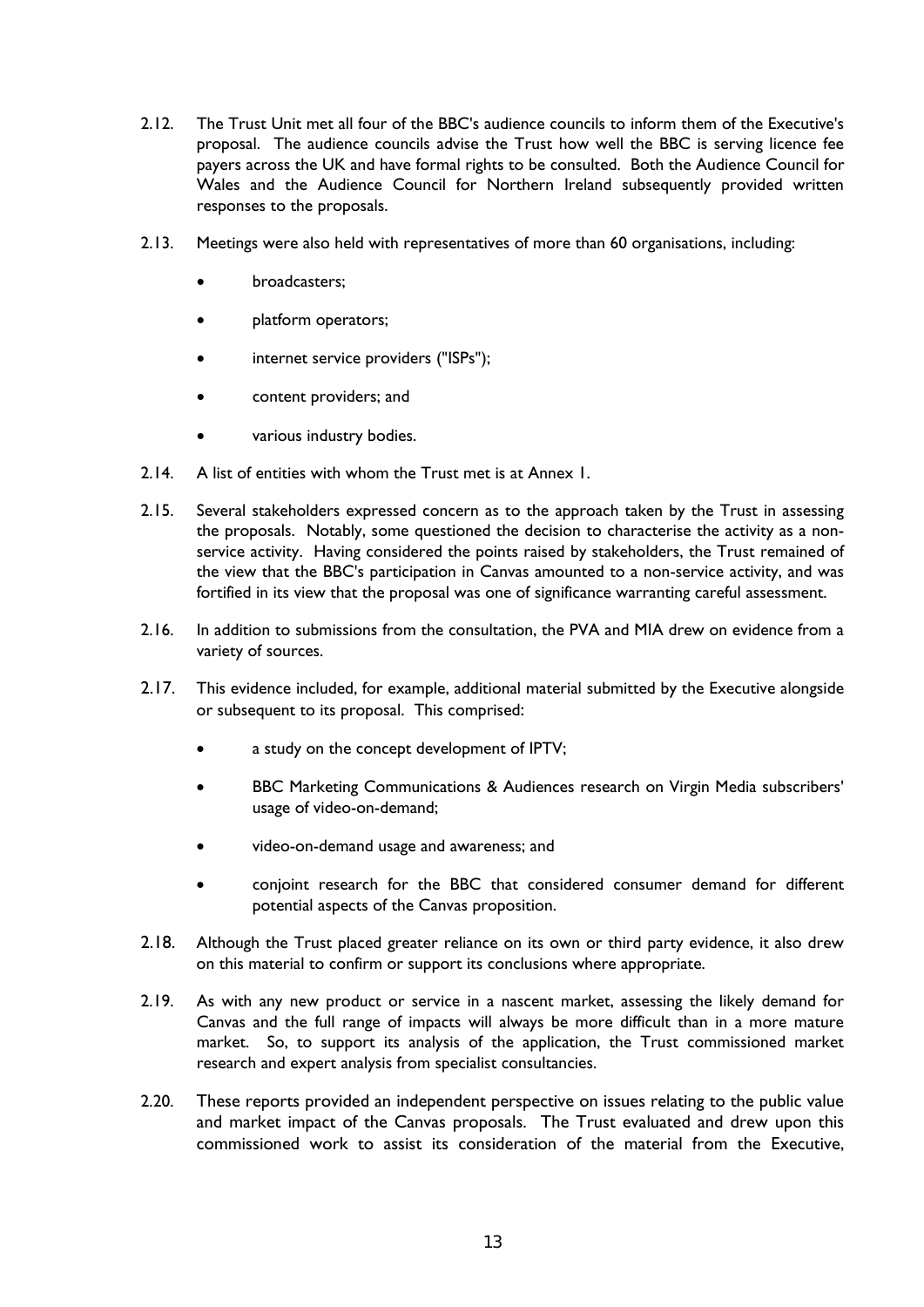<span id="page-17-0"></span>members of the public and stakeholders. The Trust considered all evidence, whether commissioned from independent sources or provided by the Executive or stakeholders, in the round.

- 2.21. The Trust commissioned Opinion Leader to conduct research into the potential demand for Canvas and the value it would create for licence fee payers and the desirability and benefit of BBC involvement in the joint venture. This comprised a quantitative phase involving 2,171 interviews with a representative sample of the UK population and a qualitative phase involving 18 in depth interviews with households spanning a range of socio-demographics as well as different TV platforms. The report was published on the Trust website in December 2009.[5](#page-17-0)
- 2.22. To support its analysis, the Trust also commissioned Value Partners to report on the:
	- impact of Canvas on the TV and related markets, where relevant;
	- impact of Canvas on the cost base of internet service providers; and
	- impact of Canvas on the delivery of pay-video on-demand services and the consequent impact on the rental and retail DVD markets.
- 2.23. These reports were published on the Trust website in December 2009.[6](#page-17-0)
- 2.24. Value Partners analysed a wide range of publically available information, the views and submissions of stakeholders, a range of market research (including the Opinion Leader research commissioned by the Trust) and drew upon their own expertise and knowledge of these markets. They built three interconnected models:
	- a TV model which forecast a range of potential demand for Canvas against an assumed counterfactual, and the impact of that demand on other platforms;
	- a viewing model which forecast the impact of Canvas on viewing trends (such as linear versus non-linear viewing) based on the outputs of the TV model and against the same counterfactual; and
	- an ISP cost model which used the outputs of the TV model to estimate the impact of different Canvas take-up scenarios on the network costs of ISPs.
- 2.25. Value Partners also built a model to estimate the potential impact of Canvas on the demand for pay-VOD services.
- 2.26. The Trust also took into consideration a wide range of industry forecasts, which included reports by Screen Digest, Enders Analysis, and Ofcom's latest annual reports on the communications market.
- 2.27. Following closure of the initial consultation, the Trust determined to seek from the Executive further information on the following aspects of the proposal:

 $\overline{a}$ 

<sup>&</sup>lt;sup>5</sup> [http://www.bbc.co.uk/bbctrust/our\\_work/television/canvas\\_provisional\\_conclusions.shtml](http://www.bbc.co.uk/bbctrust/our_work/television/canvas_provisional_conclusions.shtml) 6 http://www.bbc.co.uk/bbctrust/our\_work/television/canvas\_provisional\_conclusions.shtml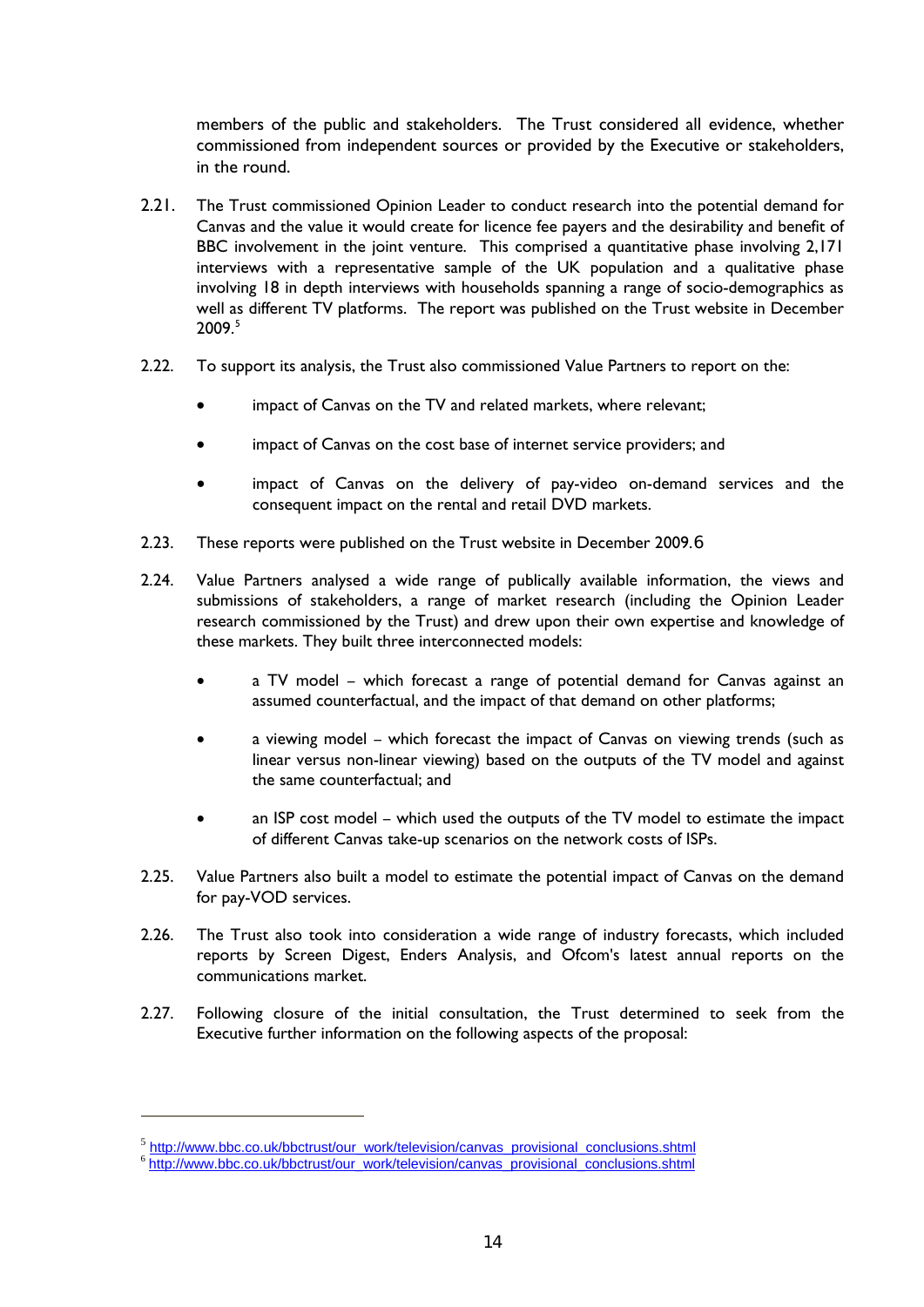- operation of the EPG;
- joint venture structure, governance and costs;
- access to Canvas by content providers;
- editorial and quality controls;
- industry engagement in developing the Canvas standard;
- technical matters including technical and monetisation solutions that the Canvas standard will support and data security;
- customer support; and
- marketing and promotion.
- 2.28. The Trust published the Executive's Additional Statement on 26 July 2009, providing interested stakeholders with the opportunity (until 1 September 2009) to make any additional submissions or comments that they wished to make (and noting that there would be further opportunities to comment as the assessment process progressed). The Trust received 17 responses from stakeholders.
- 2.29. The Executive further supplemented the information submitted in support of its application on 30 October 2009, providing to the Trust revised governance proposals and updated cost information (referred to throughout as the "Governance and Cost Information"). The Governance and Cost Information was published by the Trust on 4 November 2009. The Trust allowed two weeks for any specific comments on the information from stakeholders and noted upon publication that there would be a further opportunity to comment on both governance structure and costs as part of the consultation on the Provisional Conclusions. The Trust received six responses from stakeholders.
- 2.30. The Trust used the consultation responses submitted to it and the independent work that it commissioned so as to inform its overall assessment as it considered appropriate. This included a detailed assessment of the public value likely to be delivered by Canvas as well as a detailed assessment of likely impacts on relevant markets as a result of Canvas. The approach to the PVA and to the MIA is explained in greater detail below.
- 2.31. The Trust formulated its overall assessment of the proposal as Provisional Conclusions. These indicated that, subject to a number of conditions, the Trust was minded to approve the proposal that the BBC participate in Canvas on the basis of the relevant information provided.
- 2.32. On 22 December 2009, the Trust published its Provisional Conclusions, the PVA and MIA, the underlying independent research that informed the PVA and MIA, and stakeholder comments on the Additional Statement and Governance and Cost Information. The Trust invited comments on the Provisional Conclusions, with the consultation running from 22 December 2009 to 2 February 2010.
- 2.33. The Trust received 32 consultation responses, of which six were from members of the public and 26 were from industry stakeholders and audience councils. In addition the Trust undertook a number of meetings with stakeholders.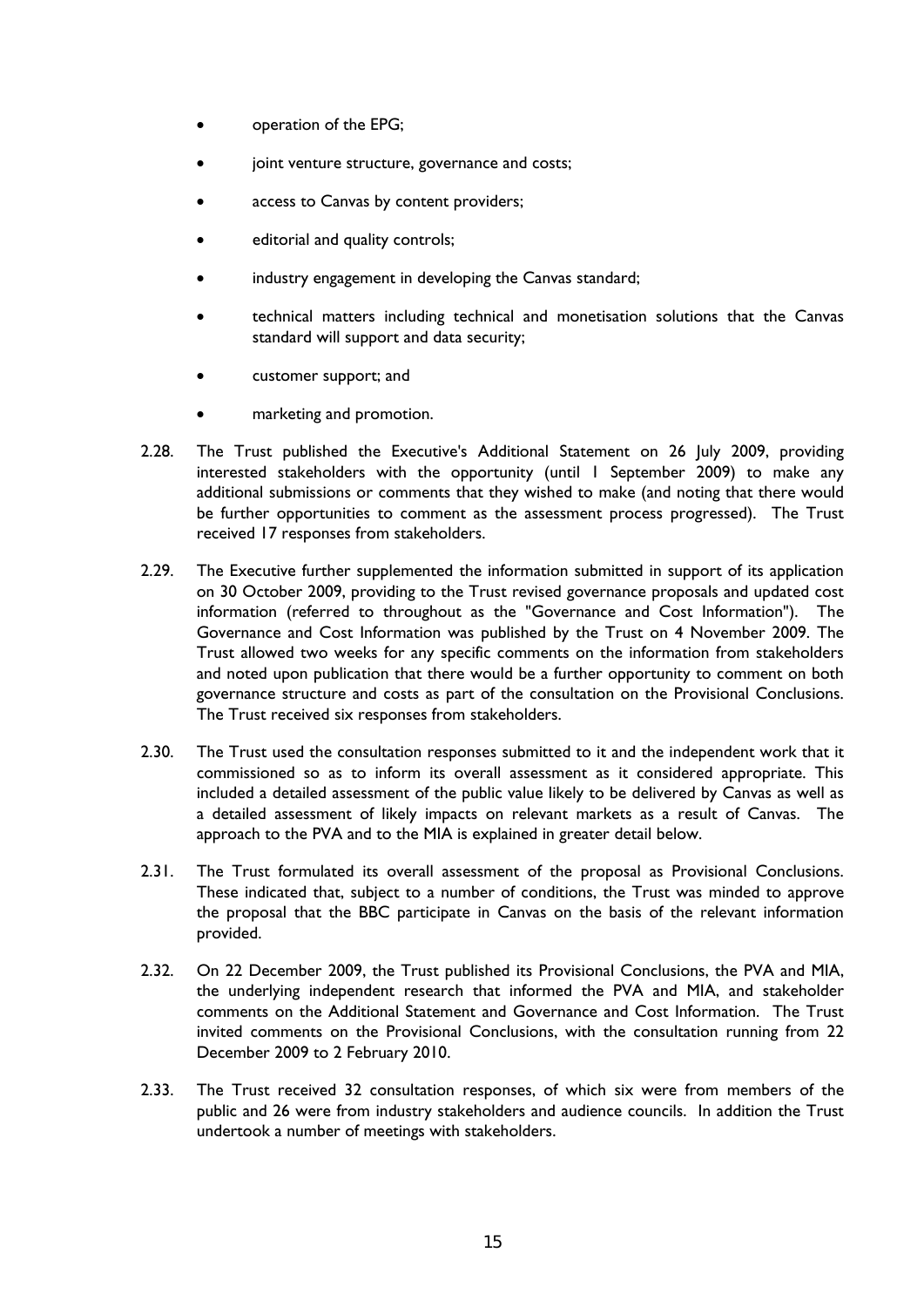#### <span id="page-19-0"></span>**Approach to the PVA**

- 2.34. The Trust published its PVA alongside the Provisional Conclusions on 22nd December 2009.
- 2.35. The PVA considered the proposal's fit with the BBC's Public Purposes and whether it delivers potential public value. The assessment of whether the proposals deliver potential public value was structured around the following four key questions:
	- Is there consumer demand for IPTV?;
	- Is there a role for the BBC and what form should this take?;
	- In which ways will BBC involvement deliver value to audiences, taking account of the impact, reach, quality and value for money as drivers of public value?; and
	- What will happen in the absence of the Canvas proposals?
- 2.36. The overall conclusion of the PVA was that Canvas represents potentially high public value for particular audience groups and medium public value overall. The PVA noted that, over time, Canvas may offer the potential for high overall value.

#### **Approach to the MIA**

- 2.37. The MIA considered the products and services likely to be affected by the Canvas proposals and the potential impacts on provision of those products and services if the Canvas proposals were approved in their current form. The Trust published its MIA on 22 December 2009.
- 2.38. To understand the range of likely impacts that Canvas might have on affected products and services, the MIA considered:
	- the likely take-up of Canvas-enabled devices;
	- the potential impact of the Canvas proposals for affected products and services; and
	- the current and future prospects of affected products and services in the absence of the Canvas proposals (the "counterfactual").
- 2.39. The MIA identified a number of different products and services that are likely to be impacted by the BBC's participation in Canvas, some positively and some negatively. It did so by analysing the various facets of the Canvas proposals, as a technical standard and as a facilitator of access to on-demand content.
- 2.40. The Trust acknowledged in the MIA the inherent difficulty in identifying affected products and services (and in forecasting potential effects), given the emerging nature of the provision of VOD and IPTV products and services. The Trust took account of the uncertainty that might attach to some of the underlying research and evidence considered in estimating potential effects. Where it considered it appropriate, the Trust reviewed a range of estimates so as to account for some of the variables that might come into play.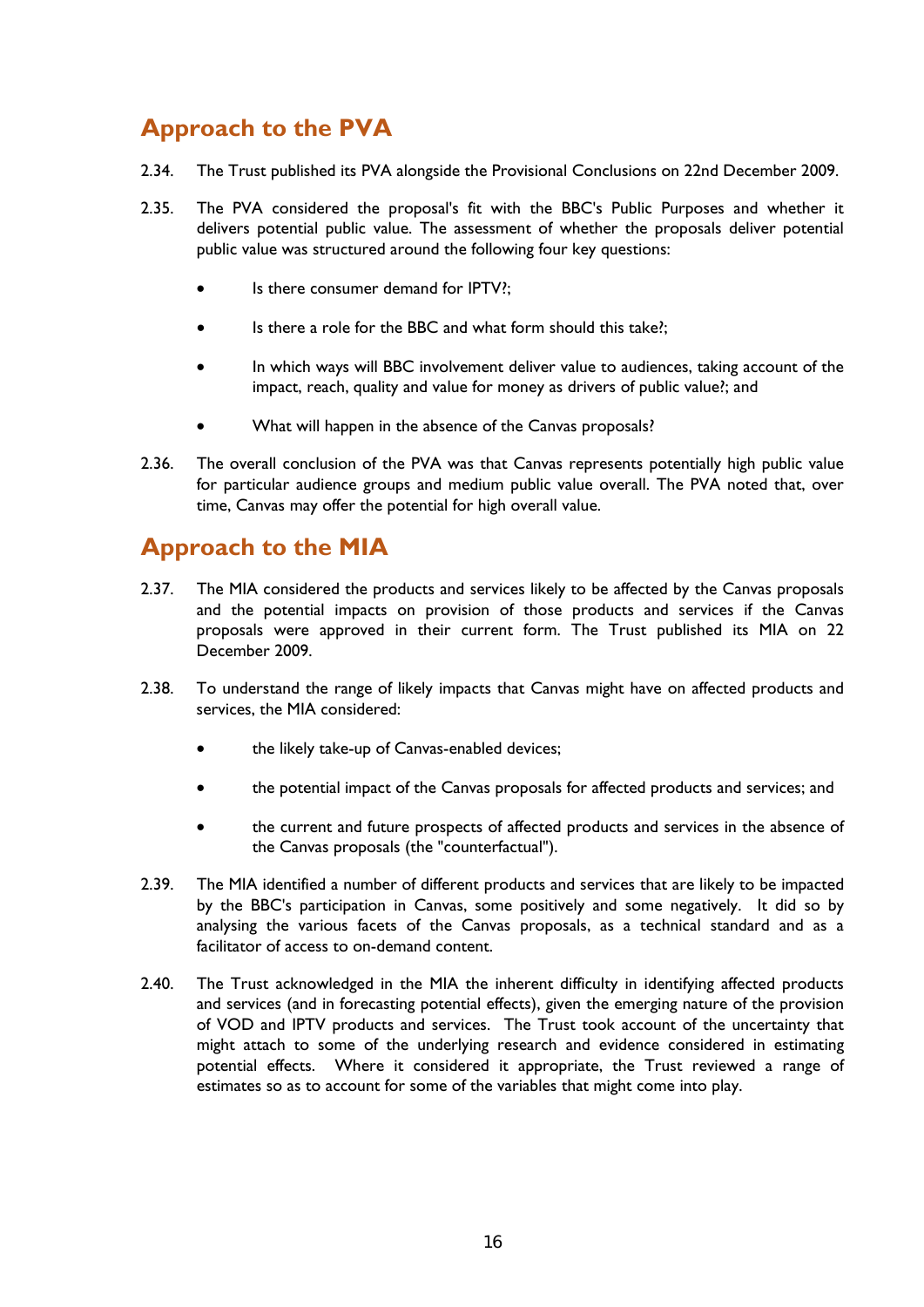#### <span id="page-20-0"></span>**How the PVA and MIA informed the Provisional Conclusions**

- 2.41. The PVA identified a clear link between the proposals and the delivery of the Public Purposes by the BBC and found that, by improving access to the full range of BBC services and increasing the scope of the offer on DTT, Canvas would make a significant contribution to the delivery of the sixth Public Purpose: delivery of the benefit of emerging communications technologies and services.
- 2.42. The PVA found public value in the benefits to consumers and identified quality and distinctiveness as a key area for the delivery of public value.
- 2.43. The PVA also identified a number of factors as being necessary both to safeguard and optimise the public value created by Canvas. These were, in summary:
	- access to free-to-air on-demand content on the DTT platform by way of a high quality user experience without contract or subscription;
	- industry engagement in the development of the core technical specification so as to encourage openness and flexibility and encourage widespread adoption of the Canvas standard;
	- accessibility and usability of the Canvas UI for consumers, including appropriate provision of technical support;
	- low entry barriers for content providers to ensure a wide range of content and, therefore, choice for licence fee payers;
	- appropriate content safeguards (in addition to parental controls) through the use of guidance or signposting; and
	- sufficient Trust oversight of BBC investment in the joint venture.
- 2.44. The MIA found that Canvas is likely to have a number of positive impacts on a range of interrelated products and services. The MIA also identified a number of aspects of the proposals that could potentially have a negative impact on other products or services or reduce the potential for the positive impacts anticipated for the proposals. These adverse impacts can be summarised as follows:
	- Canvas-led growth in the supply of on-demand content will have a small negative impact on DVD rental and, in the longer term, might also adversely impact on DVD retail;
	- modest negative impact on future growth of non-DTT-based subscription platforms;
	- potential negative impacts on Freeview and Freesat;
	- likely negative impact on existing hybrid DTT/IPTV platforms and likely deterrence of investment in new hybrid DTT/IPTV platforms;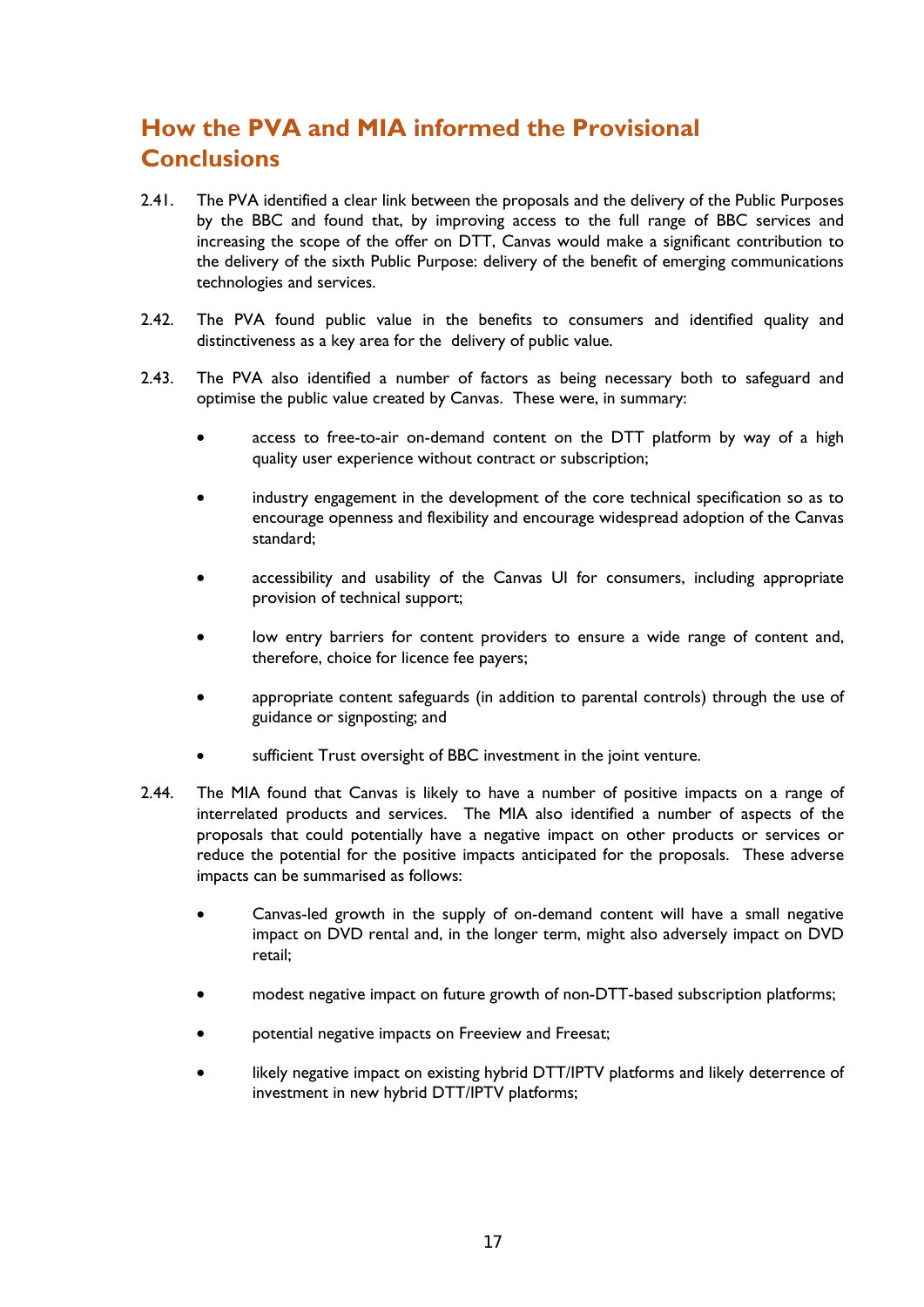- <span id="page-21-0"></span>• mandating a single UI and linking that to the Canvas brand will have an adverse impact on the incentive of hybrid DTT-based platforms to invest in and innovate alternative UIs; and
- potential adverse impacts on provision of Push VOD services.
- 2.45. The MIA also noted two points of potential risk:
	- Canvas might not be as flexible as possible if not developed with industry engagement and so not accommodate a wide range of stakeholder needs. This could diminish some positive market impacts and/or generate further adverse market impacts; and
	- stakeholders argued that Canvas would create a disincentive for Canvas joint venture members to syndicate their content to third parties/other platforms. Whilst the MIA found that it was not clear that Canvas would create such a disincentive, it did note the issue as a matter for concern.

#### **The Provisional Conclusions**

- 2.46. The Trust concluded that the proposal had potentially high public value for particular audience groups and medium public value overall and provisionally concluded that the likely adverse impacts on the market of the proposal were justified by the public value likely to be created.
- 2.47. The Trust considered whether and how the negative impacts of Canvas identified in the MIA could be minimised, having regard to the assessment in the PVA of how Canvas fulfils the BBC's Public Purposes. The Trust concluded that the Executive had endeavoured to minimise adverse impacts in the way that it had structured the proposal and that it was not possible to minimise adverse impacts further without compromising the delivery by the proposal of the Public Purposes. The Trust was of the view, however, that any approval ought to be subject to certain conditions regarding delivery of the public value promised by Canvas and minimising negative market impacts where possible, consistent with delivery of the Public Purposes.
- 2.48. The Trust provisionally concluded that it would be neither appropriate nor possible to address all risks of market distortion or negative market impacts by way of proposed conditions. It noted in the Provisional Conclusions that not all the negative impacts identified in the MIA should be minimised if to do so would significantly compromise delivery of the Public Purposes identified (or any of the BBC's other regulatory obligations). The Trust considered that some negative market impacts could not be mitigated by the imposition of conditions. In some instances the imposition of a condition could not mitigate an identified potential negative market impact. This could be due to the fact that an adverse impact, such as the potential negative market impact on the DVD rental market, was not addressable through the imposition of one or more conditions. Alternatively, some potential negative market impacts could not be mitigated by the imposition of conditions without also compromising the delivery of the Public Purposes. For example, the mandating of a common UI could have a potential negative impact of making it more difficult for other potential hybrid DTT/IPTV platforms to innovate with their own consumer proposition in competition with Canvas. However, the Trust did not consider that it was possible to impose more restrictive conditions in respect of the UI in this approval without compromising the Public Purposes that are likely to be delivered by Canvas.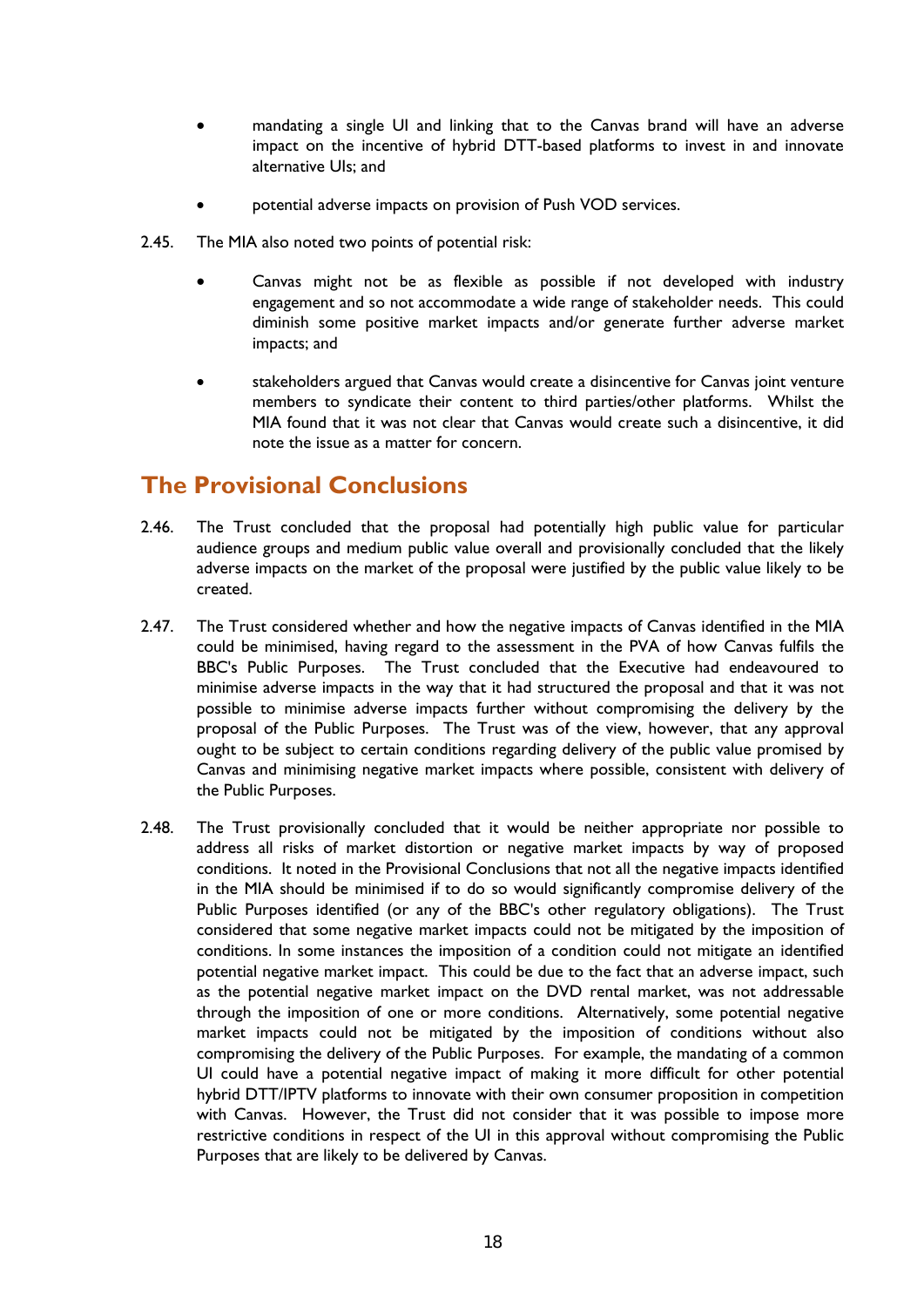- <span id="page-22-0"></span>2.49. The Trust determined on the basis of the information available to it and privileged legal advice that the proposals were compliant with competition law (including state aid law).
- 2.50. The Trust proposed a number of conditions to approval, as set out in its Provisional Conclusions.<sup>[7](#page-22-0)</sup> The Trust took into account that it would have no remit to police the conduct of the joint venture, and so proposed that BBC participation in Canvas should be dependent on certain of the conditions being enshrined as principles in the objects and shareholders' agreement of the Canvas joint venture. It also set particular expectations regarding the future operation of the Canvas joint venture and the BBC's participation in Canvas.
- 2.51. The following sections deal with the Trust's consideration of submissions received in response to its consultation on the Provisional Conclusions. Section 3 deals with submissions received on the assessment process while Section 4 describes the Trust's consideration of responses to the conclusions themselves.

i.

<sup>&</sup>lt;sup>7</sup> See [http://www.bbc.co.uk/bbctrust/our\\_work/television/canvas.shtml](http://www.bbc.co.uk/bbctrust/our_work/television/canvas.shtml)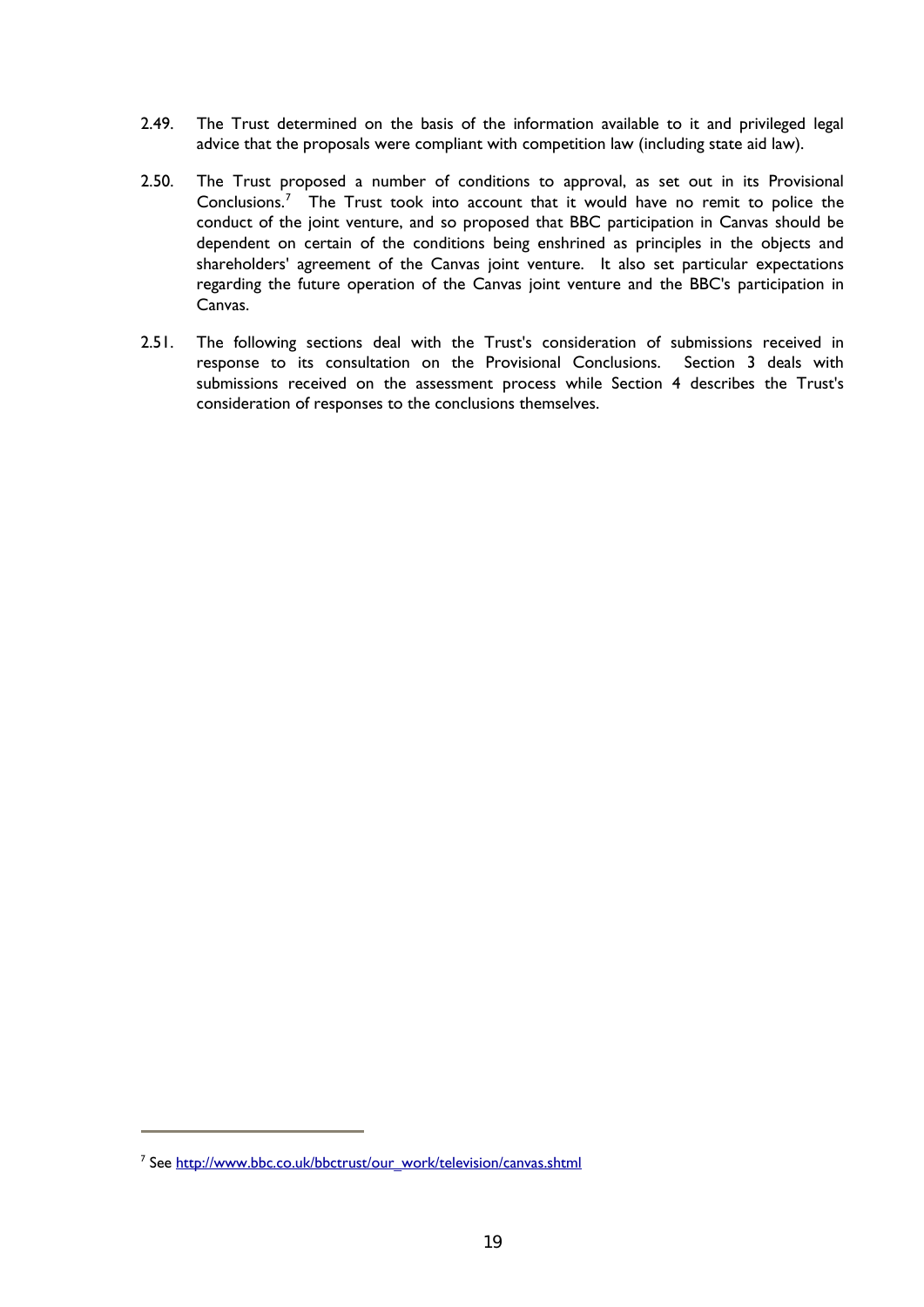### <span id="page-23-0"></span>**3. Consideration of feedback on the assessment process**

- 3.1. In this section the Trust addresses submissions concerning the Trust's handling of the assessment process and criticisms of some of its analysis.
- 3.2. Some general concerns about process were raised by a number of stakeholders. Three stakeholders provided more detailed criticisms of the Trust's underlying analysis and the evidence and legal advice that informed the Provisional Conclusions, MIA and PVA.
- 3.3. The Trust has considered all the points made by stakeholders in relation to the process adopted and taken these into account as it considers appropriate regarding the Trust's assessment of the proposals to date and the substantive analysis undertaken. The Trust looks first at submissions regarding the Trust's choice of assessment process, then considers specific points regarding the PVA and the MIA.

#### **Criticism of the Trust's choice of assessment process**

- 3.4. One stakeholder argued that the Trust had failed to provide an objective justification for classifying the Canvas proposition as a non-service activity. The Trust's determination in November 2008 was that classification of non-service activity was appropriate given that the proposition was the BBC's participation in a joint venture to launch a new platform and not the provision of a content service like a television channel, which would require a service licence. This being the case, there was no mandated assessment process to follow and the Trust had a choice to make about the methodology to apply. As it has set out in Section 2 and in previous documents, the Trust considered it appropriate to undertake a detailed and evidence-based inquiry involving a full PVA and MIA, as well as other considerations.
- 3.5. More specifically some stakeholders have questioned the ability of the Trust to undertake a MIA. Stakeholders expressed concern that they could not provide certain information to the Trust since it is responsible for setting the BBC's strategic direction. The Trust considered the scope of assessment necessary at the outset of the process and throughout, concluding that it was able to carry out the work necessary to form a view on the proposal. It commissioned independent research from Value Partners and Opinion Leader to inform the MIA. It also discussed with stakeholders the evidence that they considered the Trust must take into account and even agreed a limited confidentiality agreement with one stakeholder where it considered this necessary in order to obtain relevant information. The Trust considers specific criticisms of aspects of the MIA below.

#### **Criticism of the Trust's conduct of the PVA**

3.6. While putative Canvas joint venture partners, the BBC's audience councils, individual respondents and some industry stakeholders were supportive of the Trust's assessment that the proposals would create public value, there was criticism from other stakeholders that the Trust had overstated the public value. Three stakeholders argued that there was no need to create a new platform and, along with others, suggested that the case for a mandated UI had not been made. Several stakeholders, , maintained that the counterfactual was unduly pessimistic and that the market would deliver appropriate IPTV solutions which would require the BBC only to syndicate its content in order to achieve its Public Purposes.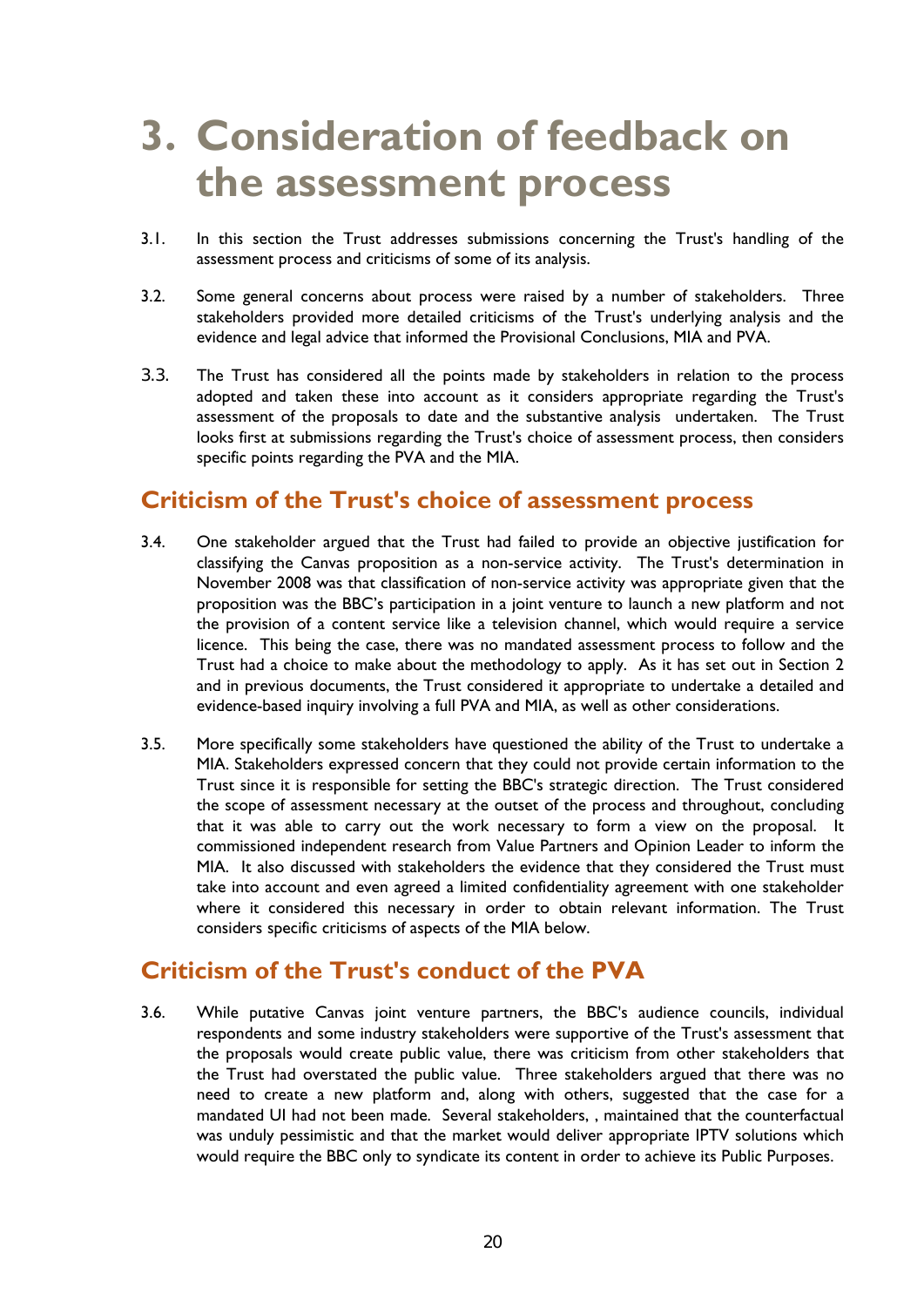- <span id="page-24-0"></span>3.7. The Trust has concluded that the development of a common UI as contemplated by the application should be approved. Canvas is a new proposition with no direct comparator. Therefore, the Trust has reached a view based on its judgment of the public value created and potential negative market impacts.
- 3.8. The PVA identifies several reasons why the development of a common UI can create public value relative to the alternative of simple release of a core technical specification. These reasons included:
	- establishing a simple upgrade path to IPTV for Freeview users by bringing together the PSBs and major ISPs behind a single proposition, this provides a choice and reduces confusion.
	- the promotion of widespread adoption of IPTV services through the offering a plugand-play solution which will give a consistent experience from one box to another. Establishing a common interface imposes a discipline on the user experience that would not be realised if Canvas were to be delivered only using the core technical specification.
	- the inclusion of users who normally find it hard to utilise new technology by seeking to apply best practice on accessibility and by providing a direct route to a compelling package of free-to-air content.
	- the reduction of uncertainty about platform standards for content providers and should therefore encourage delivery of a wide variety of content services.
- 3.9. The Trust is satisfied that the PVA identifies grounds to conclude that the UI makes the difference between simply making available services by means of IPTV and turning them into a compelling proposition that users will find easy to adopt. To this end the common UI should help consumers access broadband services in new ways, and help some users with accessibility needs gain regular access to broadband for the first time.
- 3.10. Some stakeholders disagree with the conclusions drawn by the Trust in this regard. The points made by stakeholders have, where relevant, been considered by the Trust, however, it remains of the view that the conclusions drawn are appropriate in view of all relevant considerations. The Trust provides detailed discussion of its consideration of submissions on the mandated UI in Section 4.
- 3.11. One stakeholder raised concerns that the BBC had misrepresented the scale of the increase in costs between the application and the revised cost estimates published and consulted on by the Trust on 30 October 2009.<sup>[8](#page-24-0)</sup> In the PVA, the Trust set out why and where it was relevant to compare revised cost estimates with those set out in the Application. Further, the PVA was based on final estimated costs and not earlier, now incorrect, estimates of those costs. In any event, the condition relating to costs will enable the Trust to keep under review any increases of 20% or more.

i.

<sup>&</sup>lt;sup>8</sup> The stakeholder suggested that the cost of  $£6m$  is comparable to the final cost of  $£24.7m$  (assuming 6 partners) and this disparity was not appropriately acknowledged / explained in the Provisional Conclusions. In fact, as was outlined in the PVA, the costs in the original application included synergies from Freesat. Without such synergies the estimated cost at the time of application would have been circa  $\pounds$ 16m. Therefore it is valid to compare the  $£24.7m$  with the estimated  $£16m$  estimated cost in the application.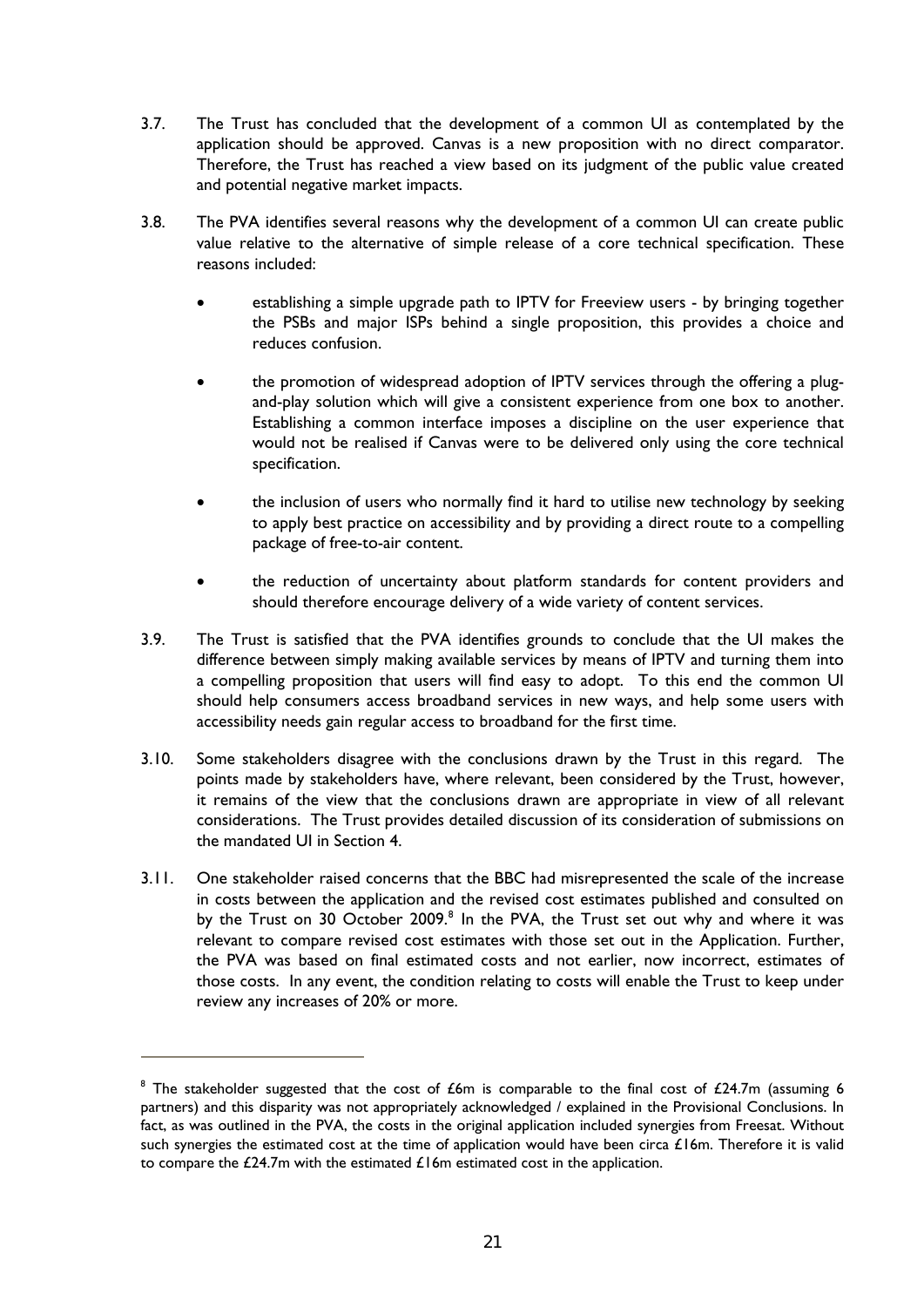#### <span id="page-25-0"></span>**Criticism of the Trust's conduct of the MIA**

- 3.12. Most stakeholders were either supportive of the conclusions set out in the MIA or did not comment. Several stakeholders, notably potential competitors to Canvas, set out a number of more detailed concerns with the PVA and MIA analysis. The main concerns can be grouped under the following headings:
	- The MIA does not reach an overall conclusion as to whether the impact of Canvas will be positive or negative;
	- The choice of counterfactual is inaccurate and does not reflect recent trends in the market;
	- The modelling by Value Partners should take account of the distribution of premium content over the DTT platform;
	- The impact of Canvas on both Sky and Virgin could be greater than the high case scenario set out in the MIA;
	- It is not clear to what extent the MIA takes account of the impact of the marketing spend of Canvas relative to competitors. The estimates of marketing spend of other platforms is either inaccurate or an inappropriate benchmark for comparison;
	- The modelling of the cost impact of Canvas on the ISP networks should be more detailed in relation to the various approaches set out to mitigate potential network costs created by Canvas, and in particular the cost impact of Canvas on the Virgin network has not been set out in sufficient detail;
	- Two stakeholders argued that the MIA should quantify the revenue opportunity created by Canvas for the delivery of their content and, one stakeholder, disputed that Canvas represented an opportunity for a cable operator to grow its subscriber base on the back of its superior network capability; and
	- Canvas represents an intervention by the BBC in the triple play market by offering ISPs other than Virgin and Sky an opportunity to compete. This does not take into account the significant investments (awaiting return) that the incumbents have incurred and represents an unjustifiable intervention by the BBC to inject more competition in an already competitive market.

#### Conclusions drawn in the MIA

- 3.13. Sky argued that the MIA fails to reach an overall conclusion as to whether Canvas will have a positive or negative impact. This, Sky argued, is inconsistent with the methodology adopted by Ofcom when it undertakes a MIA on behalf of the Trust. There are a number of relevant points to make in respect of this observation.
- 3.14. As explained above in section 2, the Trust has discretion as to the way in which non-service activities are assessed but is under a responsibility to ensure that the principles that underlie the treatment of a service are, where relevant, applied to non-service activities in a way which the Trust considers appropriate to the circumstances. The Trust is not required to carry out a PVT or to replicate in full the approach undertaken for PVTs in respect of nonservice activities. In this instance, the Trust considered that a PVT was not required but that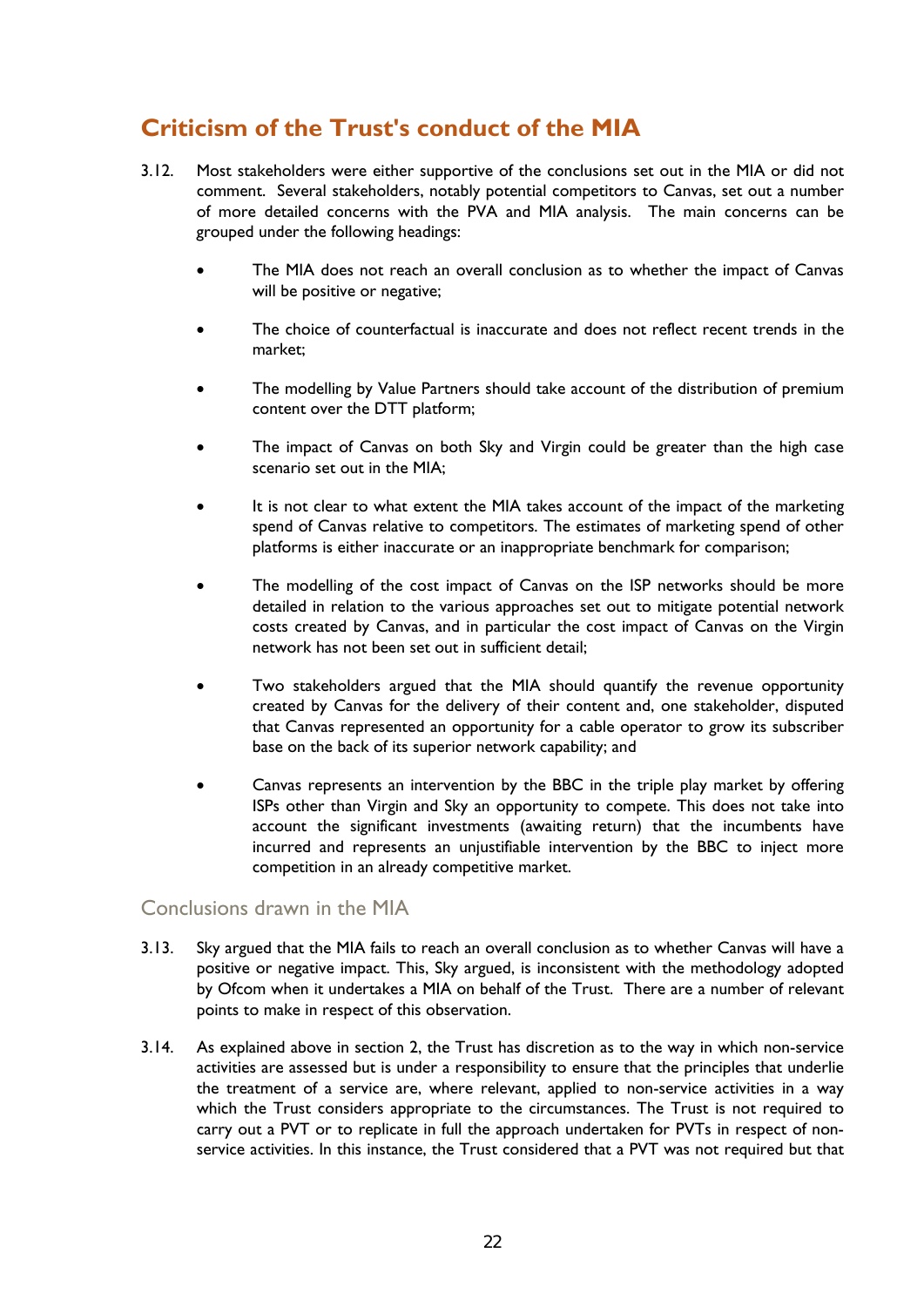<span id="page-26-0"></span>the Executive's proposal warranted a detailed, evidence-based assessment and consultation with stakeholders. It then considered the approach appropriate to assessment in the context of the specific proposal. The Trust determined to carry out the MIA and took the view in approaching the MIA that it was appropriate to identify impacts on affected products and services. The MIA identified a number of interrelated yet separate products and services that are likely to be impacted by Canvas, some positively and some negatively. The Trust has reached a final overall conclusion in relation to each of the identified affected products and services. The Trust took the view, given the range of different products and services affected, that it was not appropriate to set those impacts off against each other and arrive at an overall net market impact of the proposal. This is consistent with the approach that Ofcom has taken in respect of some previous MIAs.

- 3.15. In any event, the Trust does not agree that Sky's contention is an accurate interpretation of Ofcom's methodology as set out in the statement.<sup>[9](#page-26-0)</sup> Ofcom's methodology for MIAs of BBC services states that "account will be taken of both 'negative' substitution effects and 'positive' market creation effects." Given the wide range of impacted markets and the mix of positive and negative impacts in this case, the Trust determined to evaluate the identified negative market impacts against its assessment of public value. Had the Trust sought to derive a net position for the MIA then this would have required the setting of the negative impacts identified against the positive impacts also identified before considering the assessment against public value. The Trust considers that such an approach, by aggregating market impacts, whilst not changing the overall conclusions, might have obscured its ability to consider effects in particular areas.
- 3.16. Finally the observation makes no difference to the overall conclusions drawn by the Trust. Given the wide range of impacted markets and the mix of positive and negative impacts, the Trust adopted a prudent approach by evaluating the identified negative market impacts against its assessment of public value. Clearly, had the Trust sought to derive a net position for the MIA (setting the negative impacts identified against the positive impacts also identified) before evaluating this net position in relation to the estimated public value) there would not have been a change to the overall conclusions drawn.

#### Choice of Counterfactual

i.

- 3.17. Several stakeholders disagreed with the Trust's choice of counterfactual to inform the MIA. One stakeholder argued that Value Partners had based their counterfactual on a static appraisal of Dbook6 devices and not taken account of the development of alternative IPVOD enabled devices. The DTG was concerned that the labelling of the counterfactual devices as Dbook6 devices meant that the analysis had not taken account of recent developments to develop next generation pan industry IPVOD enabled devices.
- 3.18. Whilst establishing the relevant counterfactual in a nascent market is not an exact science, the Trust's counterfactual analysis, as set out in the MIA, anticipates and includes the continued and growing provision of a range of IPVOD enabled devices, both by existing and new providers. This counterfactual included recent developments such as Sony's Bravia, Phillips Net TV and Panasonic's Vieracast. Hence, the Trust's choice of counterfactual is in fact consistent with that described by many stakeholders in their submissions.

<sup>9</sup> http://www.ofcom.org.uk/research/tv/bbcmias/statement/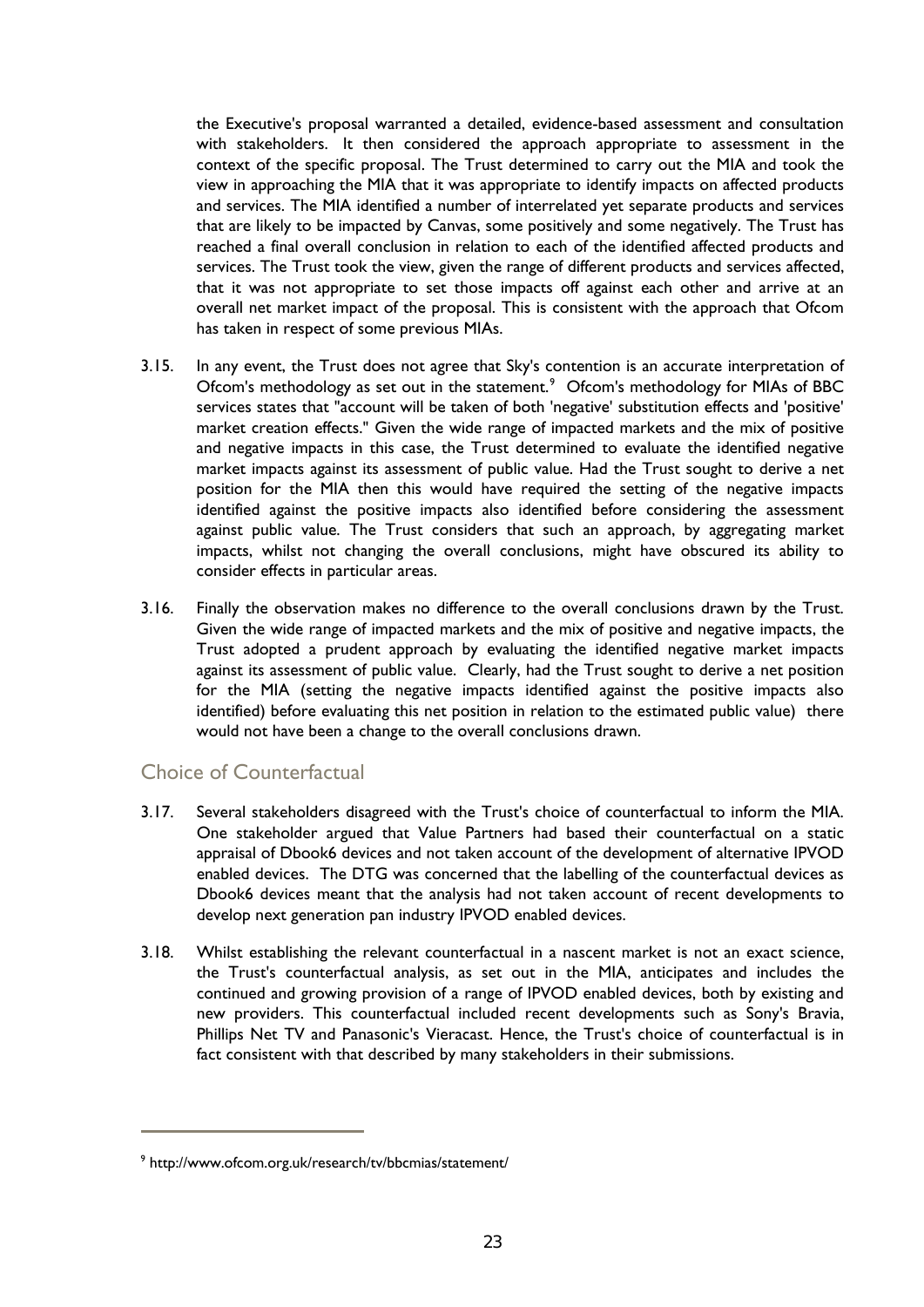#### Impact of Canvas on incumbent platforms

- 3.19. Sky argued that the MIA understates the potential market impact of Canvas because it assumes that no premium channels will be available on DTT or by implication over IPTV. It contends that the impact of premium content retailed over Canvas would increase the negative impact on Virgin or Sky. One stakeholder argued that Canvas could potentially have a bigger impact on subscriber growth for its network than the high case scenario modelled by Value Partners.
- 3.20. In the MIA the Trust discussed its reasons for not including the potential impact of the "must offer" obligation then under consideration by Ofcom. There was uncertainty over the timing and implementation of this regulatory intervention. More importantly, the retailing of Sky premium content over DTT is not dependent on the launch of Canvas as it only involves the broadcast of linear channels. In addition, the retailing of Sky premium content via Sky Player or from another retailer over IPTV is also not dependent on the launch of Canvas. Sky's reasoning here is somewhat inconsistent with its view that the market will deliver an equivalent IPVOD enabled proposition without the need for Canvas. If this is true then the retailing of Sky premium content, from whatever route, is not dependent on the launch of Canvas. Hence Canvas does not generate a change relative to the counterfactual.
- 3.21. Nevertheless, it can be argued that the availability of Sky content on DTT combined with the Canvas proposition represents a stronger challenge to both satellite and cable. However, the Trust has not seen any evidence of this relationship. Value Partners considered this possibility but did not believe it would have a material impact on the results of their analysis as any such impact would fall within the range of impacts they modelled. The Trust agreed with that assessment and set out its reasoning in detail in the MIA.
- 3.22. In any event, it is still not clear to the Trust that the retail and/or wholesale of Sky content over DTT will not generate a net positive return for Sky as Sky will be able to generate revenues from a new segment of the market.
- 3.23. On 31 March 2010, Ofcom published its conclusions on the pay-TV review. The conclusions set out regulated prices for the wholesaling of Sky's premium content on both the DTT and cable platforms. The Trust asked Value Partners to review their assessment of the impact of these conclusions on the results of the modelling of the impact of Canvas on other platforms. Based on that review, the Trust does not consider Ofcom's conclusions materially alter the assessment of the impact of Canvas on the satellite and cable platforms.
- 3.24. More generally, several stakeholders argued that Canvas could have a higher impact on the revenues of other platforms such as satellite and cable than that modelled by the Trust. The Trust has considered these views but believes that its estimates of the potential take-up of Canvas and its impact on other platforms are robust and in line with industry forecasts. Whilst some stakeholders may have different views on the degree of impact Canvas will have, the Trust is satisfied that its own work, which sets out a range of potential impacts and has been informed by detailed analysis and detailed modelling by expert consultants, is a robust assessment. The Trust has not been provided with persuasive evidence to suggest that Canvas will have a more marked impact on either Sky or Virgin than that set out in the analysis.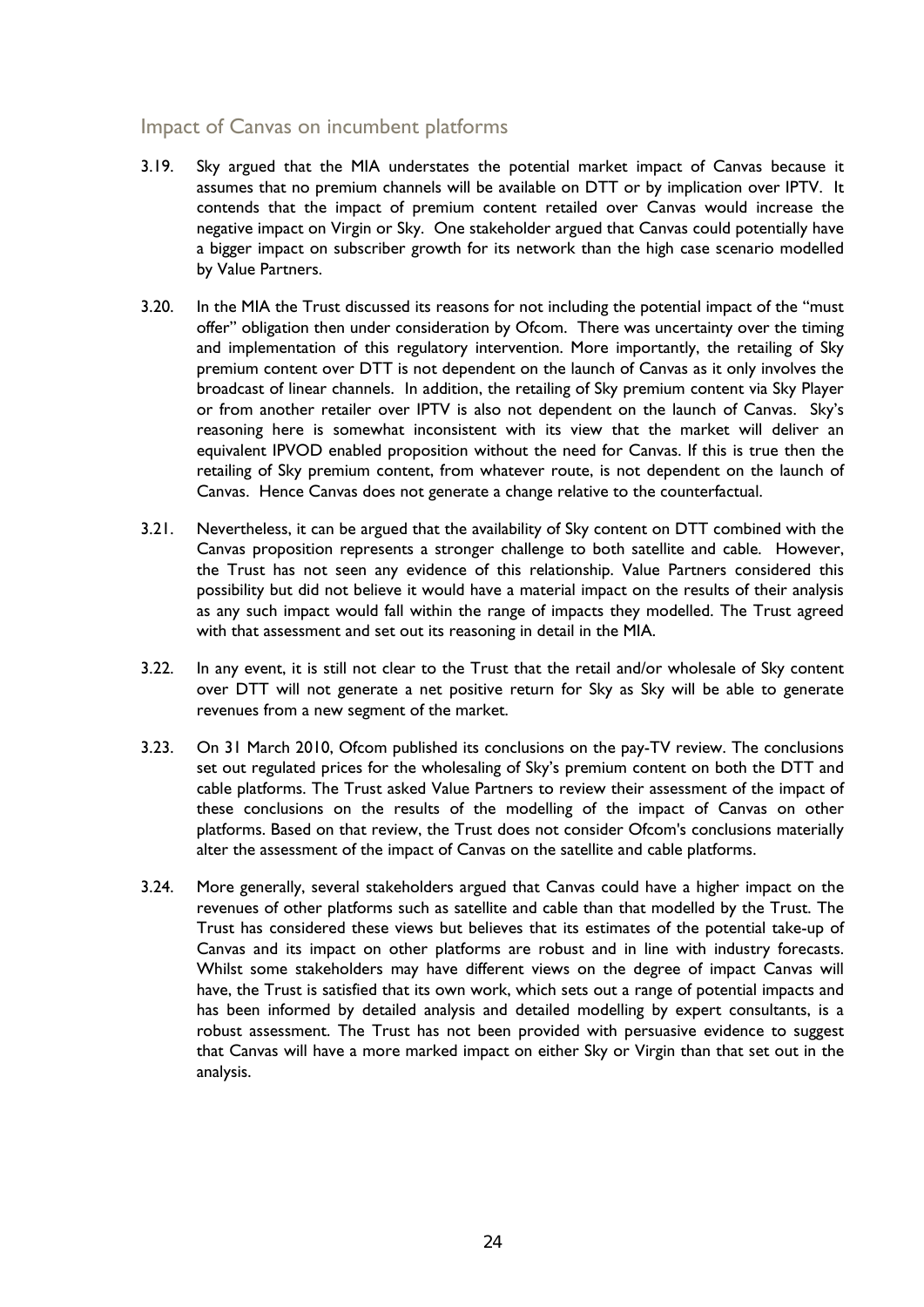#### <span id="page-28-0"></span>Marketing spend

- 3.25. Three stakeholders raised concerns over the level of the Canvas marketing budget. This is expected to be circa  $£48.3m$  over five years for the venture as a whole and  $£25m$  for the BBC over the same period. Sky argued that the reported level of marketing spend for its operations is overstated, as the circa £900m of costs includes set-top box subsidies and the marketing of telephony and broadband. Another stakeholder argued that Sky's very high marketing spend was not a good reference point due to the fact that it was much higher than the marketing spend of any of its competitors. One stakeholder argued that the level of marketing spend by Canvas and the ability of PSBs to cross-promote Canvas made a competitive response difficult. .
- 3.26. The marketing spend of the different platforms was one factor which fed into Value Partners' assessment of the competitive position of existing platforms relative to Canvas. Value Partners considered information from publicly available sources, which indicated that both Sky and Virgin's marketing spend will be, at least, comparable with Canvas and is likely to be considerably higher. In the five-year period modelled, Canvas's peak annual spend on marketing is estimated to be circa  $£15m$ : this level of spend would not put Canvas in the top 100 advertisers in the UK. By comparison, in 2009, Sky ranked 5th (£91m) and Virgin 28th  $(£36m)$ .<sup>[10](#page-28-0)</sup> Whilst the Trust has noted criticisms from two stakeholders that these spends have been overstated, no stakeholder has provided the Trust with a more precise breakdown of their marketing spend.. On balance, the Trust is satisfied that it has used sufficient information to inform the assessment it made as to the impact of marketing on the competitive dynamics between Canvas and the satellite and cable platforms.
- 3.27. The marketing spend by Canvas (and any potential cross-promotion by PSBs) is likely to have a stronger impact on smaller platforms seeking to expand or grow within the hybrid DTT/IPVOD space. This is recognised in the MIA as part of the scale and scope of Canvas having an adverse impact within the market. However, as discussed in paragraph 4.33 the Trust believes that this level of marketing spend is necessary to support the delivery of the Public Purposes and that, given the importance of this spend to help deliver the Public Purposes, it is not possible to minimise this negative market impact without compromising the delivery of the Public Purposes.

#### Impact of Canvas on ISP costs

i.

- 3.28. One stakeholder argued that the MIA needed more detail in relation to the impact of Canvas on the cost base of ISPs. In particular, it was argued that the MIA identifies a number of methods for ISPs to mitigate their costs but does not quantify the cost of using these mitigation devices. Further, Virgin contended that the MIA should model the cost impact of Canvas on the cable network.
- 3.29. Like all internet connected devices, Canvas will have a cost impact on networks. Value Partners has modelled this impact and discussed this work with a number of ISPs. The modelling by Value Partners demonstrates that whilst Canvas will have an impact on network costs, the overall impact is relatively small, especially when set against the counterfactual. In some cases where the local loop has been unbundled the cost increases will be *de minimis*.

<sup>&</sup>lt;sup>10</sup> Source: Marketing's Top 100 Advertiser 2009 (http://www.marketingmagazine.co.uk/news/wide/893106/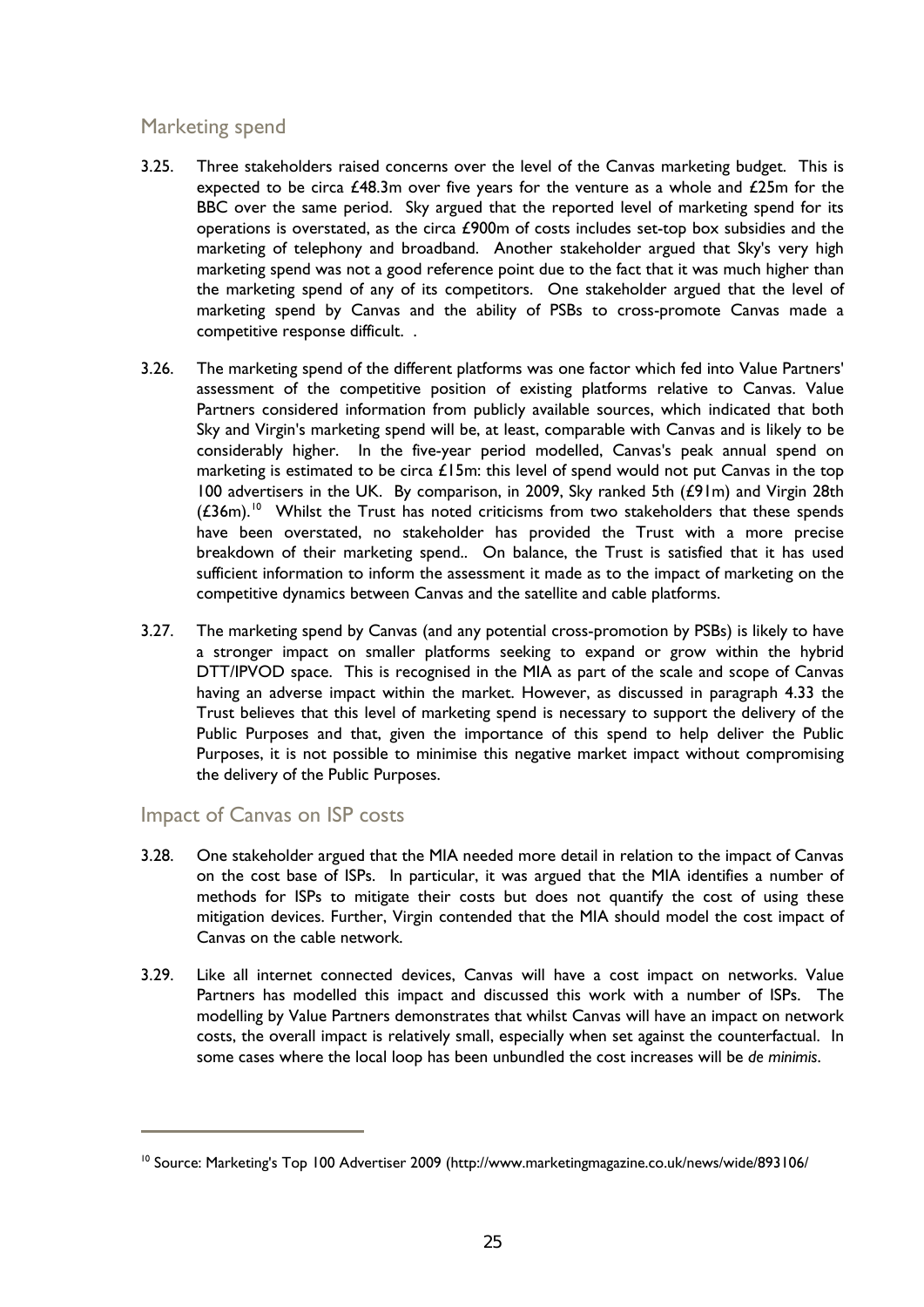- 3.30. Nevertheless, Value Partners also considered whether ISPs could mitigate any potential cost increases. Based on discussions with ISPs, Value Partners identified a wide range of ways that an ISP can mitigate these cost increases. Given much of this area is new technology, quantifying the cost of deploying these various devices would vary according to the specific investment decisions made by each ISP. In any event, setting out these costs is not necessary given the relatively low impact of Canvas relative to the counterfactual.
- 3.31. Whilst Value Partners did not model the network costs for the cable network, Virgin has been given the opportunity to set out and quantify the potential impact on its business but has not provided the Trust with any detailed analysis. In any event the Value Partners modelling did not forecast that significant numbers of Virgin customers would either switch to Canvas, using a broadband connection or use Canvas as a secondary device on their network. Hence, this would support the conclusion that Canvas would not generate a significant increase in costs for Virgin. Value Partners considered the potential cost increases on Virgin in their report and the Trust asked them to consider this again to see whether they could identify any further issues. Value Partners believe that their assessment is robust and that broadly their overall conclusions apply to Virgin. These are:
	- The cost delta due to Canvas relative to the counterfactual is small;
	- A network upgrade will be required by all ISPs due to continued growth in underlying demand for internet connected devices;
	- Canvas contributes to this network upgrade but is not determinative;
	- As discussed in the report, ISPs are free to adopt a number of traffic management devices to manage demand for bandwidth to control any increase in costs;
	- The Trust is not aware that Virgin is not able to adopt one or more of these devices; and
	- Given that some stakeholders have also argued that the market will deliver a proposition broadly equivalent to Canvas, if this was true by extension Canvas will not drive cost increases on Virgin's network relative to the counterfactual (a broad range of IPTV suppliers offering a similar proposition to Canvas).
- 3.32. More generally, the Trust is surprised that any ISP would argue that there is a fundamental issue with supporting devices that grow demand for their product (broadband). The key output from the Value Partners' report is that all ISP networks are facing increased demand for bandwidth and that Canvas can be viewed as a part of this underlying trend rather than a step change in network requirements.

#### Does Canvas create revenue opportunities for other platforms?

3.33. Sky argued that the MIA should quantify the revenue opportunity it identified for the retail of Sky content over Canvas enabled devices. In discussions with the Trust, Sky explained that Canvas is likely to represent a commercial opportunity for Sky, particularly in relation to Sky Player. The Trust believes that Sky is best placed to estimate this opportunity, but Sky has not provided the Trust with any estimates to date. Nevertheless, any positive contribution to Sky's business would not be set against the negative impacts the Trust's analysis identified. The Trust does not consider that its decision to approve would be materially affected as a result of any more detailed quantification.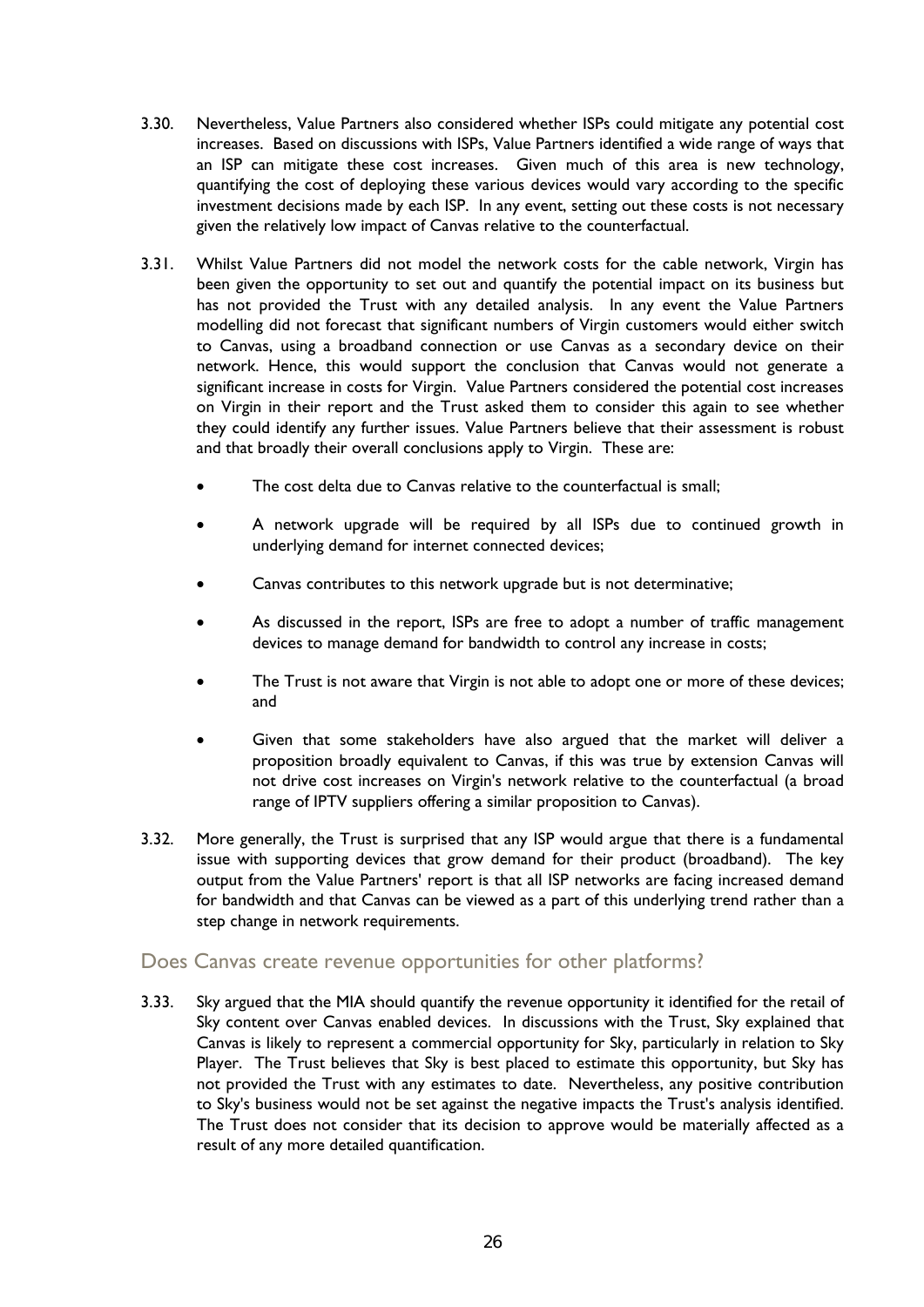3.34. One stakeholder argued that, because many of its broadband subscribers already benefited from fast access speeds, it did not agree that Canvas represented an opportunity to migrate customers to high-tier packages. Some ISPs believed that Virgin had an advantage in supporting Canvas due to its control of its own network and its choice of network architecture. The Trust believes that Canvas represents an opportunity for Virgin to market broadband packages and that, at the very least, Virgin is not in a weaker position relative to other ISPs. However, the Trust assessment has not placed reliance on this potential opportunity for Virgin, but rather has been based on the identified negative impact on Virgin's subscriber growth.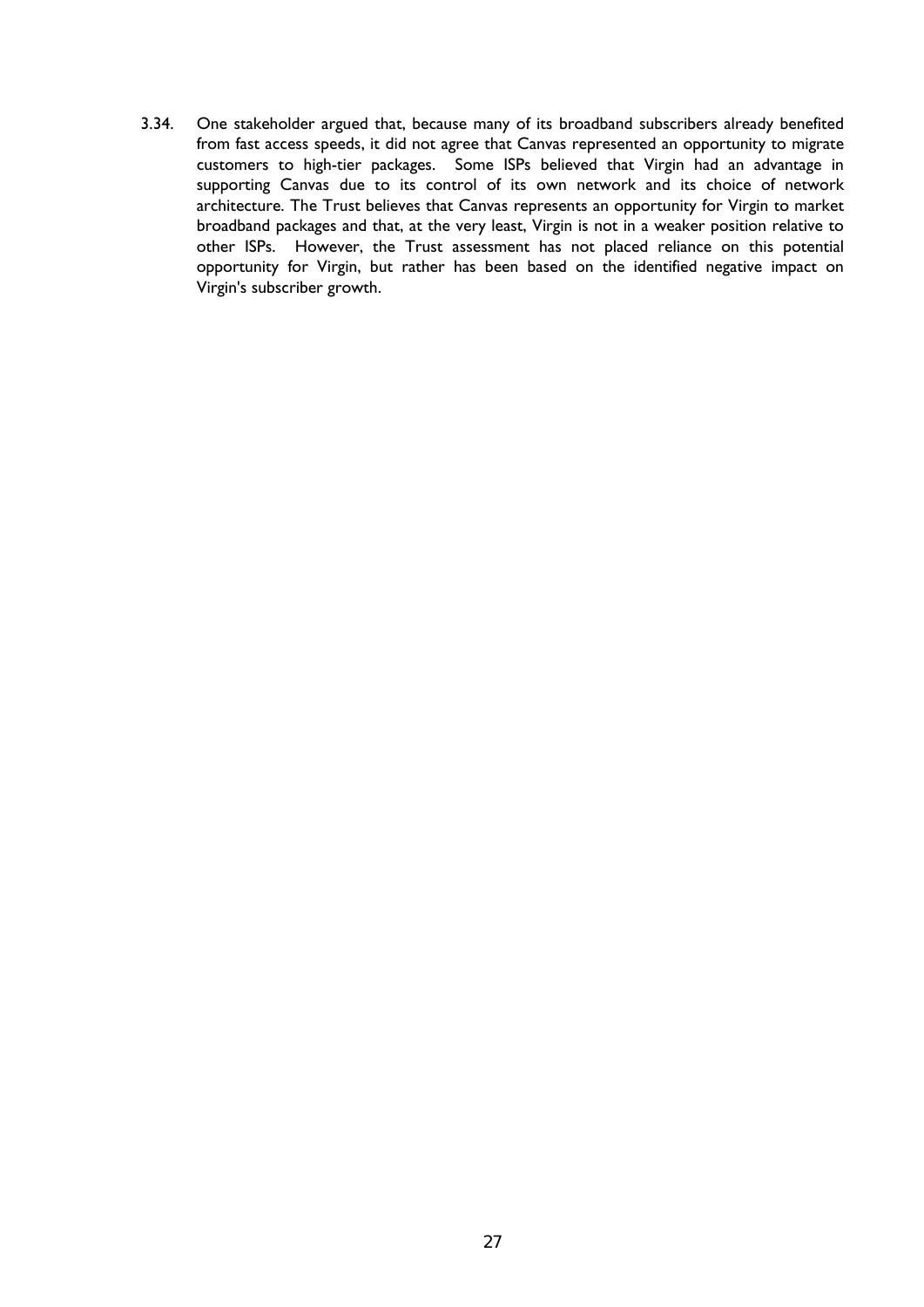### <span id="page-31-0"></span>**4. Considerations of submissions on the Trust's proposed conditions**

- 4.1. This section sets out some of the key issues that the Trust has considered in determining whether it is appropriate to approve the BBC's participation in Canvas. The Trust's analysis is summarised below, noting views expressed by stakeholders and licence fee payers on the issues raised in the Provisional Conclusions where appropriate.
- 4.2. There was a considerable amount of support from stakeholders, including the Canvas joint venture partners, manufacturers, some content providers and the BBC's audience councils, as to the approach taken by the Trust in its Provisional Conclusions. However, in many cases support for approval was qualified, in particular by reservations about the nature of the joint venture's engagement with industry on the core technical specification and the intention of the joint venture to mandate a single UI for Canvas devices.
- 4.3. There was also significant criticism of the Provisional Conclusions. A number of stakeholders simply stated that Canvas was not an appropriate activity for the BBC to be involved in and that it is not within the remit of the BBC. Some queried the scope of the activity, commenting that the stated objectives of the proposal could be achieved in a less interventionist fashion (for example, by syndicating BBC content to third parties operating VOD services or by encouraging the development of a IPTV technical standard only instead of UI through an industry body). Others argued that the Trust did not adequately account for current and likely future market developments and that Canvas was replicating (and potentially jeopardising) industry initiatives.
- 4.4. The Trust sets out below some of the broad areas of concern that it has considered in reaching this decision, noting where appropriate comments made by stakeholders in respect of these issues, and giving an overall view on approach. The Trust has noted where it proposes to impose a condition on approval in order to ensure delivery of public value and the Public Purposes or that adverse market impacts are minimised or where it otherwise has an expectation as to the BBC's participation in the joint venture. The Trust also explains how these conditions and expectations relate to those proposed in the Provisional Conclusions.
- 4.5. As discussed in Section 1, the Trust's remit concerns only the BBC's participation in Canvas. If the BBC proposes to act outside of the scope of this approval or to depart from the conditions set in respect of this approval, for example by increasing its contribution to joint venture costs above the cap set by the Trust, then the Executive would be obliged to return to the Trust in order to determine whether the BBC should be permitted to continue to participate in the joint venture.
- 4.6. It is also open to the Trust to give the Executive guidance, short of conditions on approval, as to how it expects the BBC to participate in Canvas. If the Executive fails to adhere to such guidance, or conditions set for approval, the Trust may require an explanation or otherwise investigate independently before determining whether remedial action is required.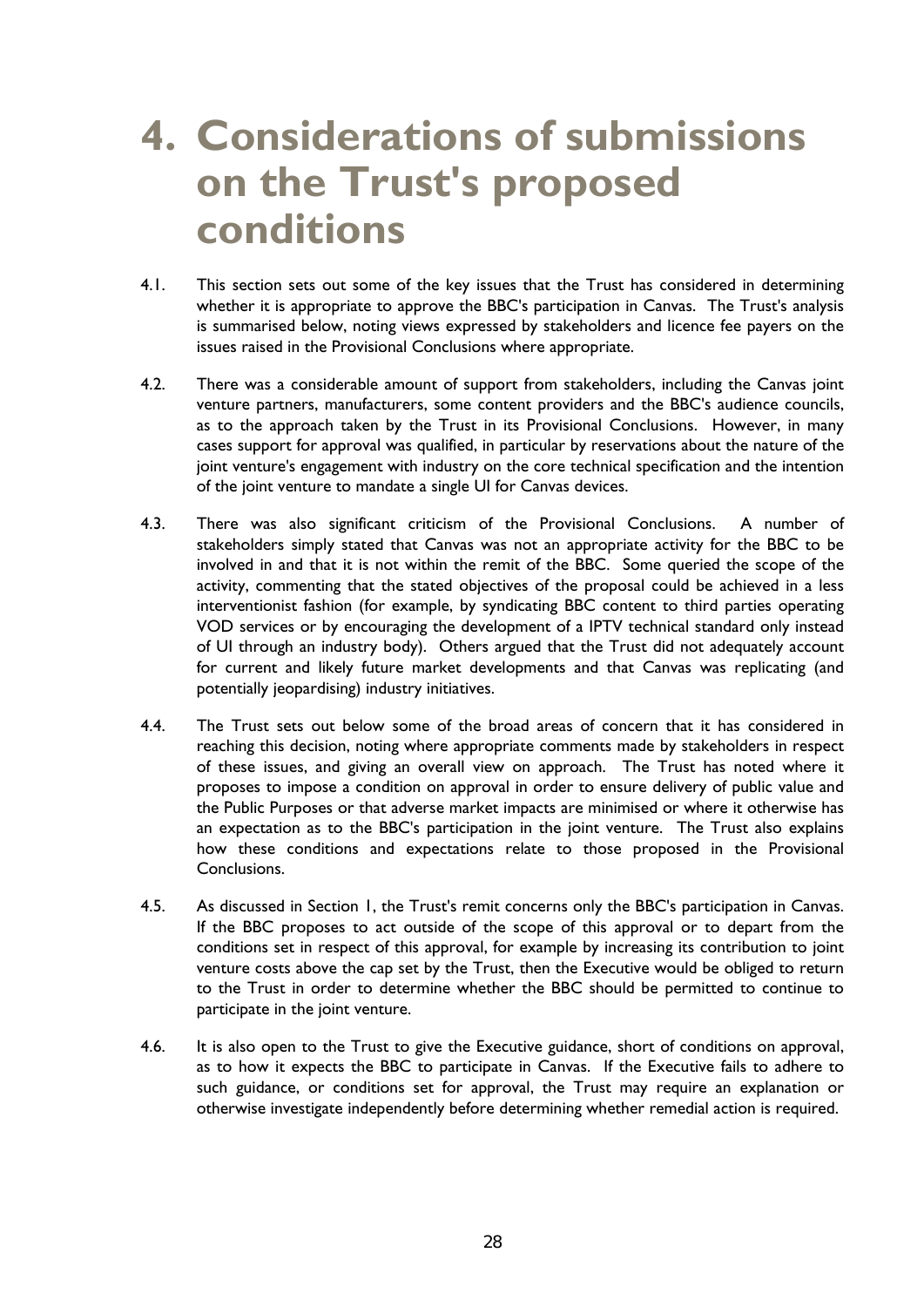#### <span id="page-32-0"></span>**BBC participation in Canvas**

4.7. The Trust has considered the proposed approach to governance of the joint venture and the role that the Executive anticipates that the BBC will play in the joint venture. The Trust has carefully considered in this context the operational and reputational risks attaching to participation in Canvas, including possible impacts on other ventures in which the BBC participates. Subject to the specific requirements below as to provisions to be secured in the joint venture objects and shareholders' agreement, the Trust is of the view that BBC participation in the joint venture is consistent with the public interest duties of the BBC and accords with the Trust's duty under Article 23 to secure the independence of the BBC.

#### **Industry engagement**

- 4.8. The Provisional Conclusions expressed the Trust's firm expectation that the BBC should participate in Canvas only if the joint venture partners engaged with relevant industry stakeholders on the development of the core technical specification. The PVA identified industry engagement as a factor necessary both to safeguard and to optimise public value. The MIA noted that Canvas may not be as flexible as possible if not developed with industry engagement. It concluded that lack of industry engagement may cause Canvas to lose some positive market impact and/or generate further adverse market impacts.
- 4.9. The Trust expects that the BBC will participate in the joint venture on the basis that it will engage with industry in developing the core technical specification for Canvas. The Trust considers that effective industry engagement is necessary to ensure that a range of stakeholders, including manufacturers and content providers, have an opportunity to comment on the development of the core technical specification and, by having clarity as to the content of the core technical specification, are able to plan their investments and operations if they wish to account for the launch of Canvas. The Trust considers, in view of the conclusions drawn in the PVA and MIA, such engagement may help both to minimise adverse impacts and secure public value.
- 4.10. The Trust acknowledged the Executive's concern that the joint venture partners face significant hurdles readying the core technical specification for publication prior to launch.
- 4.11. The Provisional Conclusions made three proposals to effect better engagement between the Canvas joint venture and industry:
	- A requirement that the Canvas joint venture publish the core technical specification well in advance of the planned Canvas launch date in order to provide sufficient opportunities for the widest range of manufacturers to adapt to the Canvas core technical specification should they wish. The Trust indicated that it would expect that it would be sufficient for manufacturers to receive this information eight months ahead of launch.
	- An expectation that the Canvas joint venture would use its best endeavours to develop the Canvas core technical specification with wide industry engagement and would achieve industry consensus for it. This would enable the Canvas joint venture to take account, where possible, of a wide range industry views on technical issues, such as conditional access.
	- An obligation for the Executive to report back to the Trust on the results of the joint venture's engagement with industry about the Canvas core technical standards.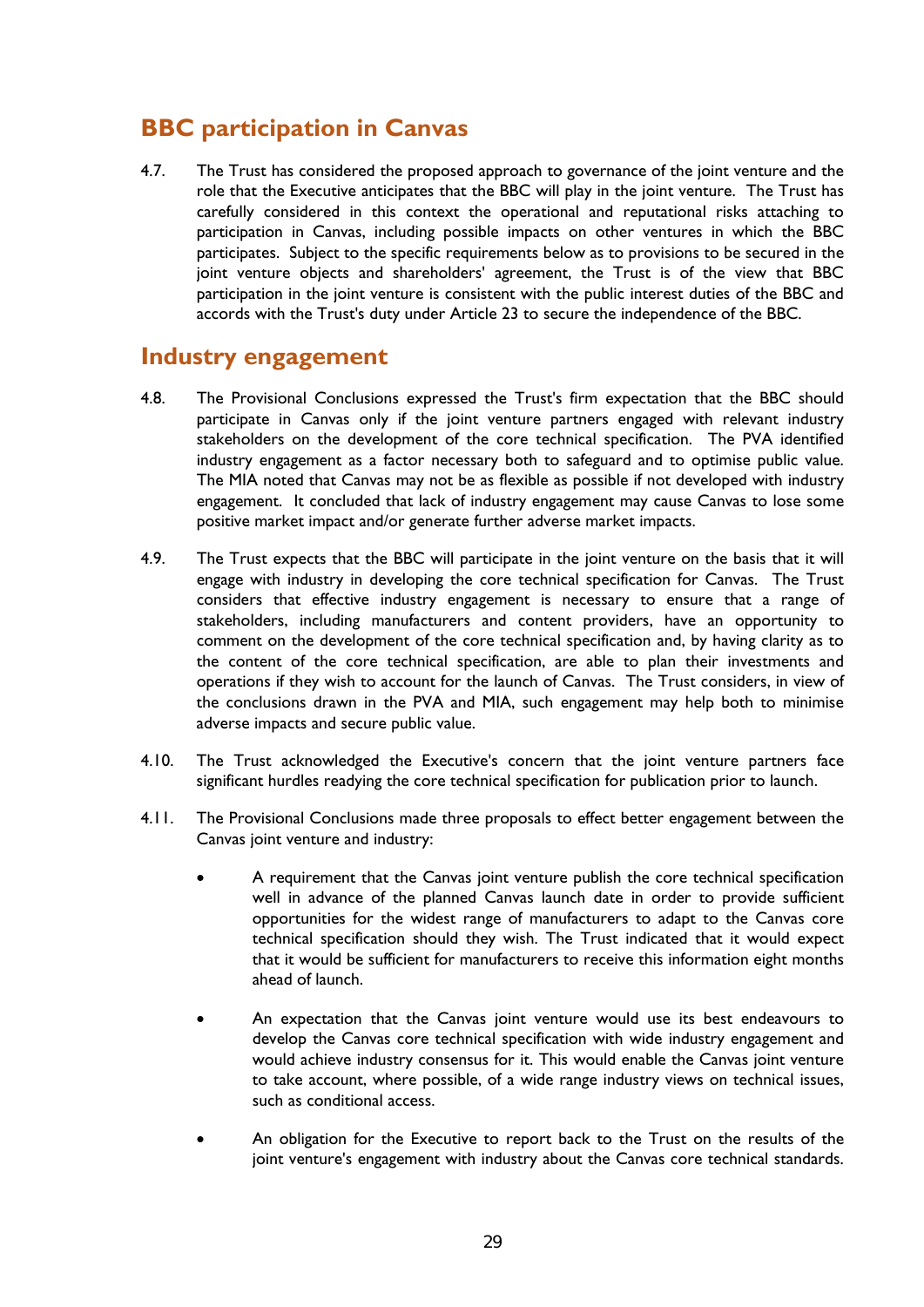This was to happen within 12 months of the date of final approval or within three months of launch, whichever was the sooner, and at regular intervals thereafter.

- 4.12. In addition, the Trust set out its expectation that the Executive would further consider how the Canvas joint venture could accommodate relevant business models; for example, the development of a commercial Push VOD service alongside its own provision of VOD services.
- 4.13. The degree to which the Canvas joint venture would engage with industry emerged as a significant issue in the first Canvas consultation and has remained a matter of stakeholder concern at each subsequent stage of consultation. A number of stakeholders commented that they are not clear as to what the core technical specification will include and expressed concern that there is a lack of openness regarding the technical development of the Canvas core technical specification. Many stakeholders argued that some form of engagement with industry is required.
- 4.14. In its Additional Statement of July 2009, the Executive recognised this concern and indicated that, as well as continuing to work with its existing partners, it would take steps to work with the broader industry, including the DTG, in developing the Canvas core technical specification. Many stakeholders agreed that this was an appropriate way for the joint venture partners to keep industry stakeholders abreast of the development work. Some raised concerns as to the nature and scope of engagement, querying whether industry consensus would be required before Canvas can be launched.
- 4.15. The DTG has also responded to the new demands created by Canvas by broadening its membership to include a wider base, such as ISPs, relevant to the development of the Canvas specification.
- 4.16. Many stakeholders, and in particular the DTG, informed the Trust that a key concern was to ensure that sufficient technical information was released by the Canvas joint venture partners so that manufacturers had visibility of the technical requirements Canvas would expect them to adopt and also so that they could plan and resource their own development schedules accordingly.
- 4.17. Other stakeholders were also concerned that they would have an opportunity to influence the choices made in developing the core technical specification, particularly if the Canvas joint venture proposed to select particular proprietary solutions to support the core technical specification. Several stakeholders also queried whether the core technical specification would be compatible with European and global standards. One noted that licence fee payers' interests and the public interest will be harmed by the joint venture partners pursuing a core specification that differs significantly from that adopted pursuant to the DTT process. The Trust is of the view that effective industry engagement goes a significant way to addressing these concerns.
- 4.18. Some stakeholders also expressed concern that the choice of three manufacturers as "innovation partners" to help develop the initial phase of set-top boxes had not been undertaken in a fair or transparent manner. This meant that, having been, in their view, rejected as innovation partners it was even more critical that they obtain timely access to relevant technical information to facilitate adoption of Canvas. The Trust agrees that openness is important in this context and considers that both publication of the core technical standard and engagement with industry is key to addressing this issue. Further,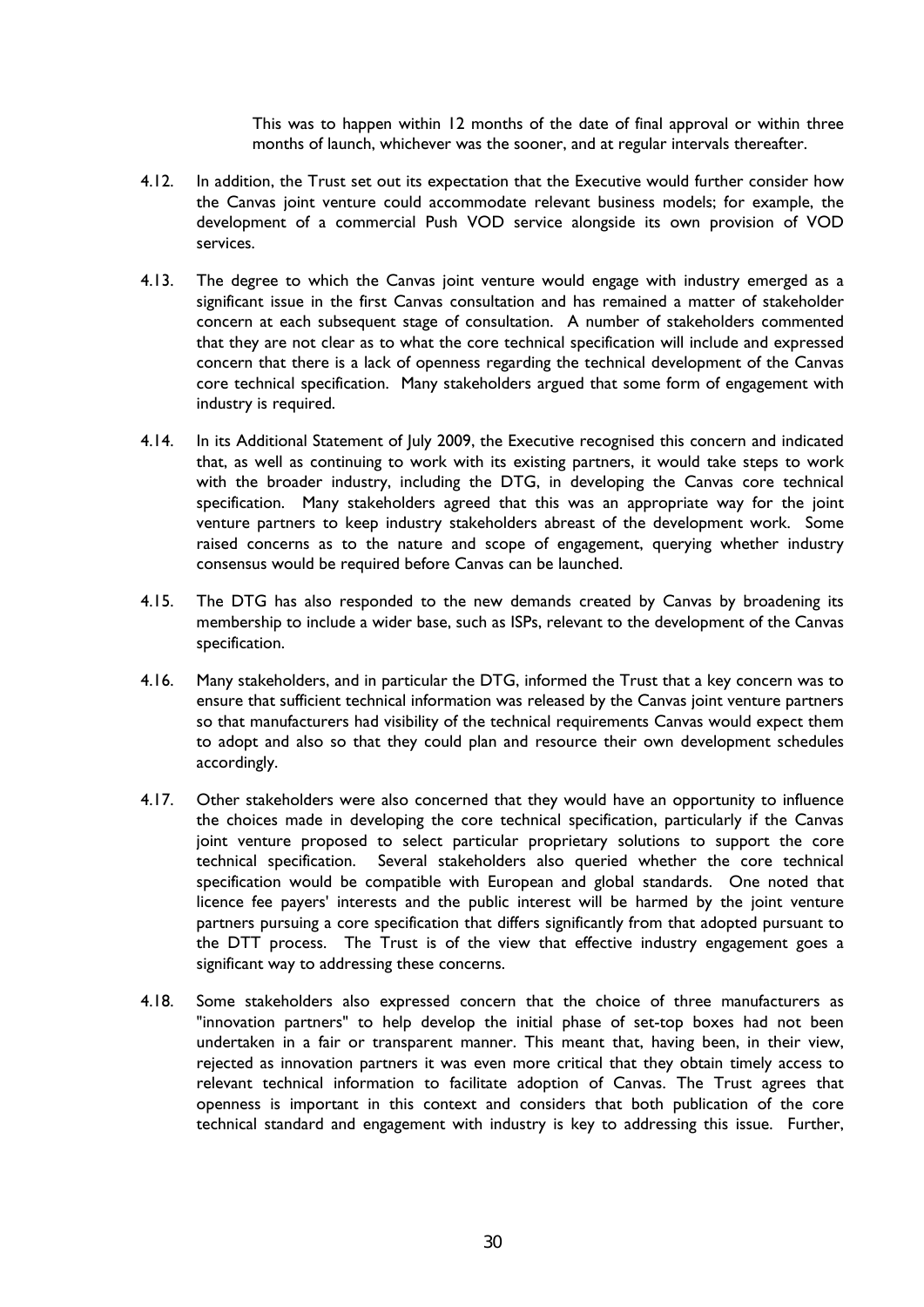stakeholders that consider that they have been adversely affected by any action by the Executive in this respect might pursue this by way of a Fair Trading complaint to the BBC.

- 4.19. In responding to the Provisional Conclusions, stakeholders supported the objective on industry engagement and publication of information. However, many suggested that the conditions and expectations proposed were insufficient to achieve these objectives. Many stakeholders were concerned that the process of engagement between the Canvas joint venture and wider industry had not, to date, been effective. Several argued that there needed to be more meaningful engagement between the putative Canvas joint venture partners and the DTG than had occurred to date. Several stakeholders, including the DTG, said the process of engagement should not be governed by the choice of launch date and that the launch date should be set once effective engagement had been completed.
- 4.20. Other stakeholders called on the Trust to require that the Canvas joint venture set out a roadmap and timetable for the engagement process. Several others argued that the Trust should make BBC participation in Canvas conditional on the immediate release of the Canvas technical specification.
- 4.21. The Trust has considered these stakeholders concerns. It notes strong representations made by joint venture partners that adoption of Canvas by a wide range of manufacturers is considered essential to the success of Canvas. Indeed, as many stakeholders explained to the Trust, there is no obvious incentive for the Canvas joint venture to withhold technical information from manufacturers: the success of Canvas will be to a large extent dependent on widespread adoption by a range of manufacturers. Nevertheless, there was widespread concern from other stakeholders that, to date, that there has been insufficient disclosure of and engagement over relevant Canvas technical information.
- 4.22. Whilst the Trust notes that other proposals for IPTV standards are being developed by individual entities and groups of industry stakeholders, the Trust is not aware of a proposal for development of an IPTV standard of similar breadth to the Canvas proposition. It is clear to the Trust that Canvas is a complex technical proposition and that stakeholders have competing interests as to the components that should be included in the core technical specification. Whilst the Trust fully accepts and supports the objective that the Canvas joint venture be as transparent as possible and engage where feasible with stakeholders, it is also aware that achieving engagement may pose challenges for all parties.
- 4.23. It is clear that manufacturers require early access to the Canvas core technical specification. This will enable manufacturers to develop the capability to support Canvas but also to ensure that there is no fundamental divergence between the Canvas joint venture and other industry initiatives on IPTV. Many stakeholders argued that even if the technical specification is in draft form this would enable them to commence required development work. The Trust is not sympathetic to the joint venture partners' concern that it could cause a delay to the product launch by introducing an eight-month lead time for releasing the technical specification. The specifications should be substantially ready within eight months of the envisaged launch date; conversely, if the specification is likely to remain a work in progress for several months, then the product is unlikely to launch in the current calendar year. Further, many stakeholders articulated to the Trust that even if some elements of the technical specification are works in progress, they would prefer to gain access to this information now in order to facilitate planning and resourcing. Nonetheless, the Trust is mindful of representations suggesting that a phased approach to publication of technical specifications and engagement with industry would be more practicable than a single deadline.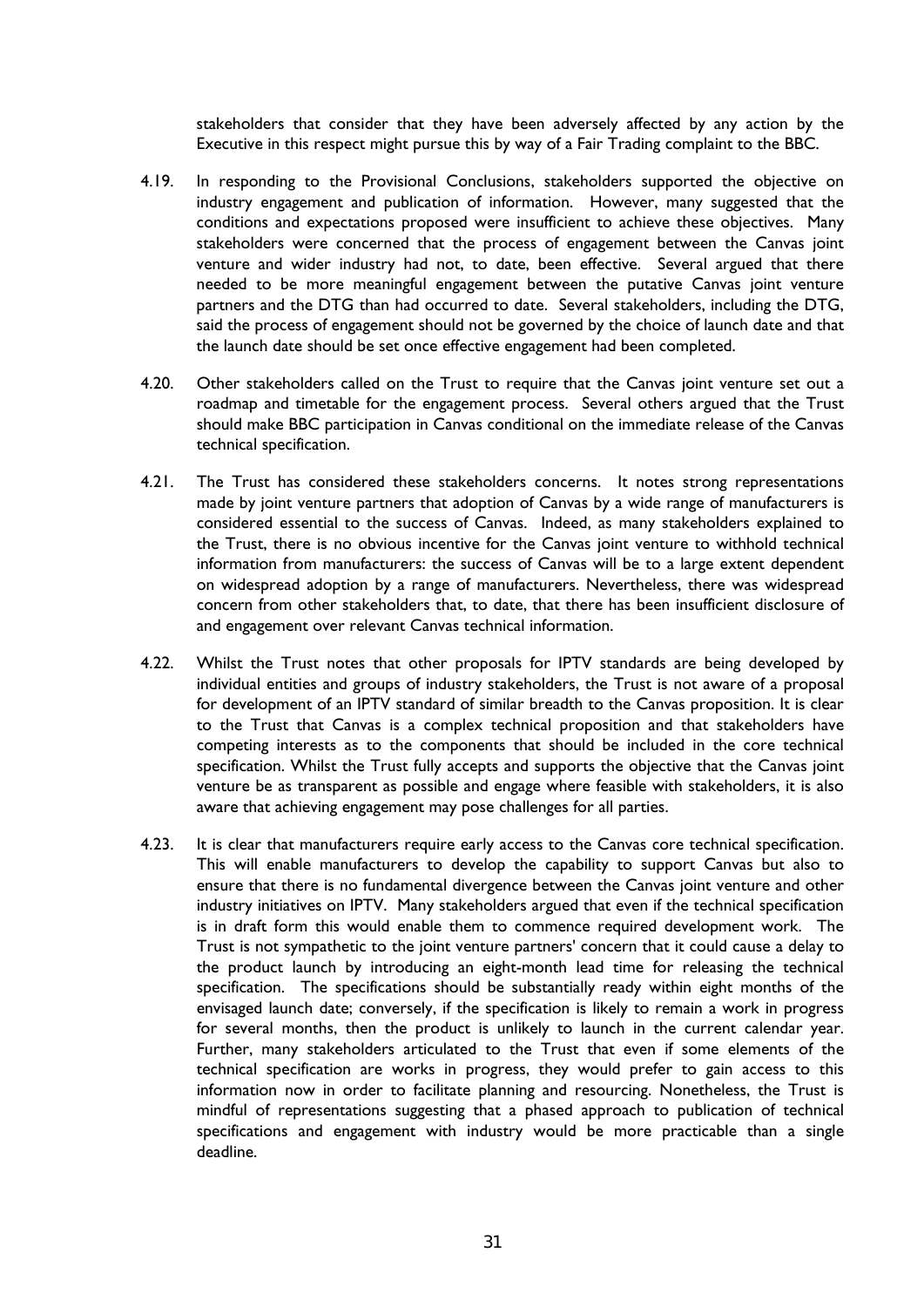- 4.24. Some stakeholders had a specific concern that the Canvas joint venture would select a DRM supplier without engaging with industry on this selection. Whilst the Trust accepts that the choice of DRM is a commercial decision for the joint venture, it believes that it is important that the joint venture partners take account of potential stakeholder concerns in relation to the choice of DRM. Therefore the Trust expects that the Canvas joint venture will engage on its DRM choice as part of its wider industry engagement.
- 4.25. Reiterating the BBC's responsibility to endeavour to minimise the negative competitive impacts (where it is possible to do so without compromising the delivery of the Public Purposes), acknowledging the strong stakeholder feedback that the proposed conditions on engagement could be strengthened, and taking into account the developments since the closure of the public consultation, the Trust has decided that it is necessary to modify the conditions relating to this issue.
- 4.26. BBC participation in Canvas will now be subject to the following conditions:
	- First, this approval is conditional upon completed component documents of the Canvas core technical specification, to the extent not done so already, being released no later than 20 working days from publication of the Trust's Final Conclusions. Further developments or refinements to the core technical specification must be published by the BBC on its website as they are completed and no later than eight months prior to launch of the first wave of set-top boxes.
	- The Trust remains of the view that it is not appropriate to make approval of Canvas conditional on the Canvas joint venture achieving industry consensus on each material component of the core technical specification. However, the Trust expects the Executive to participate in the joint venture on the basis that the core technical specification will be developed with wide industry engagement and to achieve industry consensus for it if possible.
	- The Executive's Additional Statement of 26 July 2009 explains that the Canvas requirements have been submitted to the DTG in order to be progressed with industry input. To the extent that the DTG is unwilling or unable to host working group discussions on any material component of the core technical specification, the Trust expects the Canvas joint venture partners to arrange stand alone working group sessions to allow stakeholders to comment on the relevant element.
	- The putative Canvas joint venture partners published on 28 May 2010 a "roadmap" detailing the process and timetable for publication and engagement on the core technical specification. This roadmap can be read in full here: **www.projectcanvas.info**. The Trust has reviewed the roadmap and understands that the putative Canvas joint venture partners intend to work with industry stakeholders to develop the core technical specification. The Trust places a high degree of importance on the continuation of that process and has strong expectations that the core technical specification will be developed with industry engagement.
- 4.27. The Trust expects the BBC to ensure that the Canvas joint venture follows the roadmap as to the development work to be accomplished on the core technical specification and timetable for its completion and that due account will be taken of the views expressed by industry as part of that engagement process.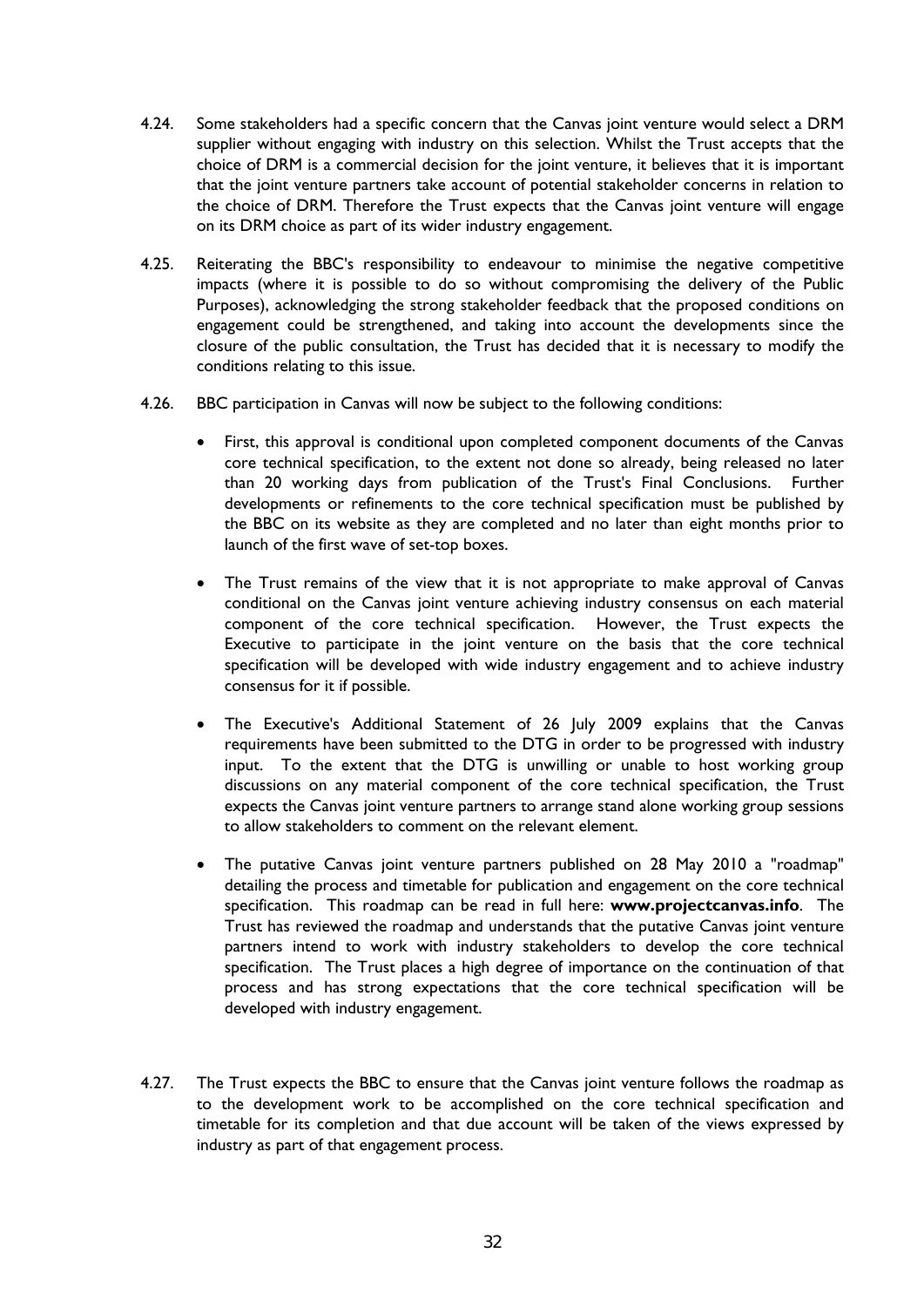- <span id="page-36-0"></span>4.28. Nevertheless the Trust accepts that the development of the Canvas technical specification is complicated and that in due course there may be further issues in relation to the release or engagement of technical information required. The Trust requires that the Executive will ensure that the principles set out here will be complied with in relation to any significant new issues which emerge during the development of the technical specification. The Executive is required to report to the Trust every three months from the date of this approval, until six months after launch, on progress with engagement and any material changes or potential risks to delivery against the roadmap.
- 4.29. If the Trust is not satisfied that the Canvas joint venture is engaging with industry in a manner consistent with the Trust's condition and expectation set out above, the Trust will firstly seek to understand the reasons for a failure to comply. If the Trust decides that the BBC was able to satisfy these conditions but has not, then the Trust may seek removal of the BBC from Canvas.

#### **Cost**

- 4.30. The Provisional Conclusions noted the inherent uncertainty of predicting the cost of developing a new technology and therefore the uncertainty of predicting whether the cost to the BBC of participating in Canvas was estimated realistically. The Trust proposed as a condition of approval of the BBC's participation that, if the annual cost of the BBC's involvement in Canvas exceeded or was expected to exceed the stated cost by more than 20 per cent in any one year, the Executive would need to obtain Trust approval for the expenditure beyond 20 per cent. This was intended to allow the Executive more latitude, in recognition of the cost uncertainty and complexity of the project, than the normal 10 per cent ceiling on variance before further approval is required.
- 4.31. The Trust received feedback from a putative Canvas partner pointing out that the Executive had proposed to bear the financial risk if it provided back-end services to Canvas and that the Trust's proposed condition might make that commitment unworkable. The proposal that the BBC bear the financial risk in back-end services has now been dropped. The Trust's understanding is that the provision of back-end services will be contracted to an external supplier. The cost of these services will be borne by the joint venture (and the risk of further contribution split equally between the joint venture partners). That is the basis on which this approval is given and the Trust therefore sees no impediment to a cap on the amount the BBC can spend in respect of Canvas without seeking the further approval of the Trust.
- 4.32. The Trust received no other submissions suggesting that a 20 per cent cap on discretionary cost increases was too constraining on the Executive's participation in Canvas. Nor that the 20 per cent threshold was excessive. The Trust understands that the Canvas joint venture is likely to publish a revised budget in the next few weeks. The Trust has been informed that the overall cost to the BBC of participating in Canvas will not increase (indeed, due to the addition of putative joint venture partners to share the overall costs, it may even decrease). The revised budget may approach the phasing of each tranche of costs differently. On the basis that the aggregate cost to the BBC will not change, the Trust has decided to maintain the condition that the annual cost of the BBC's involvement in Canvas shall not exceed the estimated cost of  $£24.7$  million over a 5 year period by more than 20 per cent in any one year.
- 4.33. The Trust received further submissions from three stakeholders regarding the size of Canvas's proposed marketing budget. As explained in Section 3, in relation to market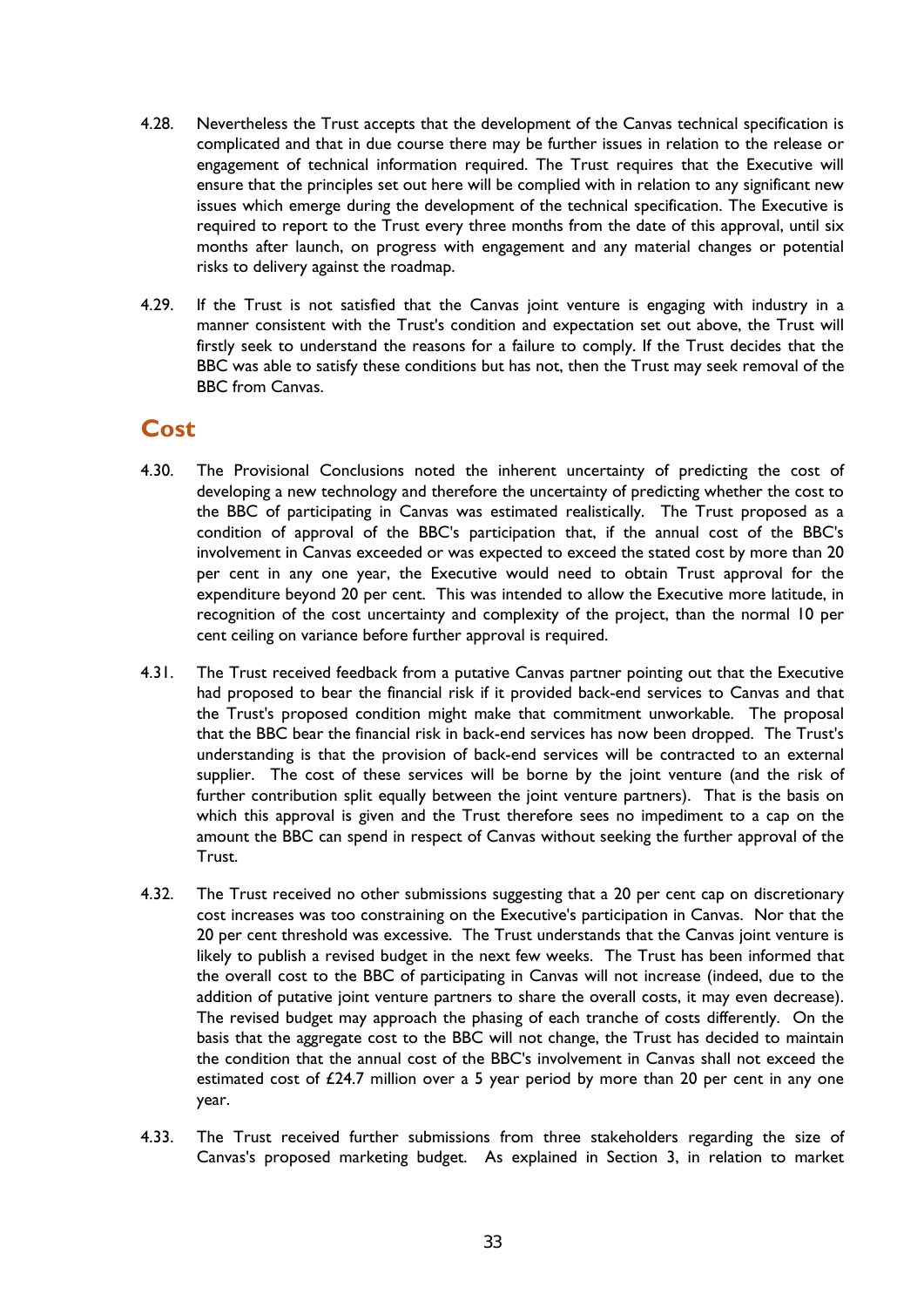<span id="page-37-0"></span>impact, the Trust considers the marketing budget for Canvas to be comparable to the promotional spend for other TV platforms. In the Trust's view, the value for money of the BBC's contribution to the planned marketing spend by Canvas is consistent with the Trust's overall assessment of value for money in the PVA. The fulfilment of public value in the BBC's investment in Canvas necessitates not just that the platform is launched but that it reaches a wide audience. This facilitates the consumption of BBC content on the platform as well as the broader public purpose of delivering the benefits of digital technology. Effective promotion is, in this case, an important aspect of delivering the Public Purposes. The BBC's contribution to Canvas's marketing spend is pro rata: as the number of partners in the Canvas joint venture increases the BBC's share of total spend will fall. The Trust understands that this has already happened.

#### **Free-to-air always**

- 4.34. The BBC exists to serve the public interest and to promote the Public Purposes through the provision of output supplied via television, radio and online services. Provision of BBC content free-to-air is a central part of these objectives. The PVA found the combination of features contemplated by Canvas in a single subscription-free product was perceived to be of value to licence fee payers. It also identified access to free-to-air on-demand content by way of a high quality user experience without contract or subscription as a factor necessary to safeguard and optimise public value.
- 4.35. The Trust remains of the view that there should always be an ability to access the Canvas platform on a subscription-free basis given the public value ascribed to preserving a free to air point of access for content on DTT (the "free to air" principle). By this the Trust means that third parties adopting the Canvas core technical specification and UI should not be able to charge for use other than the one-off cost of purchasing the set-top box (or other device) and other services required (such as broadband connection) to access the platform. Such third parties can, however, charge for additional services that they opt to support via the platform consistent with the principle of openness and business model neutrality governing Canvas.
- 4.36. The Provisional Conclusions accordingly proposed a condition on the BBC's participation in Canvas that access to the platform for consumers should always be free to air – i.e. it should not be necessary for licence fee payers to pay a subscription simply to use the Canvas platform (without premium content). This approval is given on the understanding that, and is conditional on, the understanding that users will always be able to access Canvas free-to-air, except those additional pay services that third parties might opt to provide via the Canvas platform. The BBC is not authorised to participate in Canvas unless it ensures that the freeto-air principle is enshrined in the objects and shareholders' agreement of the Canvas joint venture.

#### **Accessibility and usability**

- 4.37. The PVA recognised the value in going beyond building a core technical specification in order to impose a discipline on the user experience, one which conforms to best practice in terms of accessibility to users. It also noted that accessibility and usability of the UI for consumers was a factor necessary to safeguard and optimise public value.
- 4.38. The Trust considers accessibility and usability to be important elements of the public value in Canvas and a way in which it delivers the Public Purposes. However, the MIA found that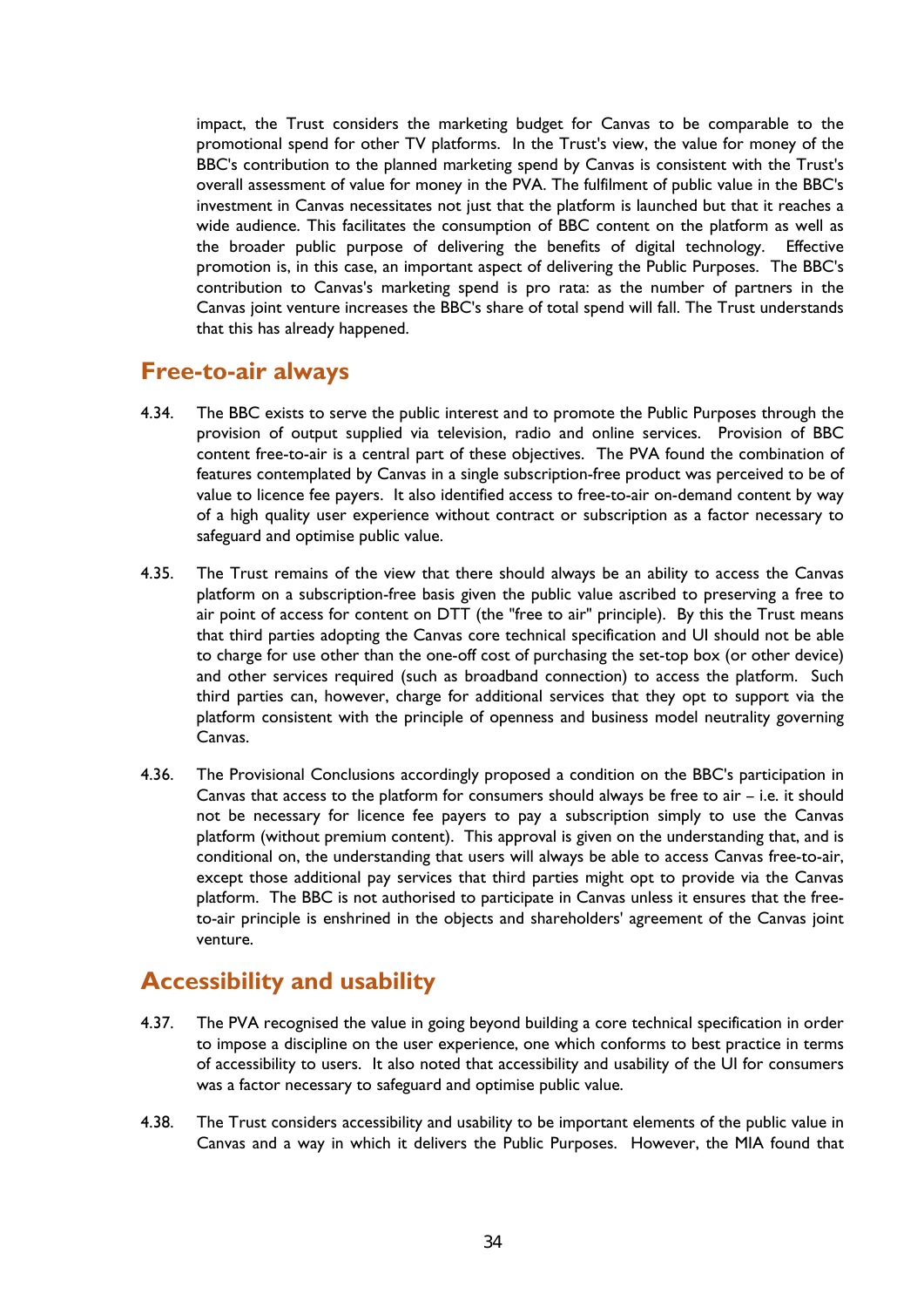there were potential adverse market impacts of requiring that manufacturers conform to such standards and in requiring that they adopt a mandated UI if licensing the Canvas brand. The Trust addresses stakeholder concerns about mandating the UI under 'Platform operators' access to Canvas below and in Section 3.

- 4.39. In the Provisional Conclusions, the Trust noted that Canvas would incorporate a number of accessibility and usability features, though not all of these would be available at launch. The Trust indicated its provisional view that it is important that these user experience features become a reality if the full public value of the Canvas proposals is to be realised. The Trust expressed an expectation that the accessibility and usability features should be incorporated into Canvas within 12 months of launch and proposed a condition of the BBC's participation in Canvas that the Executive should report to the Trust within 12 months on the realisation of these ambitions.
- 4.40. Responses to this issue broadly fell into three categories.
	- First, some industry stakeholders were highly critical. They stated that mandating the UI for Canvas was anti-competitive and unnecessary to bring the benefits of IPTV to DTT and that the accessibility features were too onerous.
	- Secondly, the Executive and some of the Canvas joint venture partners reaffirmed their commitment to the accessibility features but questioned whether they could be implemented within 12 months. The Executive indicated that it was focused on meeting some accessibility standards by seeking to ensure that Canvas would support plug-in assistive technologies, rather than building end-to-end accessibility support within the Canvas specification.
	- Thirdly, stakeholders raised specific issues regarding the details of accessibility. The RNIB welcomed the Trust's condition on accessibility but insisted that unless text-tospeech capability was a mandated requirement, the accessibility features would be inadequate for blind and vision-impaired users. The Audience Council for Wales queried the availability of Welsh content and the Audience Council for Northern Ireland asked about subtitling, signed and audio-described content.
- 4.41. The Trust addresses concerns about mandating the UI under 'Platform operators' access to Canvas below and also in Section 3. The accessibility provisions are, however, an element of the UI and core technical specification and so it is appropriate to note that the Trust found the proposals on accessibility to be part of what makes Canvas a quality and distinctive proposition, and so contribute to overall public value.
- 4.42. Given that the Executive built its application for approval in part on the Canvas joint venture partners' commitment to the accessibility proposals, the Trust is concerned by the apparent lack of clarity over the timing of integration of accessibility support into Canvas set-top boxes.
- 4.43. Regarding text-to-speech support, the Executive, on behalf of the Canvas joint venture, does seem to be focusing on enabling this functionality via assistive plug-in technology. This would enable blind and partially-sighted consumers to use laptops, mobile phones or other devices in conjunction with Canvas boxes to operate the box with text-to-speech support. The Trust asked the Executive for further information on this aspect of its proposal, and in considering this issue generally it has had due regard to the relevant statutory equality duties.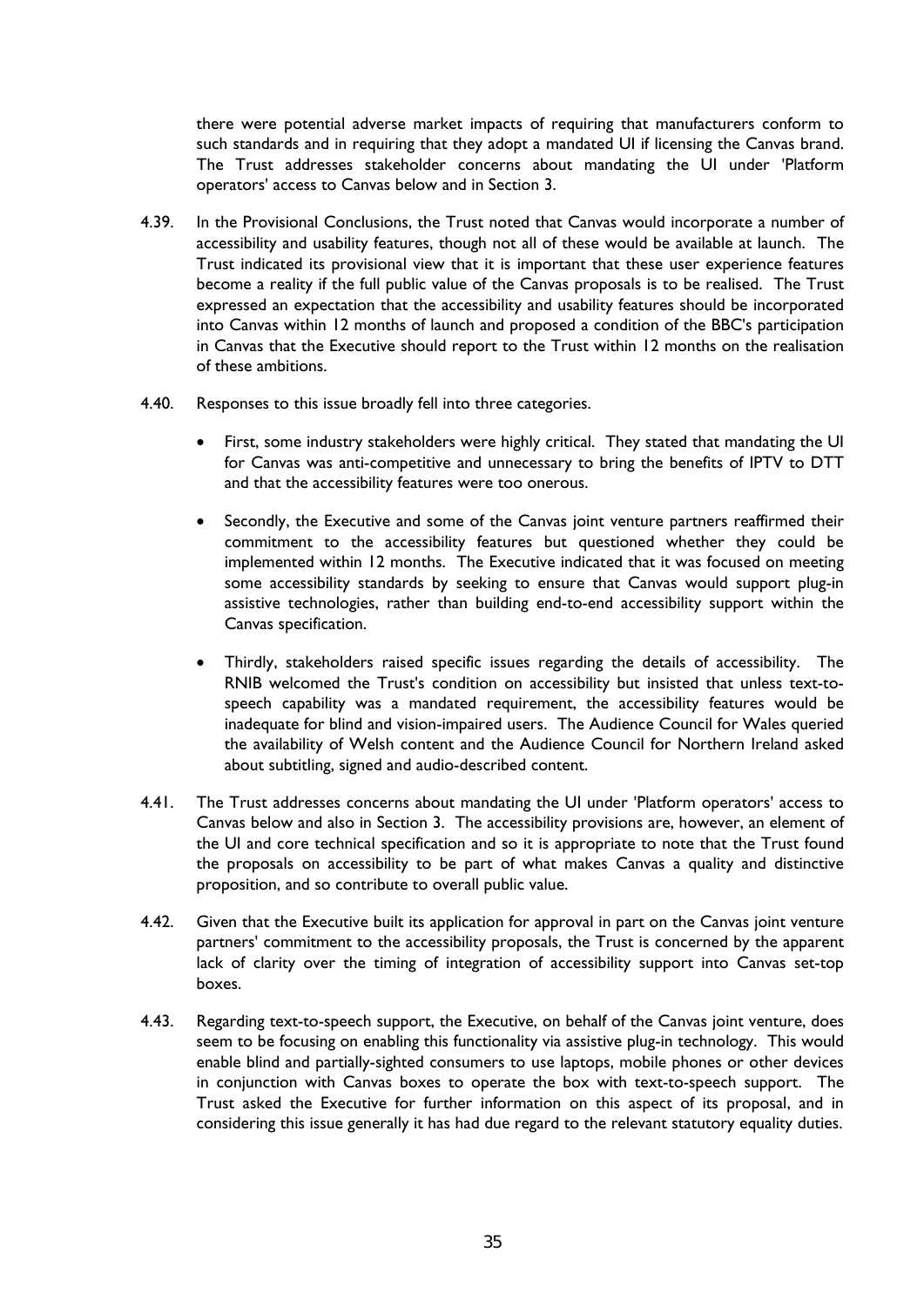- 4.44. The Executive informed the Trust on 29 March 2010 that designing Canvas to support peripheral text-to-speech plug-ins would meet the needs of blind and partially-sighted users while avoiding the creation of legacy issues with Canvas boxes that might occur if text-tospeech were integrated into the box. It also said that, while it would be too costly for manufacturers to have to support text-to-speech in all Canvas boxes, Canvas might be able to work with manufacturers to encourage the supply of at least some Canvas boxes with integrated text-to-speech functionality.
- 4.45. The RNIB told the Trust on 14 April 2010 that plug-in technologies are not widely adopted and are likely to prove an expensive solution of no practical value to many vision-impaired users. It also questioned who would develop the applications that would need to run on peripheral devices in order to operate Canvas boxes. With regard to integrating text-tospeech into Canvas boxes, the RNIB was concerned that legacy issues were more likely to arise if only some Canvas boxes were text-to-speech enabled, as opposed to integrated textto-speech support being a part of the Canvas standard for all boxes. The RNIB argued that text-to-speech capability was part of the minimum necessary specification to ensure best practice on accessibility.
- 4.46. While noting the cost implications for manufacturers, the Trust remains of the view that accessibility and usability are important aspects of the public value and Public Purpose case for Canvas. The Trust considers that it is reasonable to expect the BBC as a public service broadcaster to deliver the features contemplated by the application.
- 4.47. The Trust accepts that some of the accessibility features described in the proposal were put as no more than future ambitions for the joint venture (and took this into account in the PVA). The Trust also accepts that peripheral devices such as text-to-speech-enabled mobile phones may not be a relevant solution in the short term for many blind and partially-sighted users, but may prove to be an acceptable solution for some early users of Canvas. And, longer term, peripherals may become a commonly-used text-to-speech solution as the adoption of smartphones and netbooks becomes more widespread. So the Trust accepts that support for text-to-speech peripherals are at least part of the solution to meeting the needs of blind and partially-sighted users.
- 4.48. This approval is conditional upon the accessibility and usability features contemplated by the proposal being incorporated into the core technical specification and / or UI as appropriate in accordance with the statements made in the proposal and, in any case, as soon as is reasonably practicable.
- 4.49. Further, taking account of the RNIB's views, the Trust considers that it is incumbent on the BBC to encourage the Canvas joint venture not just to develop the application programming interface that will enable peripheral devices to interact with Canvas set-top boxes but also to ensure that applications are available for a good range of the operating systems that will be used by such devices.
- 4.50. Given that the use of peripherals is unlikely to meet the needs of all blind and partiallysighted users, at least in the short to medium term, the Trust also considers it is incumbent on the Executive to encourage the Canvas joint venture to ensure that there is an integrated solution available. The Trust notes that text-to-speech capability is increasingly included as a standard feature in many consumer electronics products (for example, the iPhone and the Amazon Kindle). Long term, the Trust would expect the Canvas joint venture to follow this practice. The Trust accepts that it is a significant challenge to provide this at the launch of what will already be a very innovative technology targeted at a relatively low price point.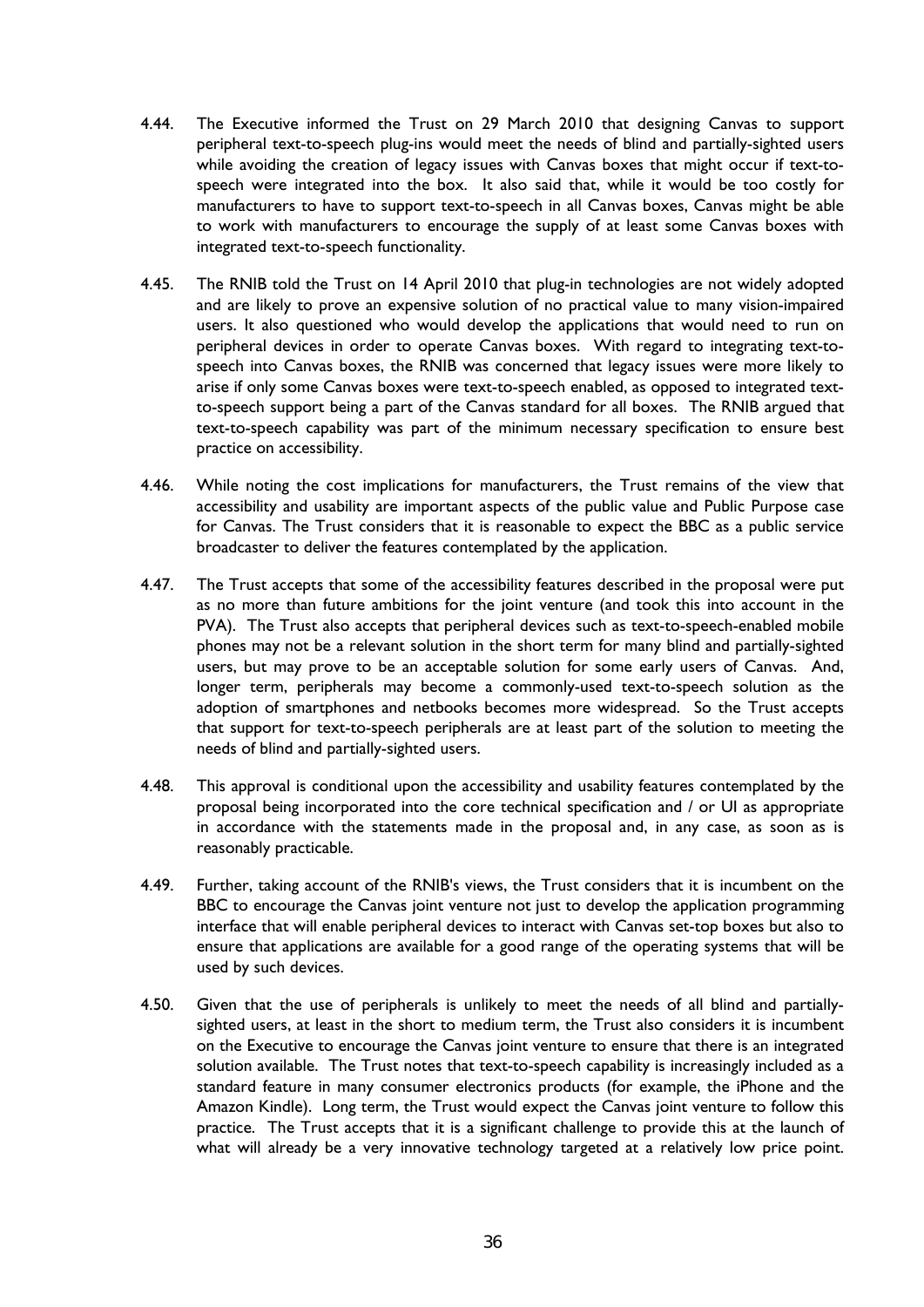<span id="page-40-0"></span>The Trust considers, therefore, that it is not economically justifiable or proportionate to mandate that all Canvas boxes should provide integrated text-to-speech support from launch, particularly in circumstances where the Trust's Equality Impact Assessment has shown that Canvas overall is expected to confer positive benefits on blind and partially sighted people. But the Executive should encourage some manufacturers to offer an integrated solution within 12 months of this approval.

- 4.51. BBC participation in Canvas will accordingly be subject to a review by the Trust, 12 months after launch, of the implementation of the accessibility and usability features by Canvas. At this stage, the Trust will conduct a further assessment of whether integrated text-to-speech capability should be mandated in the future as a condition of the BBC's continued participation in Canvas.
- 4.52. The way in which the UI and electronic programme guide will be operated is a key concern for stakeholders and for the Trust. The way in which information is presented and signposted is important for users. The proposal explains that the Canvas joint venture will not seek to impose editorial controls beyond requirements imposed upon it by law.
- 4.53. The Trust appreciates the importance of applying minimal editorial controls from the perspective of stakeholders who wish to provide services via the Canvas platform. One stakeholder also indicated that such controls might impact browsing ability and functionality. However, the PVA noted an appetite on the part of users and stakeholders for information that guided them as to the content available via Canvas. It also identified appropriate content safeguards (in additional to parental controls) through use of guidance and signposting to be a factor necessary to safeguard and optimise public value. The Trust agrees that it is not appropriate for the Canvas joint venture to impose editorial controls on content beyond those required by law, but also considers that it is important to provide information to enable users to understand context and to make informed choices about the suitability of content. The Provisional Conclusions noted that Freeview signposts some content and that such an approach might add value to the Canvas proposition.
- 4.54. The Trust received support for signposting from the BBC audience councils but otherwise received little comment on this proposal.
- 4.55. This approval is conditional upon the BBC participating in the joint venture on the basis that the Canvas joint venture will provide appropriate information and signposting to enable users to make informed choices about the suitability of content wherever possible. The Trust will review the effectiveness of signposting at the same time as accessibility and usability.

#### **Content providers' access to Canvas**

- 4.56. Canvas is designed to be open to content providers who can satisfy the minimum technical criteria to join the platform and pay access charges set by the Canvas joint venture. Various of the putative Canvas joint venture partners have argued that the success of the platform will be dependent on attracting a wide pool of content.
- 4.57. In the Provisional Conclusions, the Trust made clear that the scope of any approval of Canvas would not extend to a business model predicated on anything other than a cost recovery basis. However, recognising that some content providers had expressed concern over the potential terms for access to the platform, the Trust proposed to make this principle a condition of the BBC's participation in Canvas. Specifically, the objects and shareholders' agreement of the Canvas joint venture would be required to stipulate that: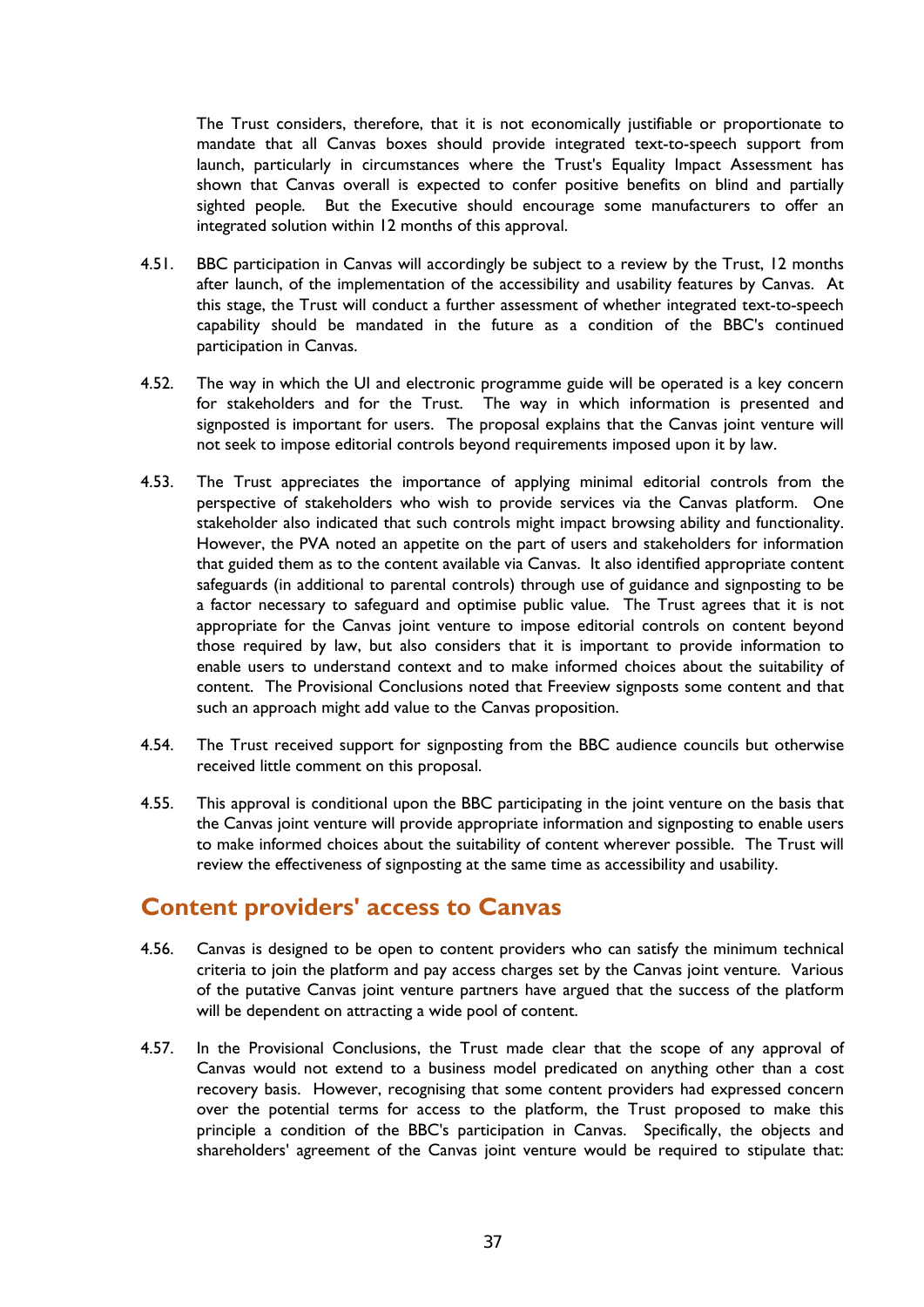<span id="page-41-0"></span>content providers would be charged on a cost recovery basis; entry controls in terms of technical and content standards would be minimal; access would not be bundled with other products or services; and listing on the EPG and UI would be awarded in a fair, reasonable and non-discriminatory manner.

- 4.58. Most stakeholders were supportive of the principle of open access to the Canvas platform and agreed with the approach undertaken by the Trust in relation to the conditions imposed. However, a number of stakeholders – particularly smaller content providers – expressed concern that listing policy for the non-linear element of the Canvas EPG might give prominence to PSBs, called for clarity regarding listing fees and information as to the ability to target content on a regional basis. A few stakeholders were concerned that the potential use of a flat fee structure to support access charges could raise entry barriers for smaller providers. One stakeholder suggested that the Trust reserve the right to reassess the BBC's participation in the joint venture if access costs effectively excluded a large number of providers. Another asked that content providers are able to restrict information disclosed to the Canvas joint venture unless at the most aggregated level. Some content providers were concerned to ensure that they would be able to charge for their content.
- 4.59. The specific design of the charging structure for access to Canvas is a matter for the joint venture to decide operationally in accordance with the principles set out in its articles of association and shareholder agreement. In addition, the Trust considers that issues of prominence on the EPG can be addressed by reference to the policy for fair, reasonable and non-discriminatory access. Beyond that, as the Trust discussed in the Provisional Conclusions, Ofcom and DEMOL have jurisdiction in relation to the listing of linear content.
- 4.60. In the Provisional Conclusions, the Trust made clear that the scope of any approval of Canvas would not extend to a business model predicated on anything other than a cost recovery basis. However, recognising that some content providers had expressed concern regarding the potential costs and terms of access to the platform the Trust proposed to make the following principles a condition of the BBC's participation in Canvas:
	- the joint venture may develop ways in which to recover operational costs but, for the avoidance of doubt, any such activity will be charged to third parties on a "cost recovery" basis only;
	- entry controls in terms of technical and content standards will be minimal;
	- access will not be bundled with other products or services; and
	- listing on the electronic programme guide and UI will be awarded in a fair, reasonable and non-discriminatory manner.

The Trust remains of the view that these principles should be a condition of the BBC's participation in Canvas. Accordingly, the BBC is not authorised to participate in Canvas unless it ensures that these principles are enshrined in the objects and shareholders' agreement of the Canvas joint venture

#### **Platform operators' access to Canvas**

4.61. In the Provisional Conclusions, the Trust noted that the proposal to mandate a single UI for Canvas formed part of the public value case for the proposal. The PVA identified value in imposing a discipline on the user experience and mandating a simple and accessible design.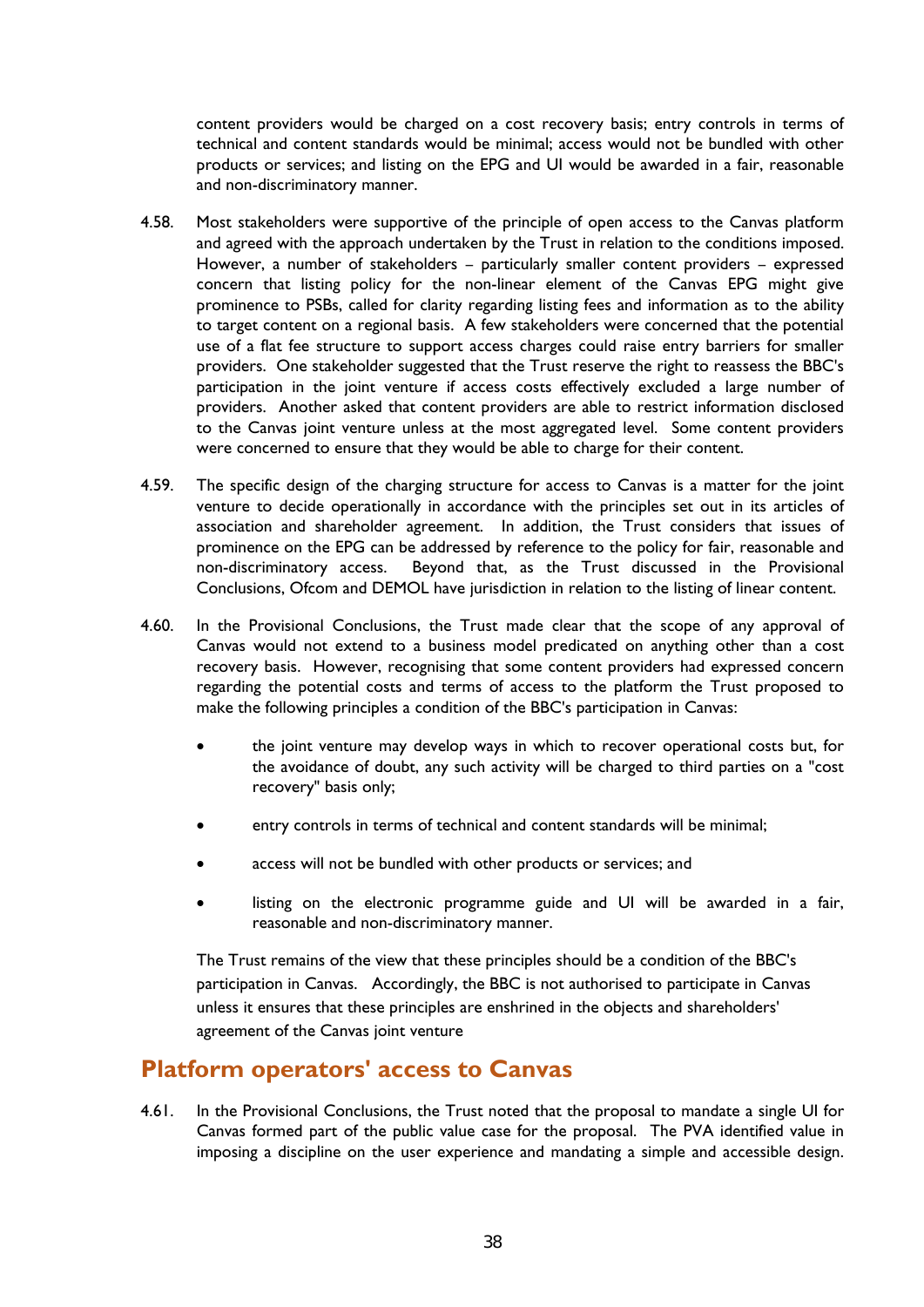Accessibility was discussed above in relation to the issues arising from the proposed high standards for people with accessibility needs. However, the PVA noted a general challenge for users in navigating both linear and on-demand content and that the UI/EPG element of the proposal might be particularly relevant to the ability of users to access the full range of services available. The PVA also identified, separately to accessibility and usability, that access by way of a high quality user experience without contract or subscription was a factor important to safeguard and optimise public value. Accordingly, in the Trust's view the UI forms part of the facilitation of service delivery and contributes to the BBC's sixth Public Purpose by delivering the benefits of digital technology to all users.

- 4.62. As part of its assessment, the Trust acknowledged that mandating a UI and linking adoption of the UI to the licensing of the Canvas trademark could create negative as well as positive market impacts. The negative impacts included the potential stifling of innovation and competition in UI design. Platform operators might simply adopt the Canvas package since they would not be able to license the Canvas trademark if they proposed to use a bespoke UI. Manufacturers might be inhibited from developing a competing UI. The MIA noted that operators would not be able to adapt the look and feel of the overall Canvas UI with an equivalent degree of freedom to Freeview. However, it also acknowledged that the mandated elements of the UI would be thin and that operators would be able to develop the look and feel of underlying pages to differentiate their offerings. Further, the Trust understood that, since the core technical specification for Canvas would be published, it would be open to manufacturers and platform operators either to adopt the Canvas core technical specification and the UI or (if they preferred) to develop their own UI with the Canvas core technical specification.
- 4.63. The Trust considered it important that the Canvas joint venture should operate so as to ensure that the potential negative impact of mandating the UI would be minimised as far as is possible. The Trust proposed in the Provisional Conclusions that the BBC's participation in the joint venture be conditional on the objects and shareholders' agreement of the joint venture stipulating that the Canvas core technical specification would be made available on a fair, reasonable and non-discriminatory basis, and that the Canvas trade mark, for those eligible to license it, would be made available on a cost recovery basis.
- 4.64. The Trust also encouraged the joint venture to explore whether there could be more flexibility in the design of the front page of the  $UI -$  to allow some co-branding and a customisable button for platform operators and ISPs using Canvas.
- 4.65. In the consultation on the Provisional Conclusions, some stakeholders continued to express concern about mandating the UI, maintaining that it was unnecessary to the objectives of the proposal and that it did not have public value. One stated that the point had not been adequately researched by the Trust. Others welcomed the approach taken by the Trust in requiring fair, reasonable and non-discriminatory access to the technical specification. However, they wanted more flexibility in the UI than the Provisional Conclusions appeared to demand; some made their support contingent on greater clarity over the process of industry engagement. Some noted the technical difficulties that might be encountered by the joint venture if it assumed responsibility for operation of the UI and queried its ability to meet this challenge. One stakeholder asked for more clarity over how a fair, reasonable and non-discriminatory approach would be applied in this context. Others suggested that an independent third party should manage the UI.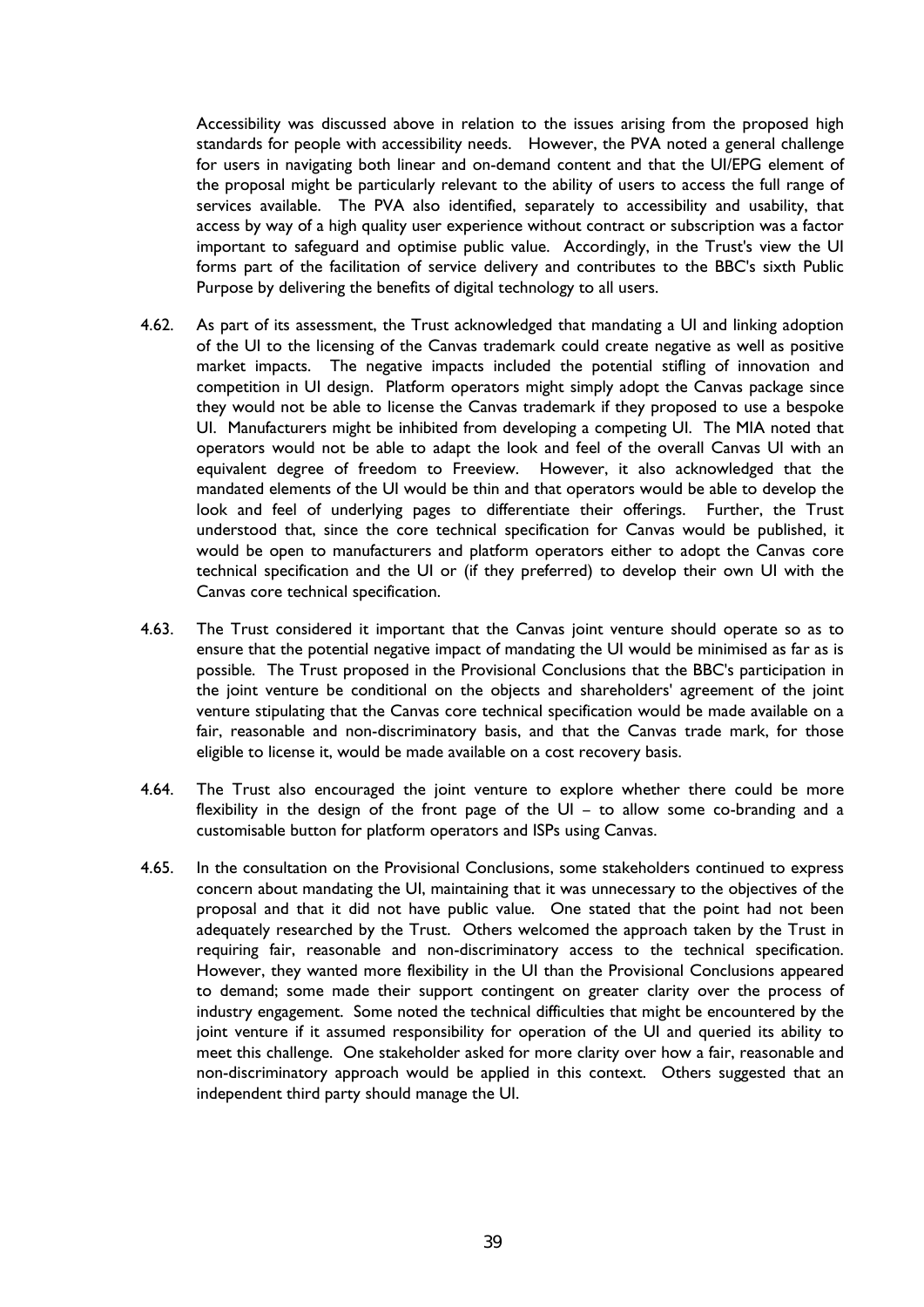- 4.66. A number of stakeholders were also concerned that conditional access should be integrated into the specification so as to enable the provision of services for which consumers could be charged.
- 4.67. Regarding flexibility in the design of the front page, the BBC Executive responded that the concept of co-branding (perhaps extending to a small front button that links to content of those subsidising the box) is an agreed principle among the partners but that they were working through the business rules and technical feasibility of such solutions. Several stakeholders were keen to develop potential co-branding opportunities with the Canvas joint venture and were keen to explore how this would be developed. Several ISPs were concerned that the proposed approach of linking co-branding to the subsidy of set-top boxes was unworkable in practice.
- 4.68. As discussed above, with reference to accessibility and usability, the Trust concluded that mandating the UI was an important aspect of both the public value created by Canvas and the delivery of the BBC's Public Purposes. While, as set out in the Provisional Conclusions, the Trust has identified some potential negative market impacts from the mandating of a single UI, the Trust's assessment concludes that the public value of the approach sought by the Canvas joint venture outweighs these impacts. Furthermore, the Trust has concluded that mandating the UI is necessary to deliver the BBC's Public Purposes (in particular, the sixth Public Purpose regarding delivering the benefits of digital technology to all users).
- 4.69. The Trust has identified a number of negative competitive impacts that may arise from mandating the UI, namely disincentives to manufacturers to develop competing UIs and to platform operators who wish to access the Canvas trade mark. Consistent with the CIP, the BBC must ensure that the negative competitive impacts have been minimised to the greatest extent possible without compromising the delivery of the BBC's Public Purposes. The Trust considers that mandating the UI is necessary to deliver the Public Purposes achieved by Canvas; however, to minimise the negative competitive impacts that arise from this, the Trust believes that the Canvas joint venture could offer some flexibility, allowing operators to develop around the UI to differentiate their offerings, always provided that such flexibility does not compromise the delivery of the BBC's Public Purposes.
- 4.70. The Trust believes that the approach set out by the Canvas joint venture, which will undertake the detailed design of the UI but allow individual content suppliers the opportunity to design the look and feel of their own pages, allows the UI to deliver the public value and Public Purposes while also permitting content providers a degree of flexibility within the parameters set by the Canvas joint venture. The Trust is satisfied that the mandated UI conforms with the CIP and delivers public value.
- 4.71. With regard to some stakeholders request for clarity around the degree of flexibility that might be available on the UI, as was made clear in the PVA (see, in particular, paragraphs 1.3.32 and 5.4.48 - 5.4.68 of the PVA), some flexibility on the UI may be desirable but this must not compromise the core principles of usability and access to be delivered via the UI. As explained at paragraph 4.68 above, the Trust considers that the UI has public value and is necessary for the delivery of the Public Purposes. The Trust considers that allowing third parties some flexibility, such as a "front page button" as suggested, is consistent with the PVA requirement that the core principles of usability and access to be delivered via the UI should not be compromised and that permitting a front page button would not compromise the delivery of the Public Purposes. The Trust expects that, any agreed approach in relation to this area is consistent with the fair, reasonable and non-discriminatory condition for access by content providers identified below.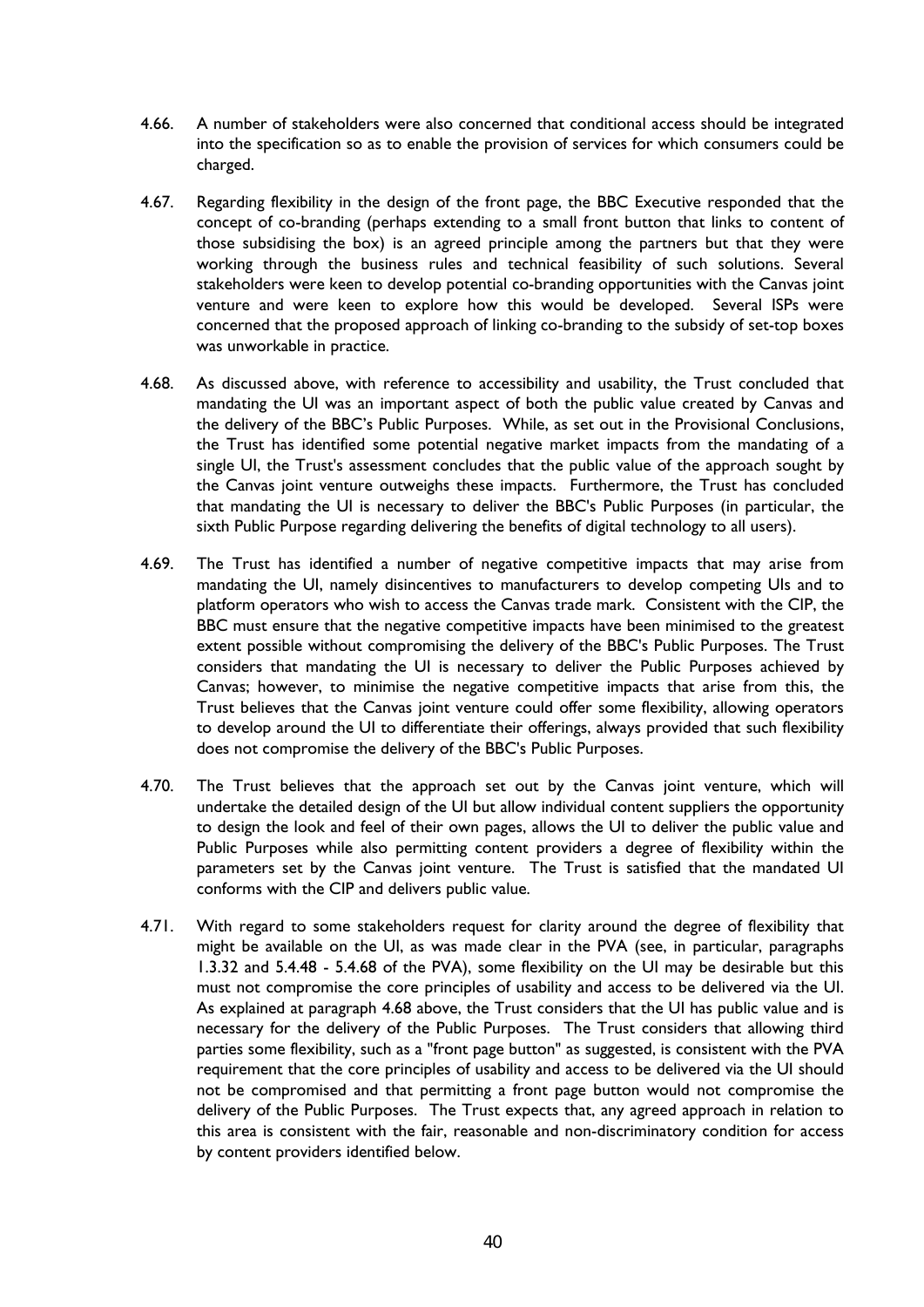- <span id="page-44-0"></span>4.72. One stakeholder asked for clarification as to whether fair, reasonable and non-discriminatory access would be available to all industry operators - that is including manufacturers, not just platform operators. The Trust confirms that its understanding of the open nature of the core technical specification is such that it shall be available to all industry operators including manufacturers. The Trust expects the fair, reasonable and non-discriminatory principle to apply to all those seeking to license the core technical specification.
- 4.73. With regard to the establishment of conditional access services to support paid-for content services, this is a commercial decision for the providers of such services and for manufacturers. The BBC Executive has made clear that the delivery of such services can sit alongside the Canvas technical specification. The Trust considers that the level of integration of conditional access in the technical specification is a commercial decision for the Canvas joint venture.
- 4.74. Approval is made on the understanding that the Canvas joint venture will be governed by the following principles:
	- the Canvas core technical specification will be made available to third parties on a fair, reasonable and non-discriminatory basis; and
	- the Canvas trade mark will be made available to those third parties eligible to license it on a cost recovery basis.
- 4.75. The BBC is not authorised to participate in Canvas unless it ensures that these principles are enshrined in the objects and shareholders' agreement of the Canvas joint venture.
- 4.76. When the Canvas joint venture pursues flexibility on the UI by permitting co-branding on the front page of the UI or similar, the opportunity to take advantage of such flexibility must be consistent with the fair, reasonable and non-discriminatory condition identified above.

#### **Syndication**

- 4.77. The MIA noted as an area of potential risk that Canvas might create a disincentive for joint venture members to syndicate their owned content. In the Provisional Conclusions, the Trust considered concerns expressed by a number of stakeholders over the potential for Canvas to create disincentives for its members to syndicate their content. In forming its view the Trust took account of the analysis in the MIA and commissioned from Frontier Economics. The Trust provisionally concluded that it is not presently clear that Canvas will create a disincentive to syndicate content relative to the counterfactual provided that the Canvas joint venture partners do not exchange any commercially sensitive information especially in relation to their syndication policy. To address stakeholder concerns, the Trust proposed to carry out and publish a review of the effects, if any, of Canvas on the Canvas joint venture partners' incentives to syndicate their content to other platforms. This would take place twelve months after launch. In addition, the Trust provisionally concluded that, in accordance with requirements of competition law, the BBC's participation in Canvas should be conditional upon there being safeguards in place to prevent any sharing of strategy on syndication between the competing members of the Canvas joint venture.
- 4.78. The Trust also considered whether Canvas would create a disincentive for PSBs to syndicate content to smaller or new platforms. Again, the Trust's assessment finds that Canvas will not directly alter existing incentives to syndicate, but the Trust recognises that the scale and scope of Canvas may make it harder for smaller platforms to achieve the scale to make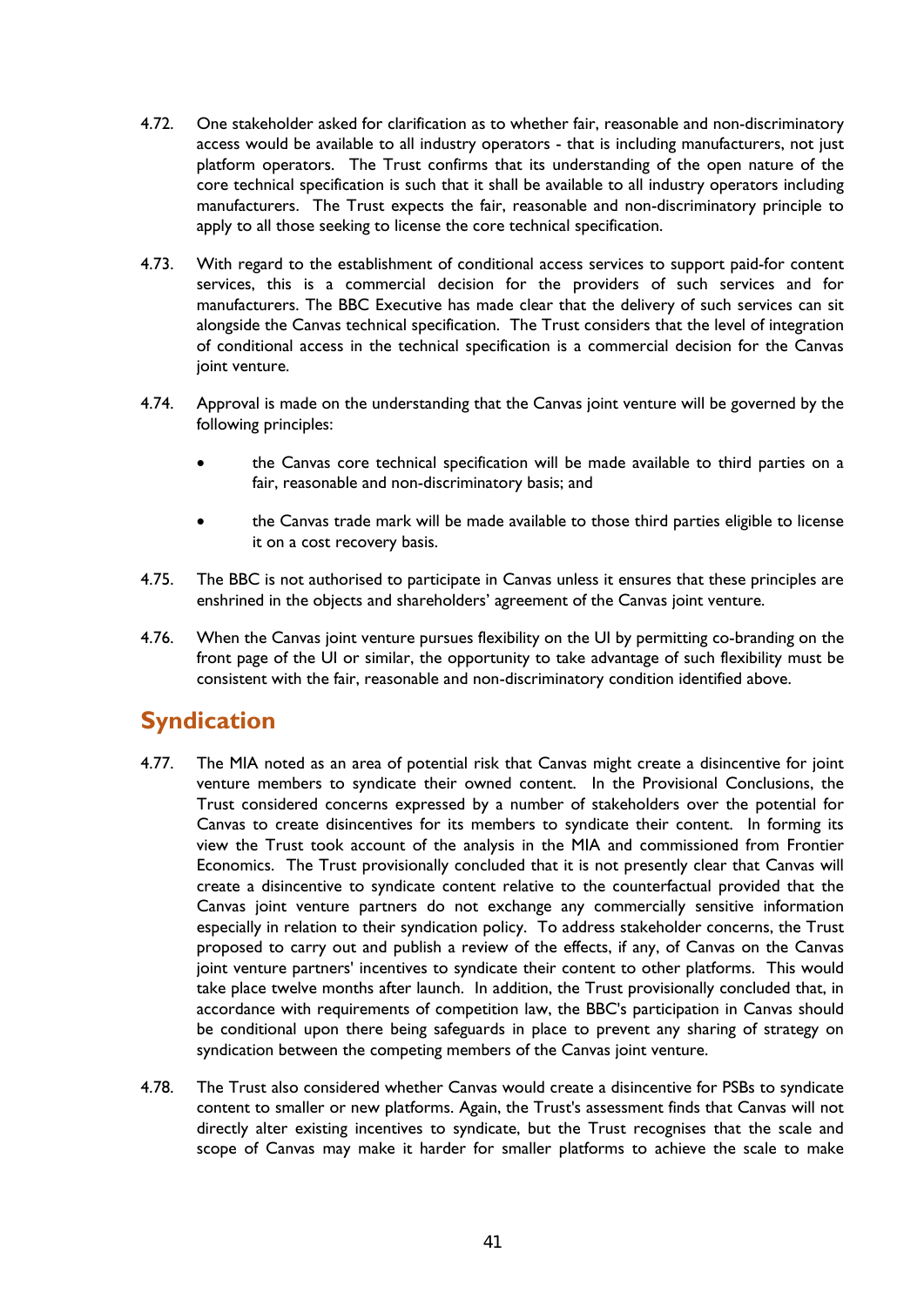syndication viable for content providers. The MIA identified and assessed the negative impact of Canvas on smaller platforms due its scale and scope. The Trust considers that it is not possible to minimise this negative market impact without compromising the delivery of the Public Purposes.

- 4.79. Separately, the Trust has received and considered privileged legal advice on the incentives for the Canvas joint venture members to syndicate to other platforms from a competition law perspective.
- 4.80. In the consultation following the Provisional Conclusions, several stakeholders raised concerns that Canvas would disincentivise its members from syndicating content to alternative platforms. These concerns can be grouped into three main categories:
	- Firstly, that Canvas will exacerbate existing concerns in relation to the BBC's syndication of content and in particular that associated with the iPlayer.
	- Secondly, that Canvas would lead to the commercial PSB's favouring the DTT platform and disincentivise PSBs from syndicating content to other platforms. Further, it was argued that Canvas may have similar effects to Project Kangaroo which generated competition concerns for the Competition Commission. In particular, one stakeholder argued that Canvas could emerge as a vehicle to promote tacit collusion among the Canvas joint venture partners.
	- Finally, whether the Trust could take a final decision on approval prior to completing its review of BBC syndication policy and, that clarification was needed over how the proposed review of the effects of Canvas, including potential remedies, on syndication would be implemented.
- 4.81. Regarding the BBC's incentives to syndicate, several stakeholders said Canvas could exacerbate existing issues they face in gaining access to BBC content and that any Trust approval should take into account the broader context of syndication of BBC content. Sky stated that BBC content should not be bundled with the BBC iPlayer. Virgin said that the joint venture partners did not adopt a platform neutral approach and by way of example cited the failure of the BBC to advertise the fact that the iPlayer was available on Virgin. IP Vision argued that Canvas approval should be linked to the separate Trust review of BBC syndication policy.
- 4.82. The Trust has in place a syndication policy intended to ensure fair and non-discriminatory distribution of BBC content. The review of the BBC's syndication policy, which the Trust has already commenced, will examine the concerns relating to the BBC's approach to syndication and will conclude later this year. If the Trust's review unearths problems in the BBC's practice, or shortcomings with the policy, these will be addressed, as appropriate, at that point. But for present purposes, there is no reason (other than the fact of certain complaints) for the Trust to consider that the syndication policy is flawed and that it will not do its job. The Trust expects the BBC to comply with the syndication policy and its participation in Canvas does not alter the BBC's obligations under the policy.
- 4.83. Regarding the incentives of commercial PSBs, concerns that they would be disincentivised to syndicate to other platforms were raised by Sky and Virgin. Virgin argued that Canvas would enable PSBs to generate greater advertising revenue due to the fact that PSB viewing share would be higher on Canvas relative to other platforms. It said the greater prominence likely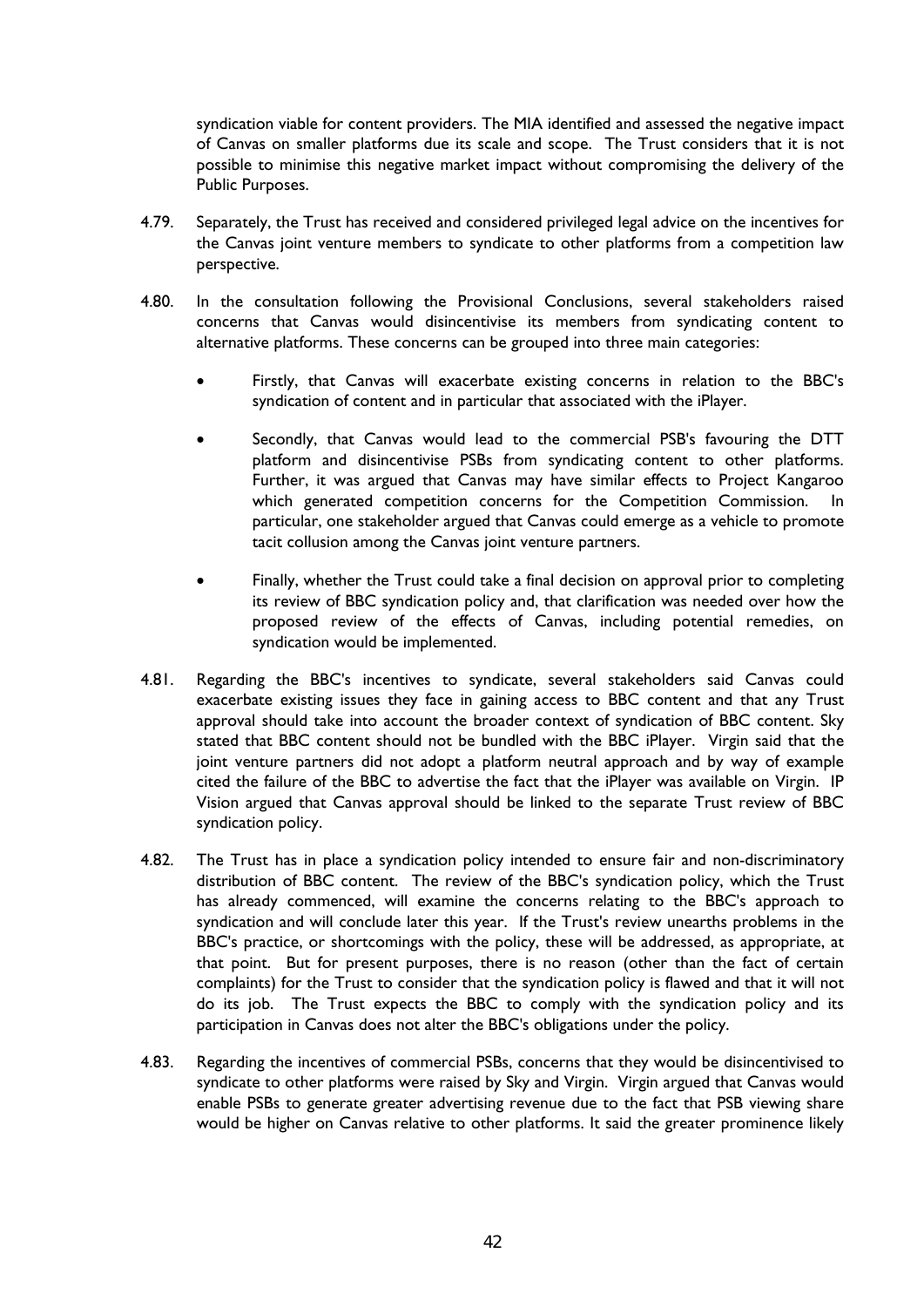to be afforded to PSBs on the Canvas EPG relative to other channels would underpin this incentive.

- <span id="page-46-0"></span>4.84. The Trust considered whether Canvas would disincentivise other PSBs from syndicating content to other platforms as part of the work supporting the Provisional Conclusions. The Trust commissioned Frontier Economics to consider this issue and also sought privileged legal advice on potential competition concerns. It was not always clear from the stakeholder submissions to what extent concerns over the incentives of PSBs to syndicate content are the result of PSB involvement in Canvas or a more general concern over PSBs favouring the DTT platform as a whole.
- 4.85. The Trust continues to believe that it is not presently clear that Canvas will create a disincentive to syndicate content to third parties, including Sky and Virgin. The Trust has not seen any evidence to suggest that the loss of potential viewing from approximately 50% of UK households is likely to be counterbalanced by potentially enhanced growth in advertising revenue resulting from the increased take-up of Canvas. As discussed in the Provisional Conclusions, Canvas will not, as an open platform, be able to control the viewing choice of households and therefore cannot determine the revenue impact resulting from seeking to grow penetration of the Canvas platform relative to other platforms.
- 4.86. One stakeholder argued that the Canvas joint venture may be able to exploit new advertising models or usage data which would provide PSBs with an incentive to favour Canvas over other platforms. In addition to the arguments set out above, in the Trust's view new advertising models may emerge over the next few years but the business models, as Virgin admits.<sup>[11](#page-46-0)</sup> are uncertain and unproven. Hence the impact, if any, of such models on the incentive to syndicate is, in the Trust's view, best tested robustly once those models have been designed and implemented. Indeed, this would be true, even if Canvas were to have a larger impact on other platforms than the modelling estimates. If the Canvas EPG is, as expected, configured similarly to the Freeview EPG, it is difficult to see how Canvas will alter incentives for PSBs in relation to linear content.
- 4.87. Regarding implementation of the review of the effects of Canvas on syndication, the Trust recognises that the nascent state of the market for non-linear content delivered to TV and the rapid changes in technology make ongoing scrutiny of syndication necessary. In particular, the Trust would be concerned if a third party was not able to gain access to syndicated content, without objective justification, from a joint venture partner in Canvas as a result of that member's investment in Canvas. If the conduct of one or more partners in the Canvas joint venture was deemed to be anti-competitive, then such a matter would need to be pursued with the relevant competition authority.
- 4.88. The Trust will carry out a review, 12 months after the launch of Canvas, of the effects, if any, of Canvas on the incentives of the joint venture members to syndicate their content to other platforms.
- 4.89. This approval is also conditional on there being safeguards in place as soon as reasonably possible after approval to prevent any sharing of strategy on syndication and other

i.

<sup>&</sup>lt;sup>11</sup> Most stakeholders who discussed the advertising market also argued that the scale, scope and success of emerging models are difficult to predict.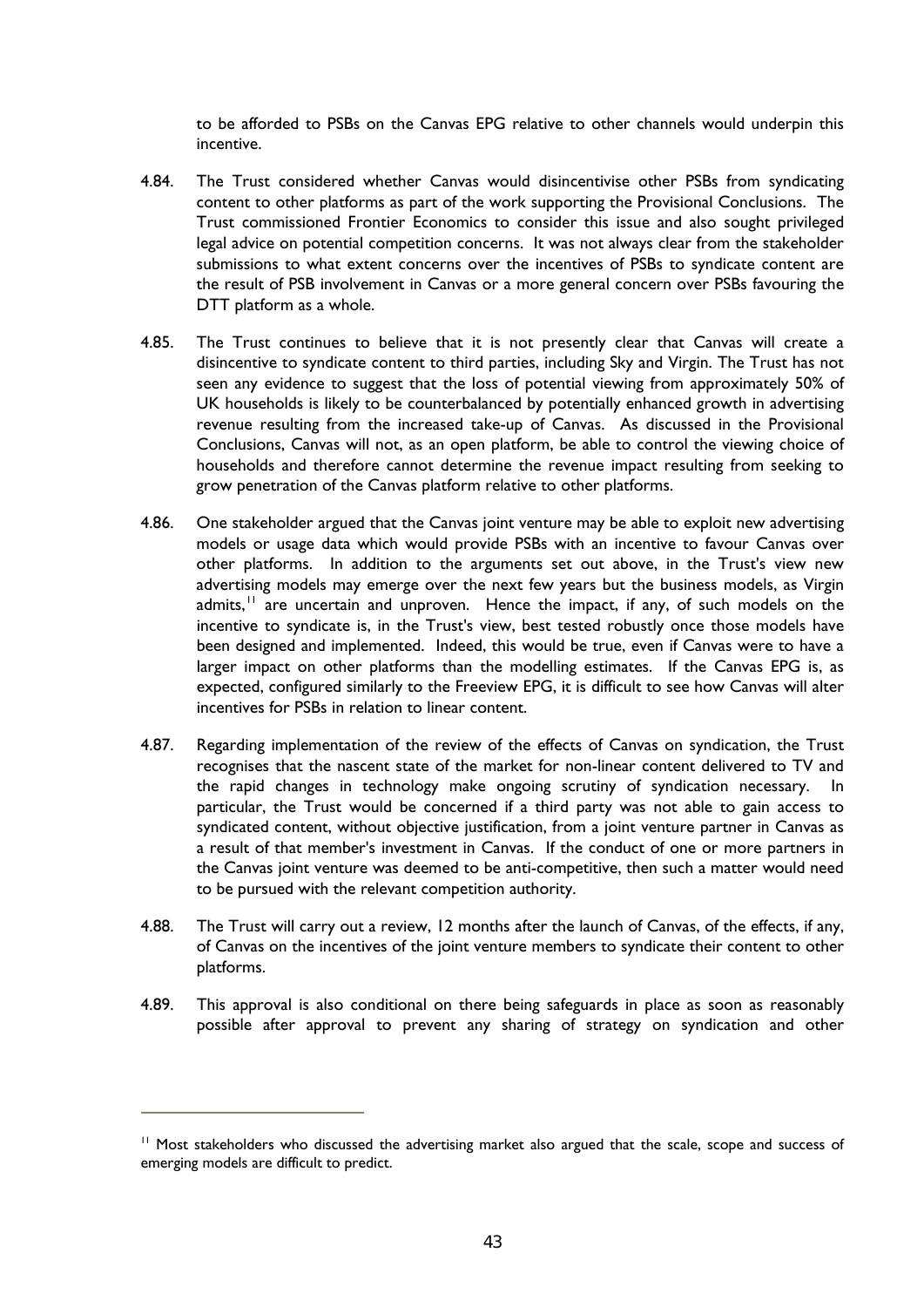<span id="page-47-0"></span>commercially sensitive information between the competing members of the Canvas joint venture.

#### **Cross Promotion**

- 4.90. Virgin has expressed concern to the Trust in relation to the ability of the BBC and other PSBs to cross promote Canvas. Virgin argues that Ofcom's code on cross promotion relates to analogue households and not digital households. As a result the BBC and other PSB may cross promote Canvas to the detriment of other platforms such as Virgin.
- 4.91. Virgin is correct that the Ofcom code only applied to promotion in analogue households. However, the BBC is also subject to its own code of conduct in relation to cross promotion which extends to digital TV platforms and services. The Trust will enforce this code. If any stakeholder is concerned that the BBC will cross promote Canvas to the detriment of other platforms it will be able to bring a complaint to the BBC under the fair trading regime. Moreover, as noted in the MIA, the Trust's view is that syndication of content is likely to result naturally in the objective promotion of content by the other PSBs**.**
- 4.92. In addition, in so far as the BBC's cross-promotion activities are concerned the Trust will consider this alongside its review of syndication to satisfy itself that the Code is working effectively in relation to any issues created by Canvas.

#### **Access to Canvas for ISPs**

- 4.93. In the Provisional Conclusions the Trust set out that any proposed quality standards for ISPs delivering content via the Canvas platform should be set at a minimum level so as to ensure that technical standards do not become a high barrier to entry. The Trust stipulated that such controls should be fair, reasonable and non-discriminatory so as to maximise the potential public value in breadth of content choice and so as to minimise potential market distortion in respect of ISPs. Further, the Trust stated that it does not consider that any such control can or should properly be linked to a particular network feature or service.
- 4.94. Stakeholders broadly agreed with the Trust's approach in this area. Concern was expressed as to whether the broadband delivery infrastructure could support the flow of content that Canvas would generate. It was also suggested that Canvas should work with the ISPs to minimise distribution costs. The Trust considers that the joint venture has already given and will continue to give attention to these matters – through strategies such as the use of Push VOD to manage demand and the application of multi-casting. The fact that the Canvas joint venture now includes at least two ISPs and the DTG membership is also open to ISPs should also help facilitate an approach designed to minimise the cost impact on ISPs.
- 4.95. In the PVA, the Trust discussed the concern that the ability of Canvas to deliver content to a satisfactory quality in any specified geographic area is to a large extent dependent on the network capability available in that area. The Trust hopes that the process of network upgrade undertaken by the main operators will mitigate these issues. However, consumer demand for Canvas (with the consequent demand for improved access speeds) can only have a positive impact on the incentives of network operators to make such investment.
- 4.96. Approval is accordingly made on the understanding that the Canvas joint venture will be governed by the following principles: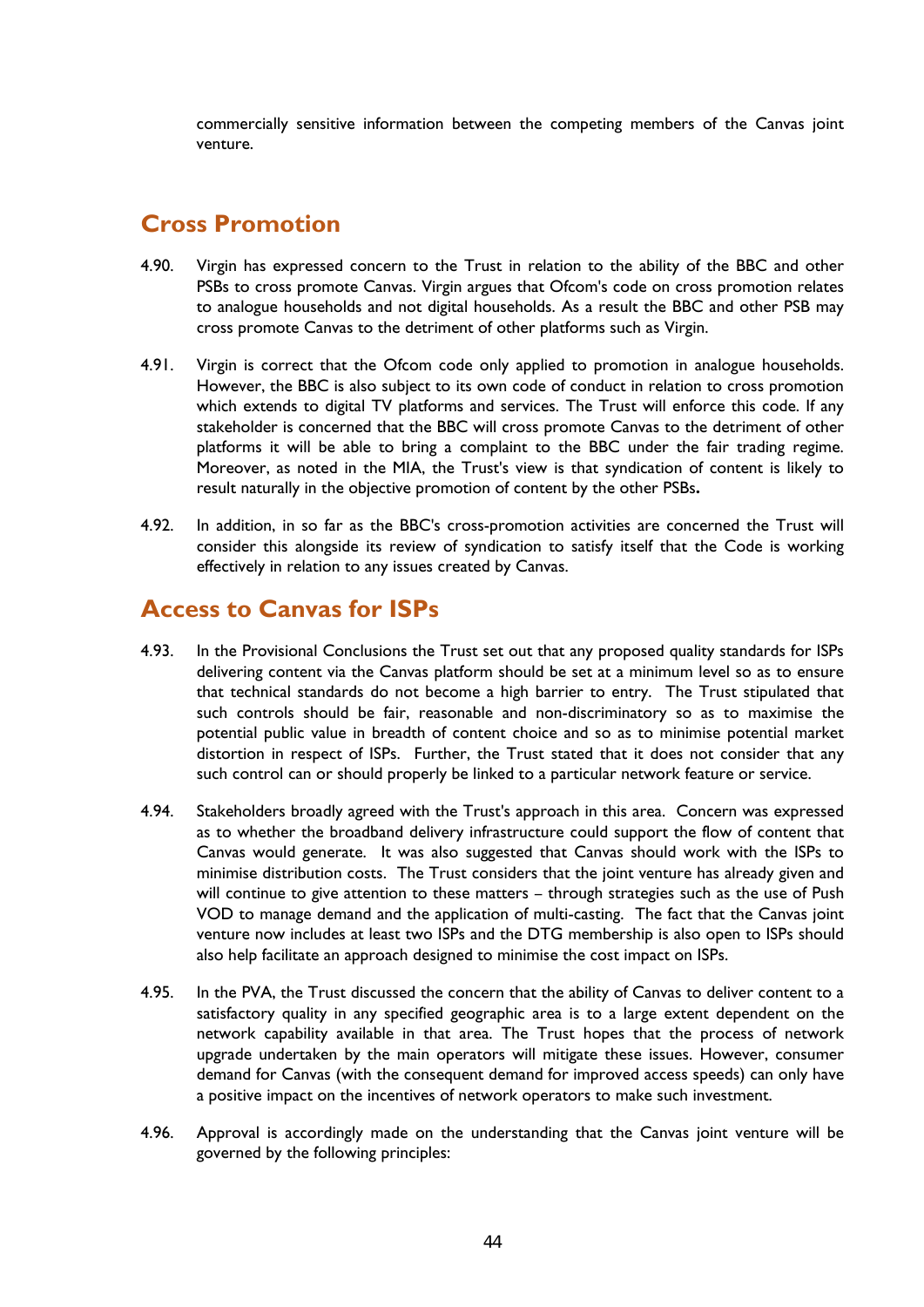- <span id="page-48-0"></span>• quality standards for ISPs delivering Canvas will be set at a minimum level; and
- applied in a fair, reasonable and non-discriminatory manner.
- 4.97. The BBC is not authorised to participate in the Canvas joint venture unless it ensures that these principles are enshrined in the objects and shareholders' agreement of the Canvas joint venture.

#### **Legal compliance**

4.98. The Trust noted in the Provisional Conclusions that the BBC would be permitted to participate in Canvas only on the understanding that the joint venture would comply with all applicable laws including, but not limited to, competition and state aid law. The Trust has taken independent legal advice on both state aid and competition issues.

#### State aid law

- 4.99. In the Provisional Conclusions the Trust noted that the BBC's participation in Canvas would need to be under conditions acceptable to a market economy investor. Therefore the Trust proposed the following conditions:
	- *No subsidising by the BBC of joint venture partners.* The Trust considered that the BBC should be required to ensure that the funding and other arrangements for the participation of all other partners (especially public service broadcasters) in Canvas are such that it can be demonstrated that the Canvas joint venture partners are not being subsidised by the licence fee.
	- *Audit of the funds already spent by the BBC on IPTV related research and development.* The Executive's application states that such expenditure prior to October 2008 is not a preinvestment in Canvas because it represents the cost of general BBC research and development in relation to IPTV. In its Provisional Conclusions, the Trust stated that prior to formation of the Canvas joint venture, the Executive should appoint independent auditors to review these costs and confirm whether any of that sum ought properly to be allocated specifically to the development of Canvas and therefore shared among joint venture partners.
	- *Frontloading of BBC's contributions on behalf of the joint venture can only be carried out by the BBC in line with conditions acceptable to a market economy investor*. The Executive has stated that, in frontloading its investment on behalf of public service broadcasters that are members of the Canvas joint venture, it will act as a market economy lender. The Trust provisionally concluded that, in order to comply with the requirements of acting as such lender, the BBC should make the same loan (offered on commercial terms) available to all Canvas joint venture partners of the same creditworthiness, regardless of their status as PSBs or not.
- 4.100. Compliance with state aid law was an area of stakeholder concern. Sky considered that the proposals were unlikely to be compliant with state aid law. Virgin stated that an audit of R&D costs was required. Both Sky and IP Vision contended that the Executive's proposal to frontload its investment in the form of a loan to other public service broadcasters was inappropriate in principle and contrary to state aid law.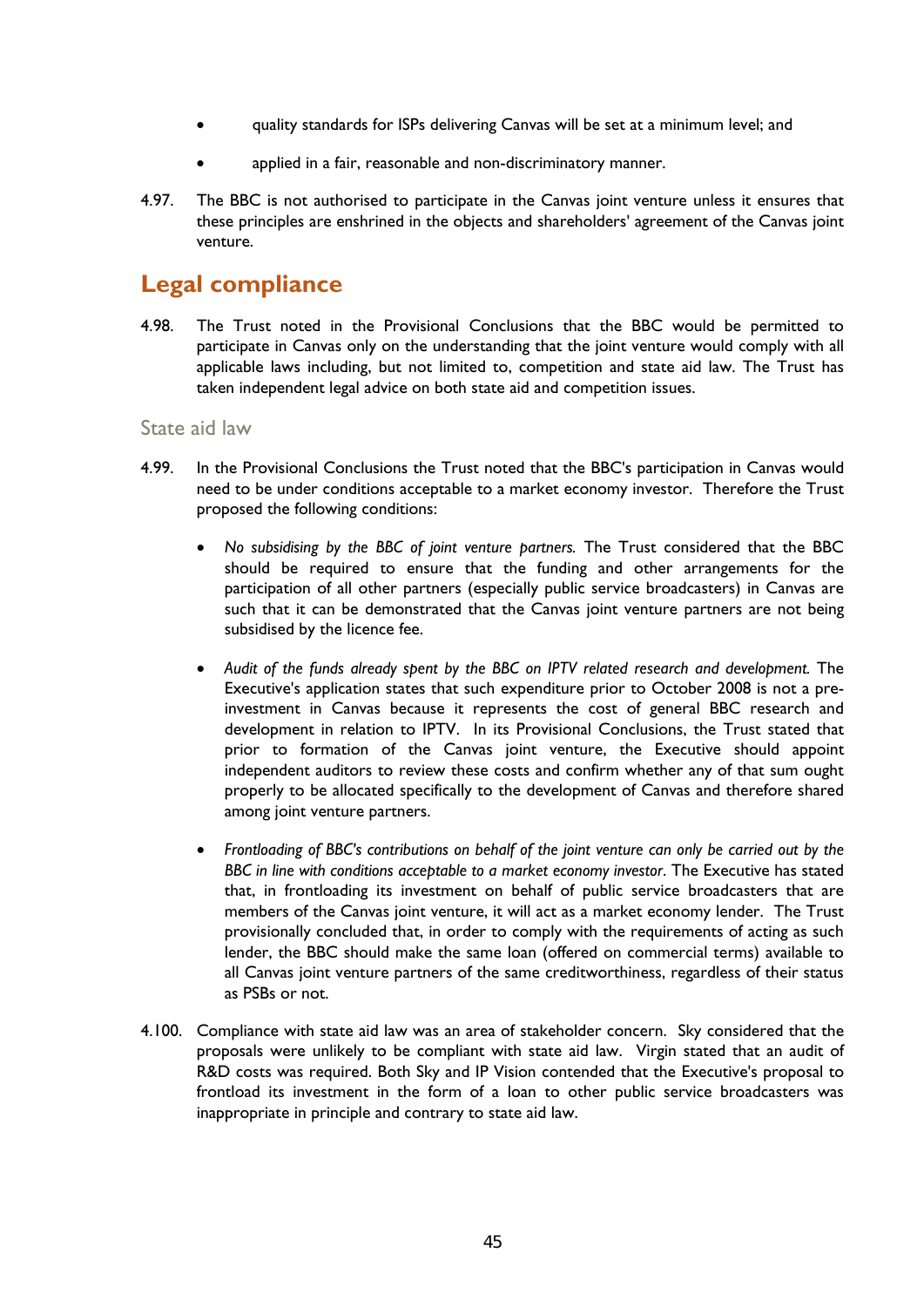- 4.101. Three stakeholders raised doubts about the audit of the BBC's R&D costs. Arqiva and IP Vision contended that this would be an inadequate means of assessing the contributions. Another stakeholder contended that that any re-allocation of funds arising from the exercise may put its participation in the project in question.
- 4.102. The Trust remains of the view that approval should be made subject to the conditions proposed in respect of subsidy and frontloading.
- 4.103. It is the Trust's understanding that any references to frontloading commercial PSB contributions to the joint venture are no longer relevant as all have declined to take-up the offer. In any case, the Trust is content that the condition imposed on the frontloading of the BBC's contributions sets an appropriate test in order to ensure state aid compliance – in particular, the stipulations that any loan made on this basis must be in line with the market economy investor principle.
- 4.104. The Trust regarded an audit as the most practicable and fair means to establish whether any (and is so how much) of the BBC's research and development expenditure should be allocated to its participation in Canvas, and therefore shared among the joint venture partners. Reflecting on the submissions received from stakeholders, the Trust determined that its settled view on these Final Conclusions needed to await the completion of the audit. The KPMG report concluded that all BBC expenditure incurred before 1 October 2009 could be characterised as generic research and development that is not directly attributable to IPTV and thus not allocated to the development of Canvas. As a result KPMG concluded that BBC expenditure prior to October 2009 should not be shared between the Canvas Joint Venture Partners. Having now considered the audit results, the Trust is satisfied that KPMG, an independent auditor, has produced a report which uses a reasonable methodology to allocate costs specifically to the development of Canvas.
- 4.105. However, while in no way critical of KPMG's work or the Executive's reliance on it, the Trust seeks a very high level of assurance that the BBC's participation in Canvas is compliant with state aid law. The Trust has therefore decided to impose an additional condition in order to ensure that the BBC receives full reimbursement from the Canvas joint venture for the BBC expenditure prior to  $1<sup>st</sup>$  October 2009. Accordingly, before Canvas is launched, the Canvas joint venture shall reimburse the BBC in respect of its expenditure prior to October 2009 via:
	- i) the purchase of all assets resulting from this expenditure at market value. The market value shall be determined by an independent valuer at the time of the purchase; and
	- ii) the reimbursement of any remaining expenditure (including appropriate interest) which did not result in any assets being created.

#### Competition law

4.106. In the Provisional Conclusions the Trust noted that Freeview, Freesat and Canvas will be competing platforms and concluded that it is important to ensure that the BBC does not facilitate any inappropriate exchange of commercially sensitive information between them (for example, relating to marketing and promotional strategy). The Trust proposed that any approval of Canvas would be made conditional upon a requirement that the BBC should keep its interaction with Canvas operationally separate from its involvement with Freesat and Freeview.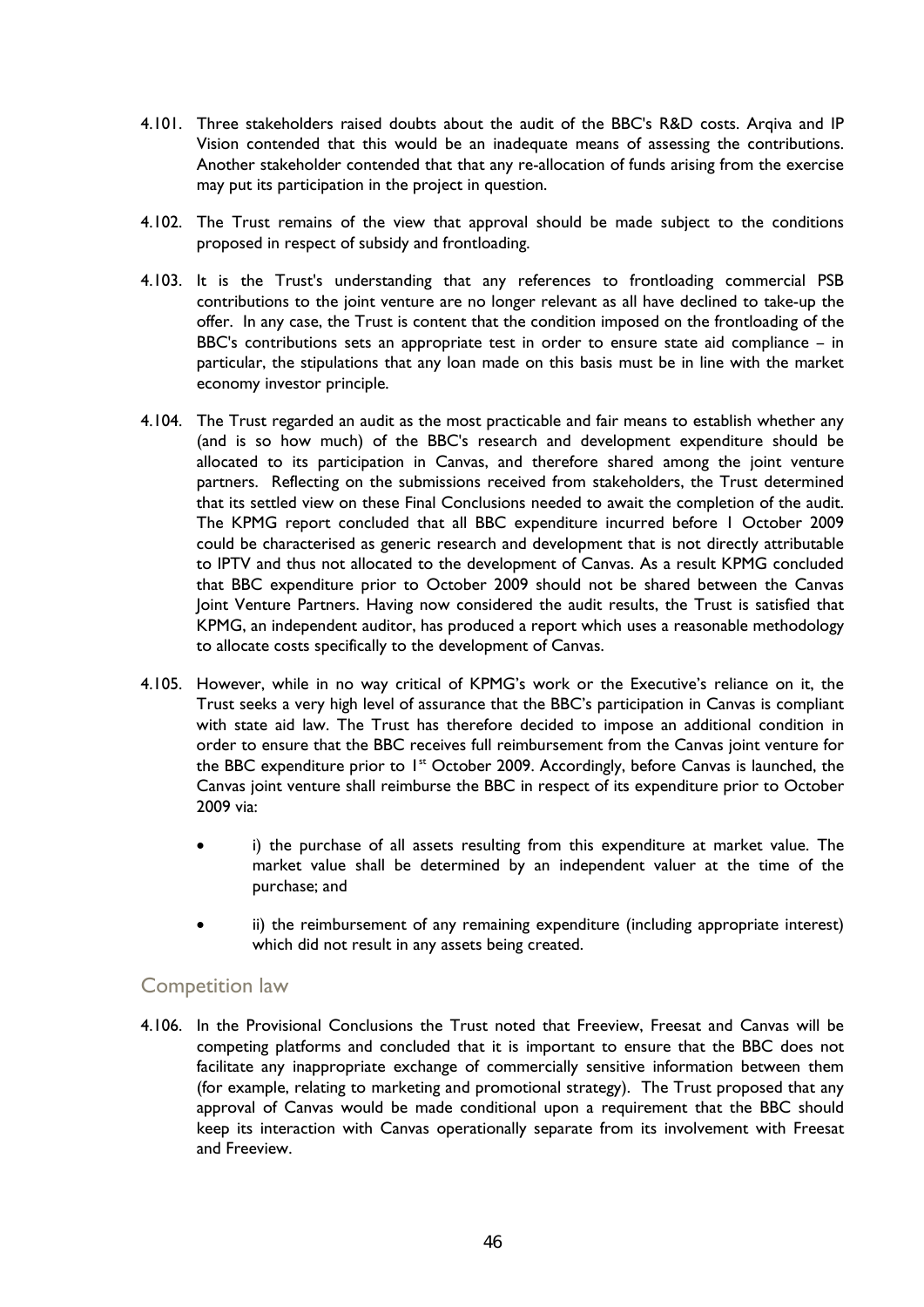- 4.107. Some stakeholders argued that such a degree of operational separation might be onerous and make it difficult to achieve any common benefits across the platforms. Whilst the Trust is sympathetic to this view, it remains of the view that this condition should be imposed as part of approval.
- 4.108. Sky argues that that the Trust's competition law analysis of the proposals is deficient in a number of respects. In particular, it contends that the Trust should obtain further competition law advice in relation to the incentives to syndicate.
- 4.109. The Trust has received and considered privileged legal advice to inform its view on the proposals' compliance with competition law. Having considered stakeholder comments and this privileged advice, the Trust is of the view that the proposals are compliant and, as noted above, requires as a condition of approval that the Canvas joint venture continue to comply with competition law.
- 4.110. In March 2010, the Canvas joint venture partners made a submission to the Office of Fair Trading (OFT) requesting an opinion on whether the joint venture constituted a relevant merger under the Enterprise Act 2002. The Trust continued its assessment of the Canvas proposals while the OFT considered the project, but postponed concluding the assessment pending an opinion from the OFT. The OFT concluded on 19 May 2010 that the Canvas joint venture does not qualify for investigation under the merger provisions of the Enterprise Act 2002. The Trust has taken account of the OFT's conclusion in reaching its own final decision.
- 4.111. In addition, the Trust has received a letter from the Jersey Competition Regulatory Authority (JCRA) indicating that the JCRA considered that Project Canvas may fall within the ambit of Jersey merger control law. In order to ensure that Project Canvas is compliant with this law, the Trust's approval of the BBC's participation in Canvas is conditional upon Canvas not being implemented in Jersey before receiving all the necessary approvals from the JCRA.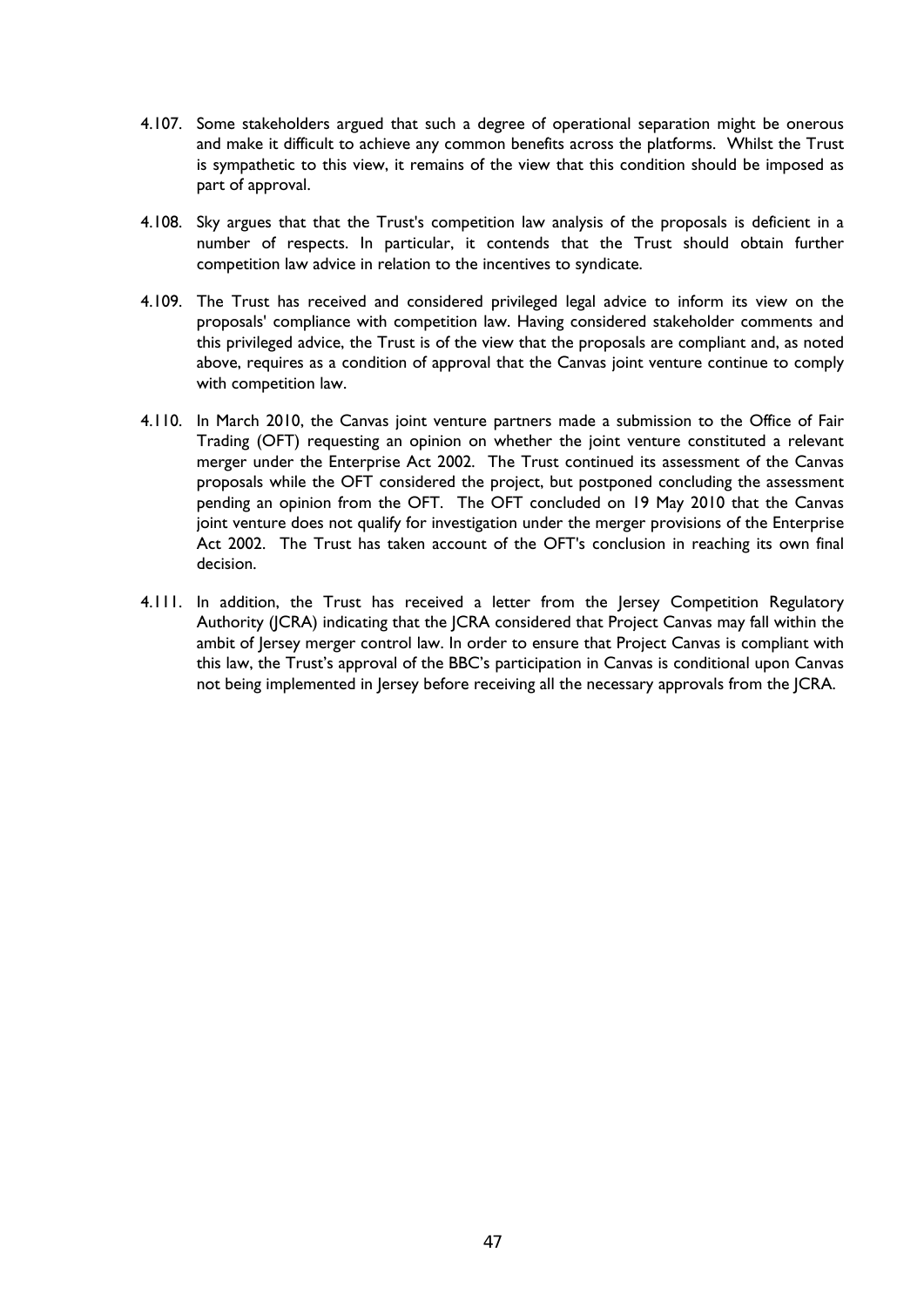## <span id="page-51-0"></span>**5. The Trust's Final Conclusions**

- 5.1. The Trust's final decision is to approve, subject to conditions, the participation of the BBC in Canvas. The BBC's participation in Canvas is restricted by the scope of this approval and conditions set by the Trust, as detailed below.
- 5.2. This approval is conditional upon the completed component documents of the Canvas core technical specification, to the extent not done so already, being released no later than 20 working days from this final approval. Further developments or refinements to the core technical specification must be published by the Canvas joint venture as they are completed and no later than eight months prior to launch of the first wave of set-top boxes.
- 5.3. The Trust remains of the view that it is not appropriate to make its approval of Canvas conditional on the Canvas joint venture achieving industry consensus on each material component of the core technical specification. However, the Trust expects the Executive to participate in the joint venture on the basis that the core technical specification will be developed with wide industry engagement and to achieve industry consensus for it if possible. The putative Canvas joint venture partners published on 28 May 2010 a "roadmap" detailing the process and timetable for publication and engagement on the core technical specification. This roadmap can be read in full here: [www.projectcanvas.info](http://www.projectcanvas.info/). The Trust has reviewed the roadmap and understands that the putative Canvas joint venture partners intend to work with industry stakeholders to develop the core technical specification. In addition the Trust has been informed by the Executive that it will publish its choice of digital rights management (DRM) shortly after the publication of this decision and will engage with industry on that choice.. The Trust places a high degree of importance on the continuation of that process and has strong expectations that the core technical specification will be developed with industry engagement.
- 5.4. The Trust understands that Canvas is likely to agree a revised budget in the next few weeks. The Trust has been informed that the overall cost to the BBC of participating in Canvas will not increase (indeed, due to the addition of putative joint venture partners to share the overall costs, it may even decrease). The revised budget may approach the phasing of each tranche of costs differently. On the basis that the aggregate cost to the BBC will not change, the Trust has decided to maintain the condition that the annual cost of the BBC's involvement in Canvas shall not exceed the estimated cost of £24.7 million over a 5 year period by more than 20 per cent
- 5.5. This approval is given subject to the "free-to-air principle", that users will always be able to access Canvas free to air, although they may be charged for:
	- additional pay services that third parties might opt to provide via the Canvas platform;
	- the one-off purchase cost of the device used to access the platform; and
	- any broadband subscription fees.
- 5.6. The BBC is not authorised to participate in Canvas unless it ensures that the free-to-air principle is enshrined in the objects and shareholders' agreement of the Canvas joint venture.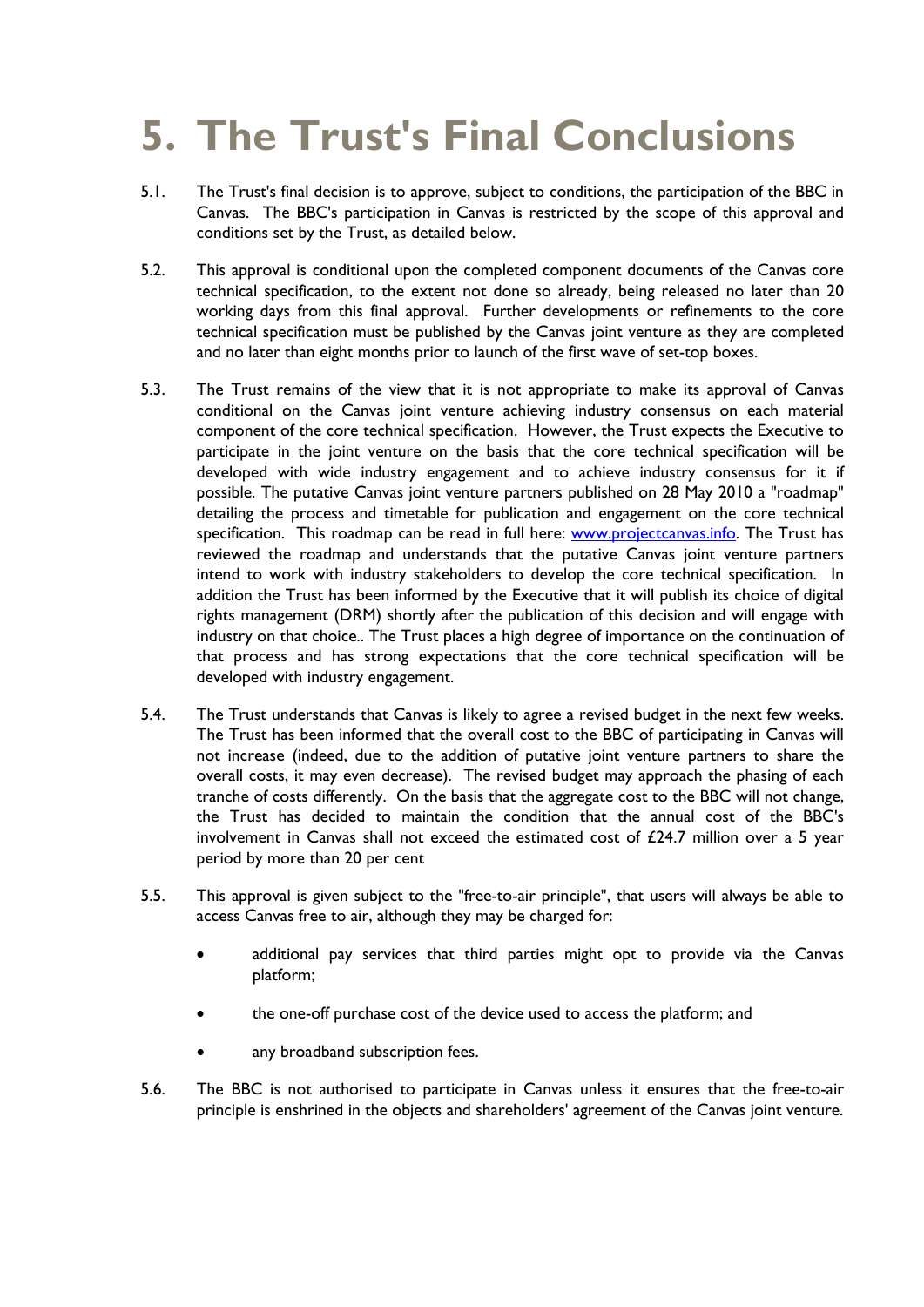- 5.7. This approval is conditional upon the accessibility and usability features contemplated by the proposal being incorporated into the core technical specification and / or UI as appropriate in accordance with the statements made in the proposal and, in any case, as soon as is reasonably practicable.
- 5.8. This approval is conditional upon the Executive participating in the joint venture on the basis that the Canvas joint venture will provide appropriate information and signposting to enable users to make informed choices about the suitability of content wherever possible.
- 5.9. This approval is made on the understanding that Canvas will be governed by the following principles:
	- the joint venture may develop ways in which to recover operational costs but, for the avoidance of doubt, any such activity will be charged to third parties on a "cost recovery" basis only;
	- entry controls in terms of technical and content standards will be minimal;
	- access will not be bundled with other products or services; and
	- listing on the electronic programme guide and UI will be awarded in a fair, reasonable and non-discriminatory manner.
- 5.10. The BBC is not authorised to participate in Canvas unless it ensures that that these principles are enshrined in the objects and shareholders' agreement of the Canvas joint venture.
- 5.11. This approval is made on the understanding that Canvas will be governed by the following principles:
	- the Canvas core technical specification will be made available to third parties on a fair, reasonable and non-discriminatory basis; and
	- the Canvas trade mark will be made available to those third parties eligible to license it on a cost recovery basis.
- 5.12. The BBC is not authorised to participate in Canvas unless it ensures that these principles are enshrined in the objects and shareholders' agreement of the Canvas joint venture.
- 5.13. This approval is also conditional on there being safeguards in place as soon as reasonably possible after approval to prevent any sharing of strategy on syndication and other commercially sensitive information between the competing members of the Canvas joint venture.
- 5.14. Approval is accordingly made on the understanding that the Canvas joint venture will be governed by the following principles:
	- quality standards for ISPs delivering Canvas will be set at a minimum level; and
	- applied in a fair, reasonable and non-discriminatory manner.
- 5.15. The BBC is not authorised to participate in the Canvas joint venture unless it ensures that these principles are enshrined in the objects and shareholders' agreement of the Canvas joint venture.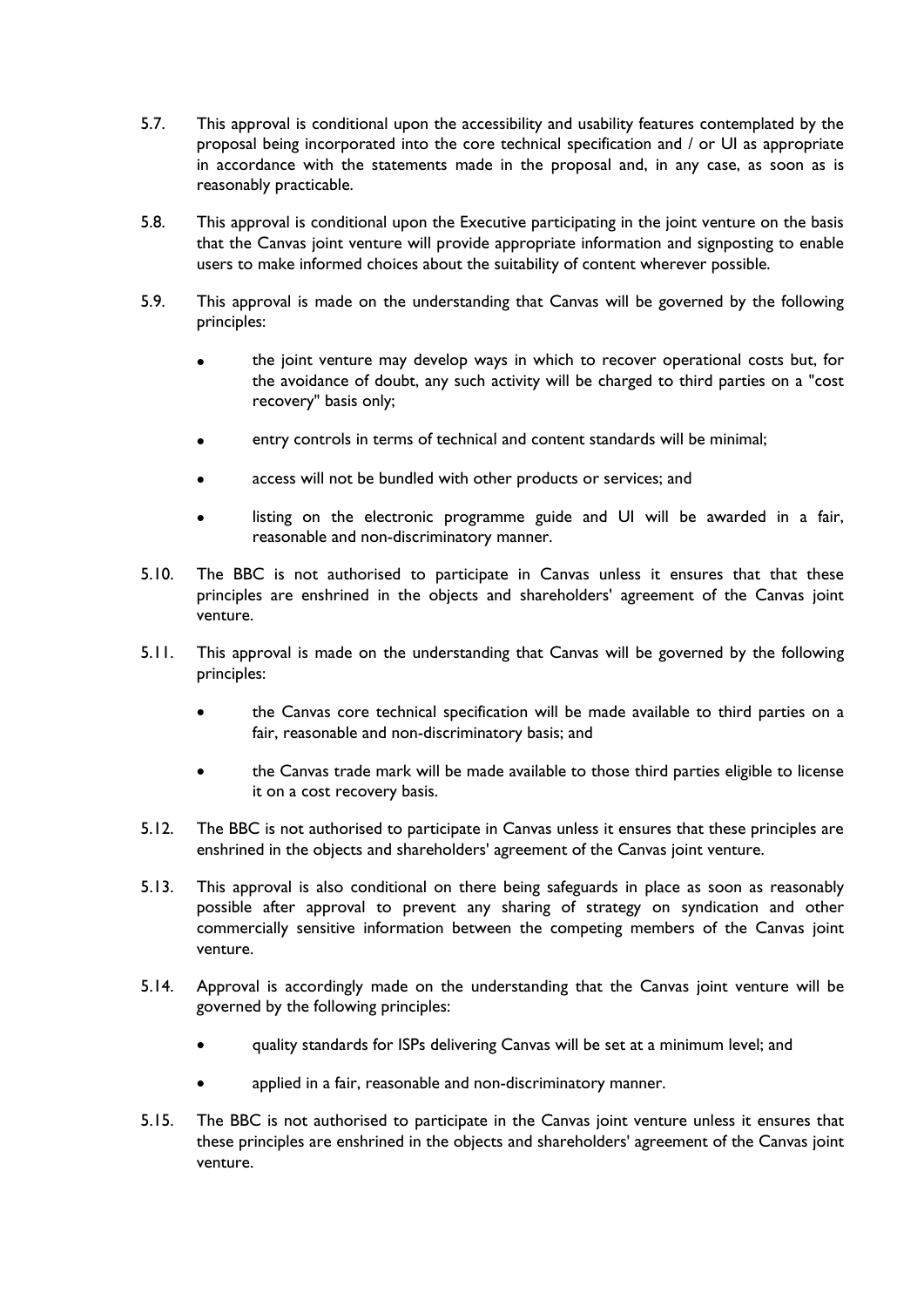- 5.16. This approval is conditional upon Canvas complying with all applicable laws, including competition and state aid law. To ensure that the BBC's participation in Canvas complies with state aid and competition law, the Trust requires as a condition of approval that:
	- there should be no subsidising by the BBC of joint venture partners;
	- before Canvas is launched, the Canvas joint venture shall reimburse the BBC in respect of its expenditure prior to October 2009 via:
		- $\circ$  i) the purchase of all assets resulting from this expenditure at market value. The market value shall be determined by an independent valuer at the time of the purchase; and
		- o ii) the reimbursement of any remaining expenditure (including appropriate interest) which did not result in any assets being created
	- any potential frontloading of BBC contributions on behalf of joint venture partners must be in line with the market economy investor principle;
	- the BBC must keep its interaction with Canvas operationally separate from its involvement with other free-to-air platforms, namely Freeview and Freesat;
	- the Trust will consider the BBC's cross-promotion activities alongside its review of syndication to satisfy itself that the BBC cross-promotion code is working effectively in relation to any issues created by Canvas;
	- that Canvas will not be implemented in Jersey before receiving all the necessary approvals from the Jersey Competition Regulatory Authority.
- 5.17. The Trust has made the BBC's participation in Canvas subject to a number of conditions, and proposes to review the implementation of certain of those conditions so as to satisfy itself that the BBC's ongoing participation is consistent with the terms of this approval. Approval of the BBC's ongoing participation in Canvas will, accordingly, be subject to:
	- the Executive reporting to the Trust every three months from the date of this approval, until six months after launch, on the progress of industry engagement against the roadmap published on 28 May 2010 by the putative joint venture partners and any material changes or potential risks to delivery against the roadmap;
	- a review by the Trust, 12 months after launch, of the implementation of the accessibility and usability features by Canvas;
	- a review by the Trust, 12 months after launch, of the steps taken by the Canvas joint venture to provide appropriate information and signposting to enable users to make informed choices about the suitability of content wherever possible;
	- a review, 12 months after launch, of the effects, if any, of Canvas on the incentives of joint venture partners to syndicate their content to other platforms. This review is separate to, and carried out independently of, the Trust review of its own syndication policy for the BBC.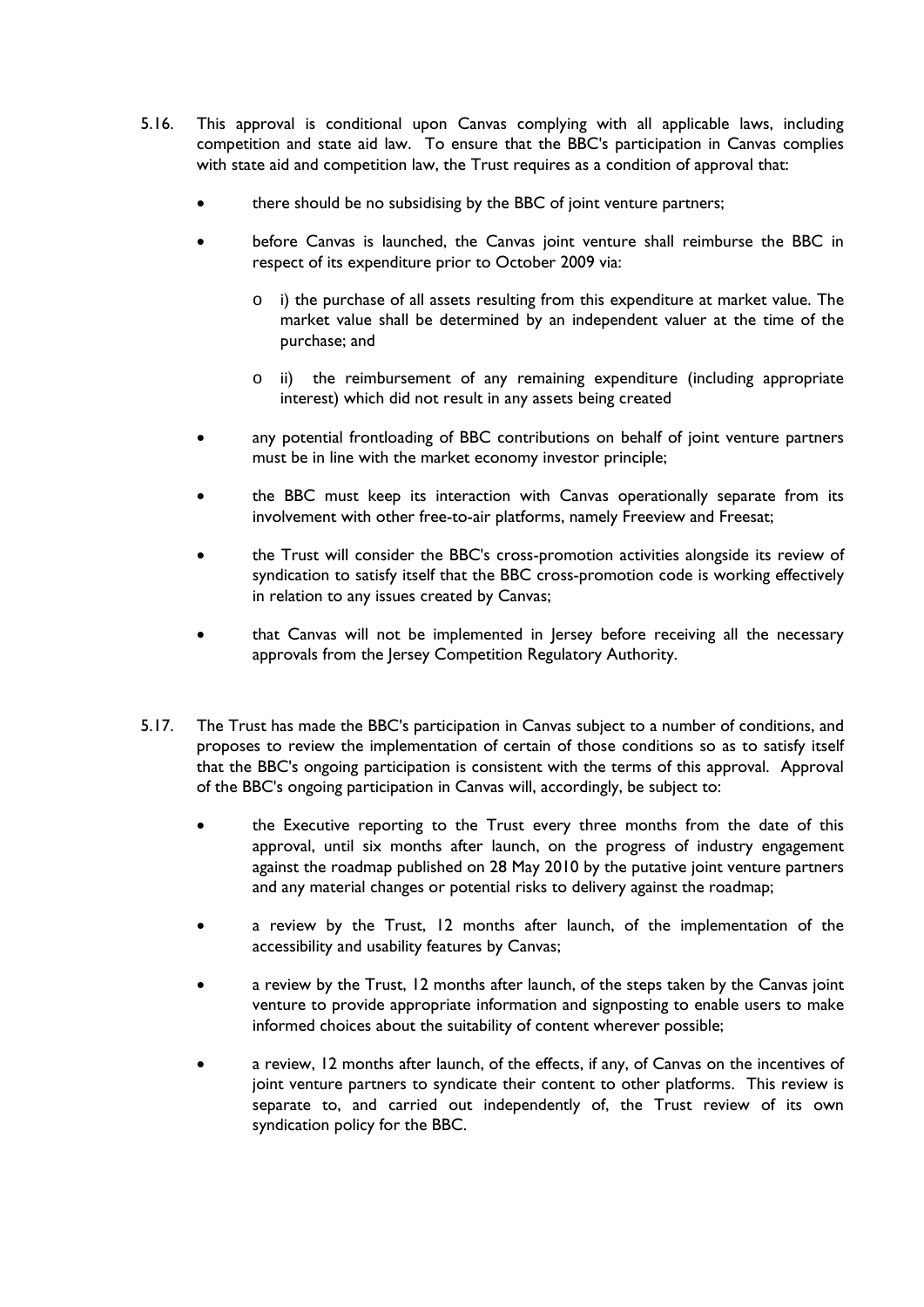- The Trust will consider the BBC's cross-promotion activities alongside its review of syndication to satisfy itself that the BBC cross-promotion code is working effectively in relation to any issues created by Canvas.
- 5.18. Should the Trust not be satisfied, following consideration of the reports and reviews provided for, that the BBC's participation in Canvas is consistent with the terms of this approval, the Trust will consider actions required, up to and including requiring the BBC's withdrawal from the joint venture.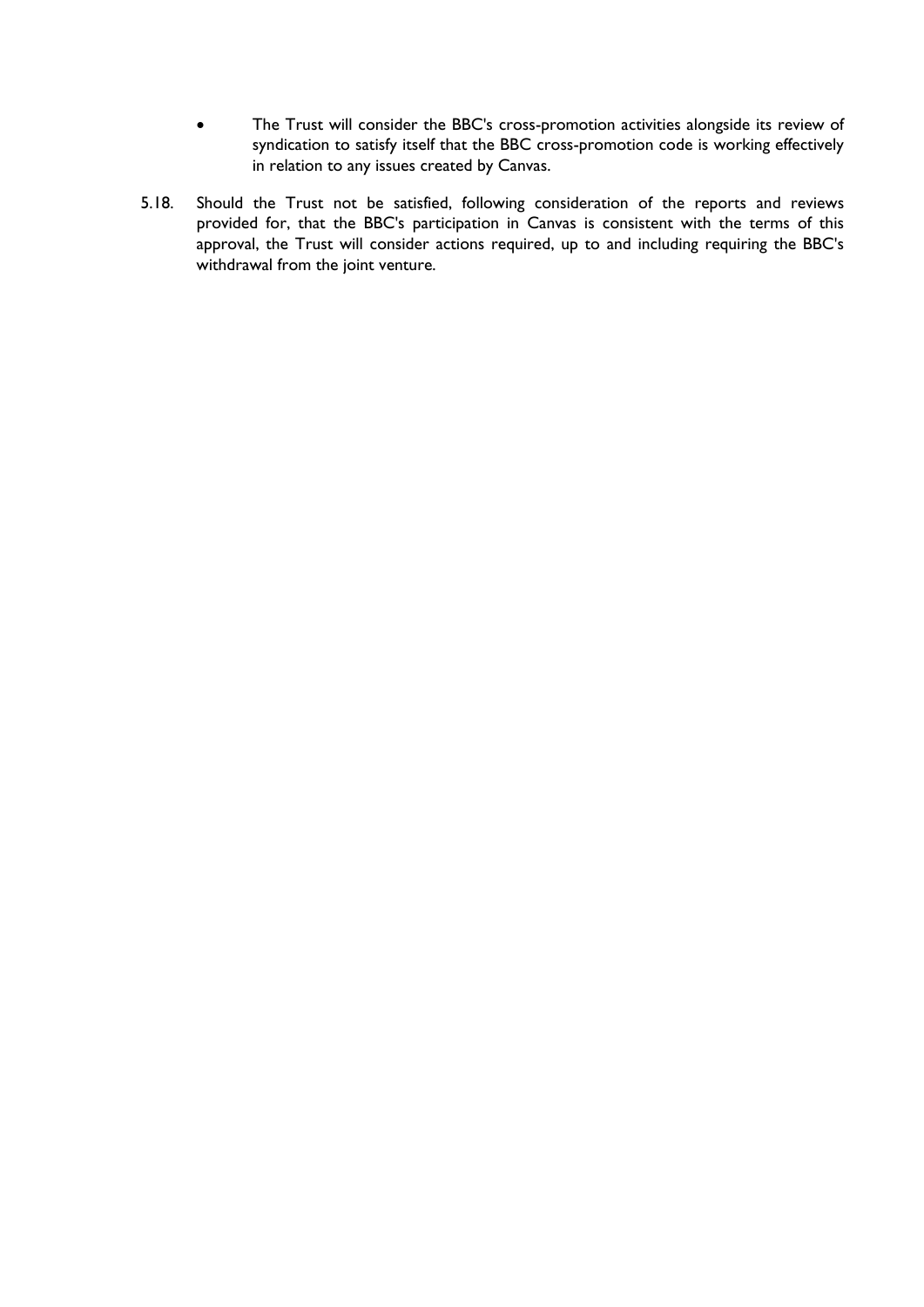### **Annex 1: Stakeholder meetings**

The Trust met with the following stakeholders on one or more occasions during the assessment process:

| <b>Abbott Meade Vickers</b>          |  |
|--------------------------------------|--|
| Alcatel                              |  |
| AMV                                  |  |
| Arqiva                               |  |
| <b>Audience Council of England</b>   |  |
| <b>Audience Council of Wales</b>     |  |
| Audience Council of Northern Ireland |  |
| <b>Audience Council of Scotland</b>  |  |
| <b>BBC Executive</b>                 |  |
| <b>Blinkbox</b>                      |  |
| <b>BlinkX</b>                        |  |
| BSG                                  |  |
| ВT                                   |  |
| Channel 4                            |  |
| <b>Digital Television Group</b>      |  |
| Five                                 |  |
| Freesat                              |  |
| Freeview                             |  |
| <b>Graphite Films</b>                |  |
| Intellect                            |  |
| <b>IP Vision</b>                     |  |
| ITV                                  |  |
| Joost                                |  |
| Krypton                              |  |
| Limelight                            |  |
| London Borough of Lambeth            |  |
|                                      |  |